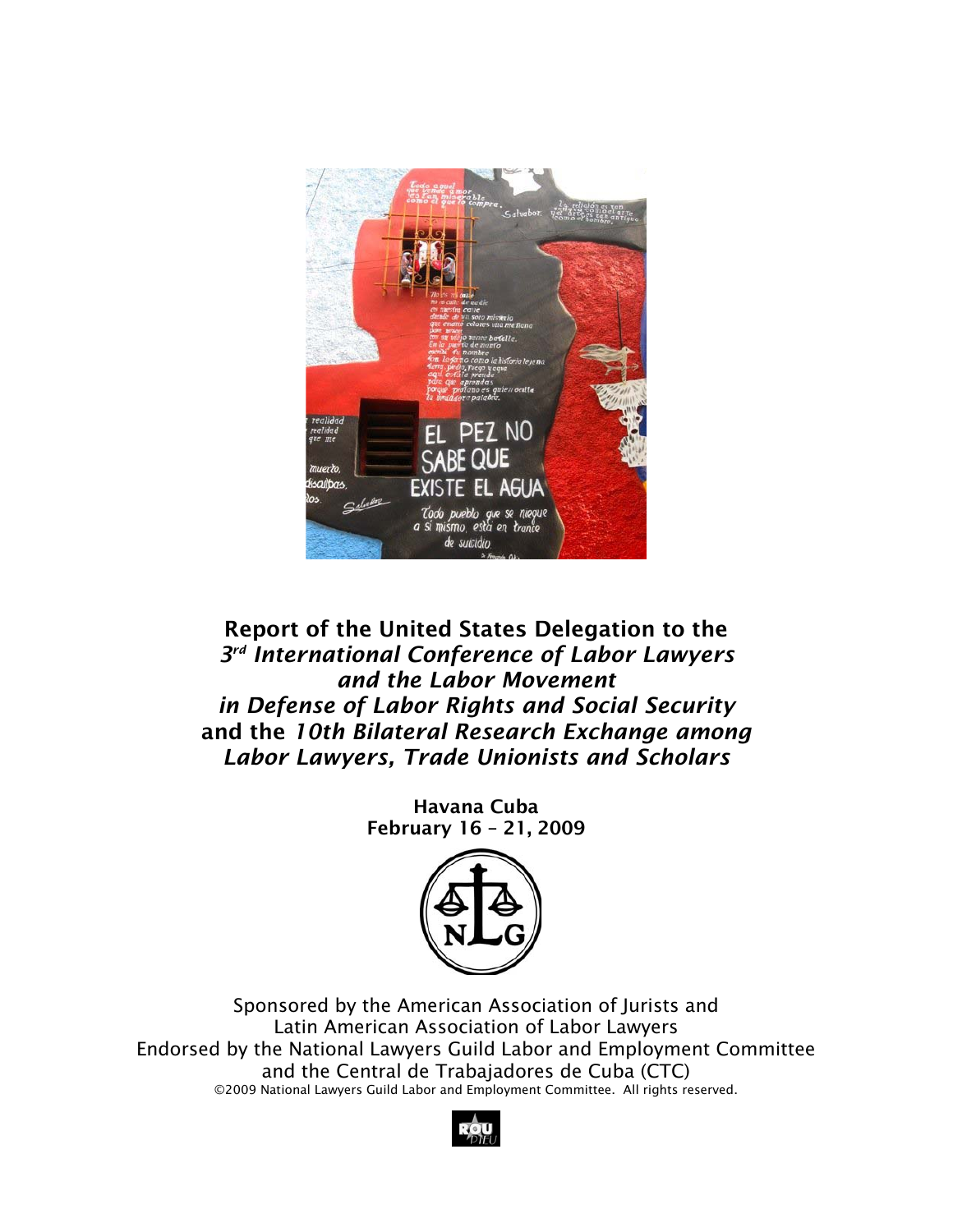| I. Introduction                                                    | $\mathbf{1}$   |
|--------------------------------------------------------------------|----------------|
| <b>II. International Conference</b>                                | $\mathbf{3}$   |
| The New Law of Social Security in Cuba                             | $\mathbf{3}$   |
| <b>Older Adults, Public Policies and Social Services in Bogotá</b> | 5              |
| <b>Attacks on the Rights of Working Class in Spain</b>             | $\overline{7}$ |
| <b>Protection of Workers from Subcontracting</b>                   | 8              |
| <b>Cuban Labor at Fifty: What about the Workers?</b>               | 8              |
| <b>Trade Unions in a Global Crisis</b>                             | 11             |
| <b>Defending the Rights of the Disabled</b>                        | 13             |
| <b>Some Considerations about Labor Justice</b>                     | 16             |
| <b>Deregulation of Labor Rights in Italy</b>                       | 16             |
| Using International Labor Rights to Challenge New York Ban on      |                |
| <b>Strikes by Public Sector Workers</b>                            | 17             |
| The Effect of U.S. Labor Policy on the Rights of Undocumented      |                |
| <b>Employees to Freedom of Association</b>                         | 20             |
| <b>Considerations about Migrant Workers</b>                        | 21             |
| <b>Latin American Integration</b>                                  | 23             |
| III. Interchange with CTC                                          |                |
| The Training System of Cuban Trade Unionists                       | 24             |
| The Rights of Workers in the Education Sector                      | 25             |
| The Health Care System in Cuba                                     | 27             |
| The Role of Labor Lawyers in Representing Cuban Workers            | 29             |
| <b>IV. Field Research</b>                                          |                |
| <b>Felipe Herrera UBPC (Basic Units of Cooperative Production)</b> | 30             |
| <b>Carlos Rodriguez Primary School</b>                             | 32             |
| <b>Psychopedagogic Center</b>                                      | 33             |
| <b>CTC Provincial School</b>                                       | 35             |
| <b>COMEG</b>                                                       | 36             |
| <b>Havana Club Rum Factory</b>                                     | 37             |
| V. Conclusion                                                      | 39             |

Note: The opinions expressed in this Report are those of the individual authors, not necessarily those of the National Lawyers Guild, its Labor and Employment Committee or any organization with which the authors or other participants may be affiliated.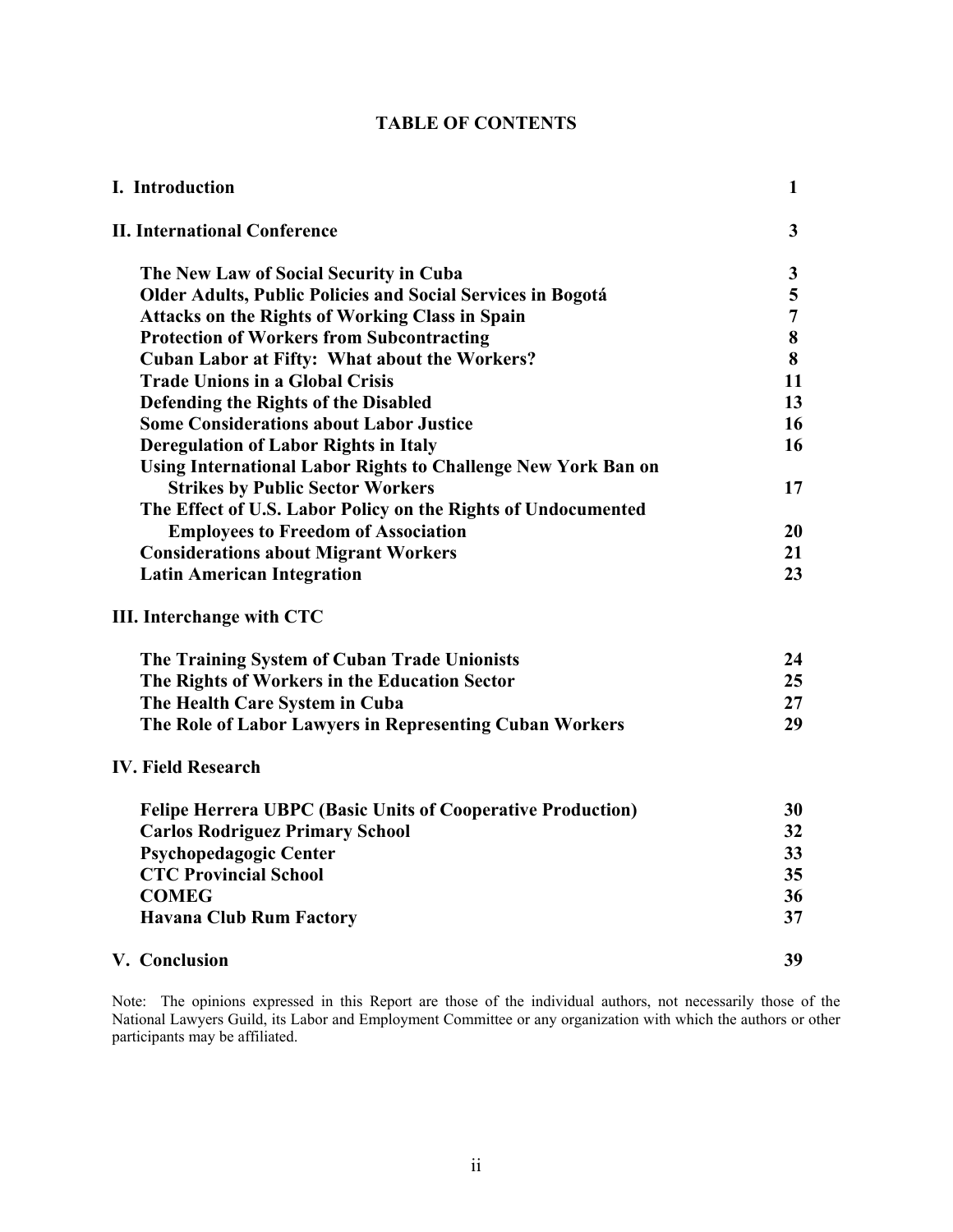#### **I. Introduction**

For the small but mighty U.S. delegation, this was a momentous trip. It was the  $10<sup>th</sup>$ consecutive NLG labor delegation to Cuba, and it occurred during the celebration of the  $50<sup>th</sup>$ anniversary of the Cuban revolution. These milestones were magnified by small overtures by the Obama administration and promising responses by the Cuban government, which gave delegates a sense of possibility that after decades of struggle to end the U.S. blockade of its socialist neighbor 90 miles to the south, we may finally be entering a historic moment in which we see real movement in that direction. Thus, this tenth L&E delegation to Cuba was the first to travel at a moment ripe with genuine possibility for change in U.S. policy. While these hopes have not yet borne fruit, delegates continue to press for fundamental change in the U.S. relationship with Cuba, in the areas of travel, remittances and ultimately the blockade. Delegates also promised to continue their efforts to normalize travel and trade relations with Cuba and to help end the illegal incarceration of the Cuban Five.

The trip began with a two-day international conference, held in Havana, entitled "**In Defense of Labor Rights and Social Security and in Opposition to Neoliberal Policies."** The conference, sponsored by the American Association of Jurists (AAJ) and the Association of Latin American Labor Lawyers (ALAL), the progressive inter-hemispheric bar associations with which the National Lawyers Guild and its Labor and Employment Committee are affiliated, was attended by labor lawyers and trade unionists from countries including Cuba, Brazil, Argentina, Colombia, Mexico, Ecuador, Great Britain, Spain and a smaller than usual delegation of ten from the United States. Panelists addressed subjects such as the role of the Cuban labor movement in the enormous changes currently taking place in Cuba, protecting migrant workers' rights, the rights of disabled workers, and the rights of contingent workers. The conference sessions as well as informal meetings provided opportunities for cross-border coordination and insight into the strategies of colleagues advocating for workers in a wide range of countries at different stages of development.

As with prior delegations, the international conference was followed by three days of field research, organized with the help of the Cuban Trade Union Federation (CTC). This year, due in part to the devastation caused by three separate hurricanes in outlying provinces, the research involved visiting workplaces and interviewing workers, union leaders, and labor lawyers in the cities within Havana Province, an area covering hundreds of square miles. This research afforded the delegation the opportunity to meet with schoolteachers, health care workers for developmentally disabled children, farm workers, tobacco workers and trade union officers from the Province. Of particular interest was a visit to an education center where rank and file members of the CTC have the opportunity to spend several weeks "in residence" to develop and expand their union skills. Delegates also had a brief voluntary labor experience, planting yucca at an agricultural cooperative. As in the past, our visit was the subject of national news  $coverage<sup>1</sup>$ 

 $\overline{a}$ 

<sup>1</sup> See, e.g., Caridad Lafita Navarro, "El fuerte impacto de la realidad económica en el Derecho Laboral," Trabajadores, February 16, 2009.

http://www.trabajadores.cu/news/el-fuerte-impacto-de-la-realidad-economica-en-el-derecho-laboral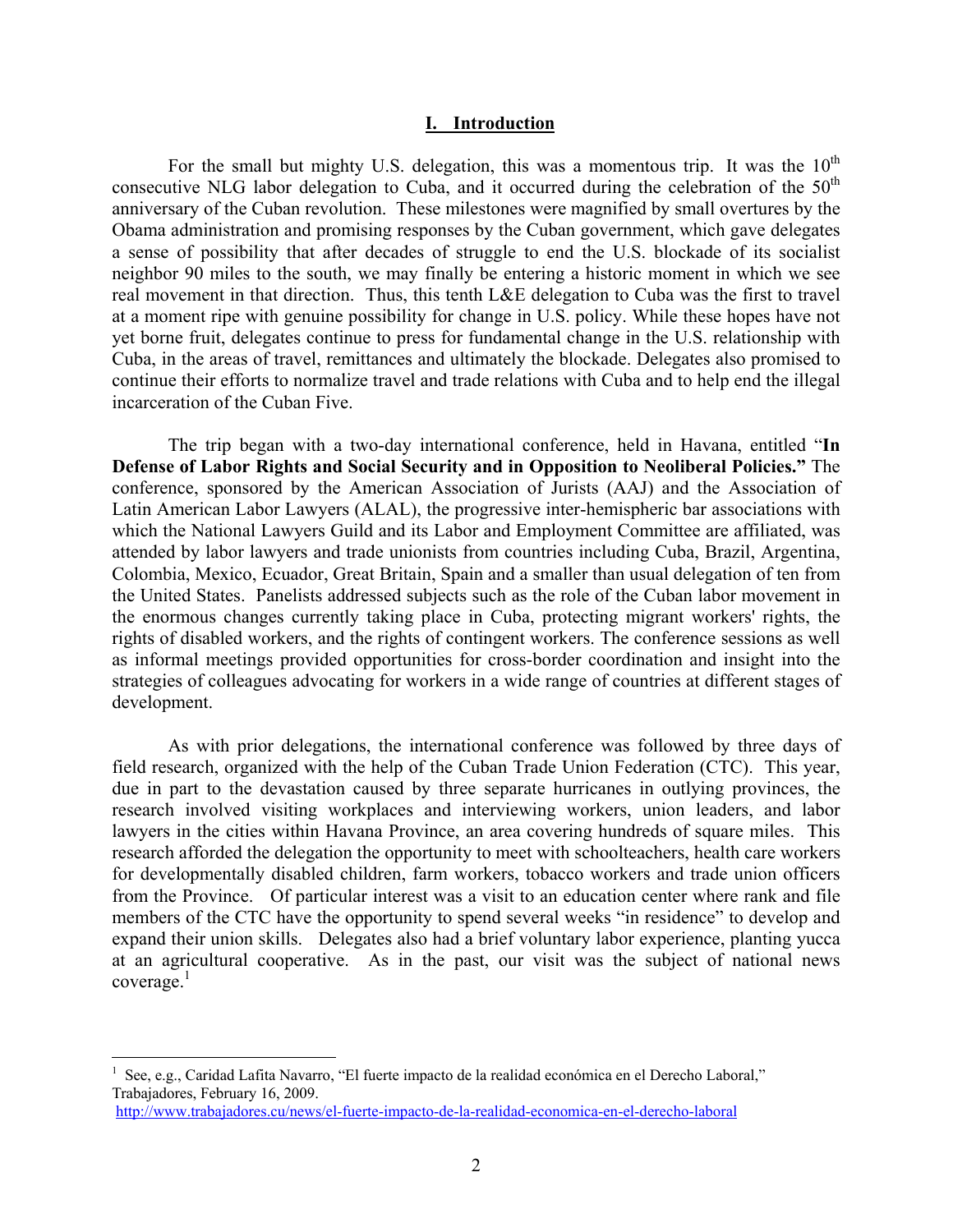The L&E Committee's Cuba solidarity work continues to take place against a backdrop of harsh economic realities for workers in Cuba, due in part to the U.S.-imposed blockade of Cuba. Our analysis of Cuban labor rights recognizes this reality along with the regulatory environment that restricts U.S. citizens from traveling to Cuba. Notwithstanding these hurdles, the participants built upon the relationships and knowledge established by previous delegations to continue forging a path towards genuine solidarity between the labor movements of our two countries.

As with prior reports, readers should understand that this report reflects the impressions, and in some cases the opinions, of the authors and is not comprehensive. Each delegation is unique to itself and the participants bring to the project their own experiences, views and interests.

#### **II. International Conference**

The objective of the conference was to debate a set of topics with the view of mobilizing lawyers and trade unions with regard to the role of the state and its social responsibility to protect the economic, social and cultural rights of working people. This first section of the report summarizes many of the presentations made at this third international conference.

#### **Opening**

Antonio Raudilio Martín Sánchez, President of the Cuban Society for Labor Rights and Social Security and Vice President of the American Association of Jurists welcomed the delegates to the conference. Lic. Martín discussed the current global economic collapse as one of the gravest of a series of historical crises of capitalism, which had particular impact on developing nations, Cuba among them, and the workers of the world. He noted that the crisis was compounded in Cuba not only by the blockade, but also by the three hurricanes, which had struck his country in the past year. He expressed hope that the recent gains of Latin American social movements, which recognize the need for a strong role for the state in regulating the economy and protecting workers' social security, have placed the region in a good position to develop its own solutions to the crisis, independent of those who had created it. U.S. Delegation Coordinator Dean Hubbard, in his welcoming remarks, also commented on the global economic crisis, compounded in the U.S. by the continued wars in Afghanistan and Iraq, but joined in the expression of hope that the continuing gains of social movements, which found expression in the U.S. with the recent election of Barack Obama to the Presidency, meant that this conference was occurring at a moment of not only great crisis but historic opportunity for advocates of global workers' rights.

#### **Panel Presentations**

### **A. The New Law of Social Security in Cuba C. Esther Criollo Hidalgo, National Institute of Social Security (Cuba)**

 A new law regarding social security, effective in January 2009, was submitted to all workers, with 99% of workers voting in favor of the law in over 85,000 assemblies of workers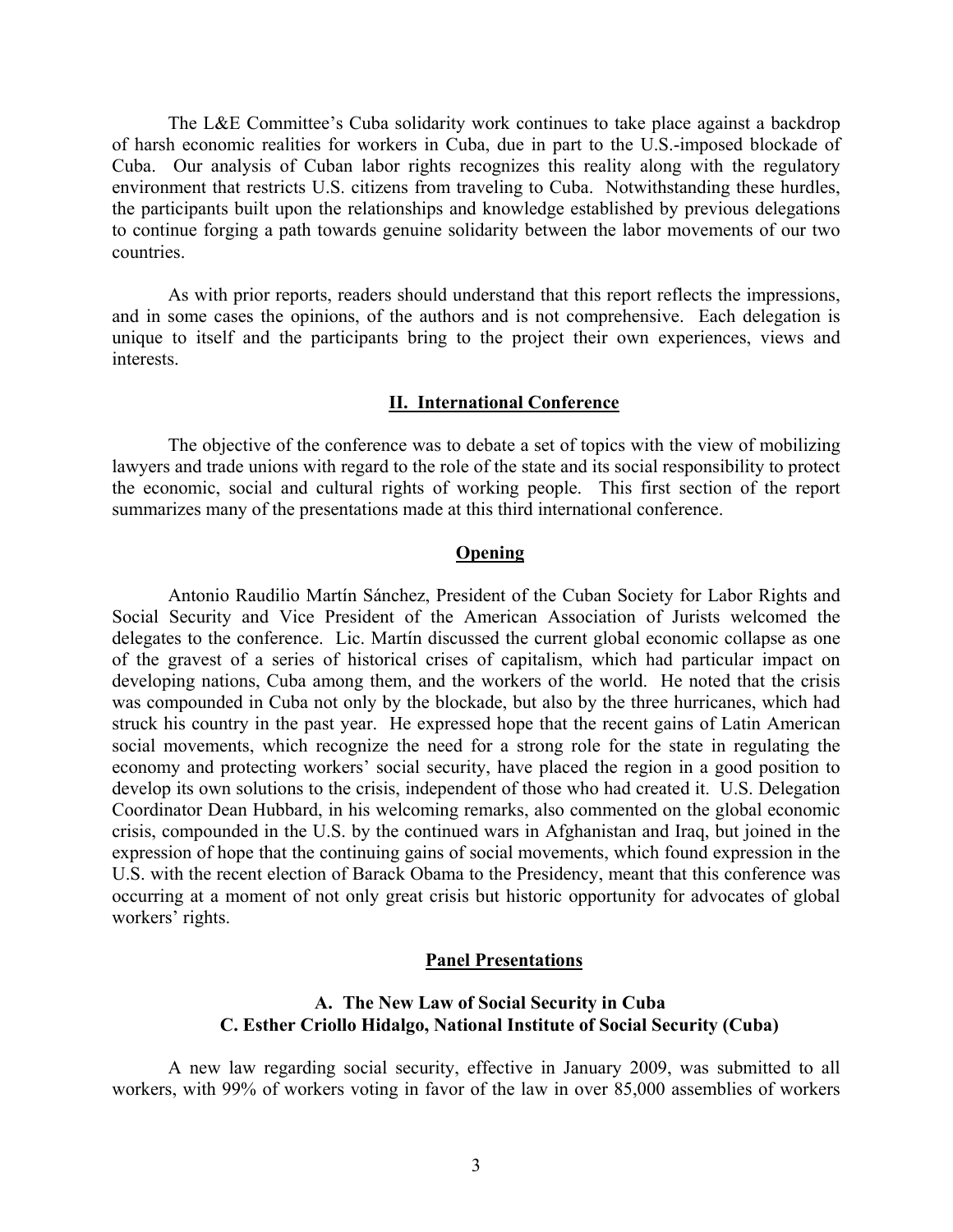led by the CTC and Ministry of Labor. Demographics necessitated the changes: a declining birth rate, increasing life expectancy (76 for men and 80 for women, five years higher than the average for Latin America and the Caribbean), and the recognition in Cuba of the need to be attentive to the impact of an aging population on many social policies. Based upon principles of social justice, this new law redefines the fundamental rights guaranteed by the State: first, it assures there will be no privatization of the system of social security. Second, it affirms the principle of universality. Third, the new law expresses a breathtakingly broad conception of "social security," integrating three formerly separate regimes: provisions to protect workers and their families in any work sector, which Cubans consider the "general" regime of social security; provisions protecting prisoners who may need education in order to be guaranteed a job upon release; and the "social care" regime, incorporating people into society by providing employment, monetary assistance when they have no income, medical care, rehabilitation and medicine, free of charge.

 The new law, according to Sra. Criollo, also addresses social services, or programs used to solve group problems, as part of the social care regime. For example, it contains provisions for social workers to visit seniors who live alone to make sure they have enough food, and to work with disabled, to make sure they have more than just monetary support, but are incorporated into society through work. It also provides for pregnancy and prenatal care, and for parents to care for children, by securing job guarantees, the right to reemployment, and maternity leave.

One specific provision addresses lengthening work life, which includes increasing the retirement age at which one is entitled to full retirement benefits, from 55 to 60 for women, and from 60 to 65 for men, or 30 years of service. The speaker claimed that this provision offers respect to the free will of the worker regarding their choice of retirement age. She also argued that it fulfills other objectives: One, to encourage people to stay in their job and increase the numbers of workers, guaranteeing the needs of the people; second, and more specifically, by increasing the salary of workers with over 25 years of service by 10%, it will double the number and increase the quality of services that can be provided by the State.

Provisions for disabled and injured workers were also included in the new legislation on social security. A committee of medical professionals now determines when the worker can return to work or receive a percentage of their income based upon a partial disability. If the injured worker is hospitalized, he or she is considered totally disabled by the medical expert. Injuries are reviewed after two years to determine if the worker has recovered sufficiently to return to his or her former employment, or if some other work needs to be found for the partially disabled worker, or whether the worker remains disabled but will continue to receive their salary. Reincorporating retirees into the work force is also a goal of the new legislation; retirees can go back to work, which permits them to feel useful to society, and allows them to increase their income if there is a job available. $^{2}$ 

<sup>&</sup>lt;sup>2</sup> A copy of Raul Castro's July 11, 2008 speech on the rationale underpinning the new Social Security law is available on line at http://www.istockanalyst.com/article/viewiStockNews/articleid/2392483.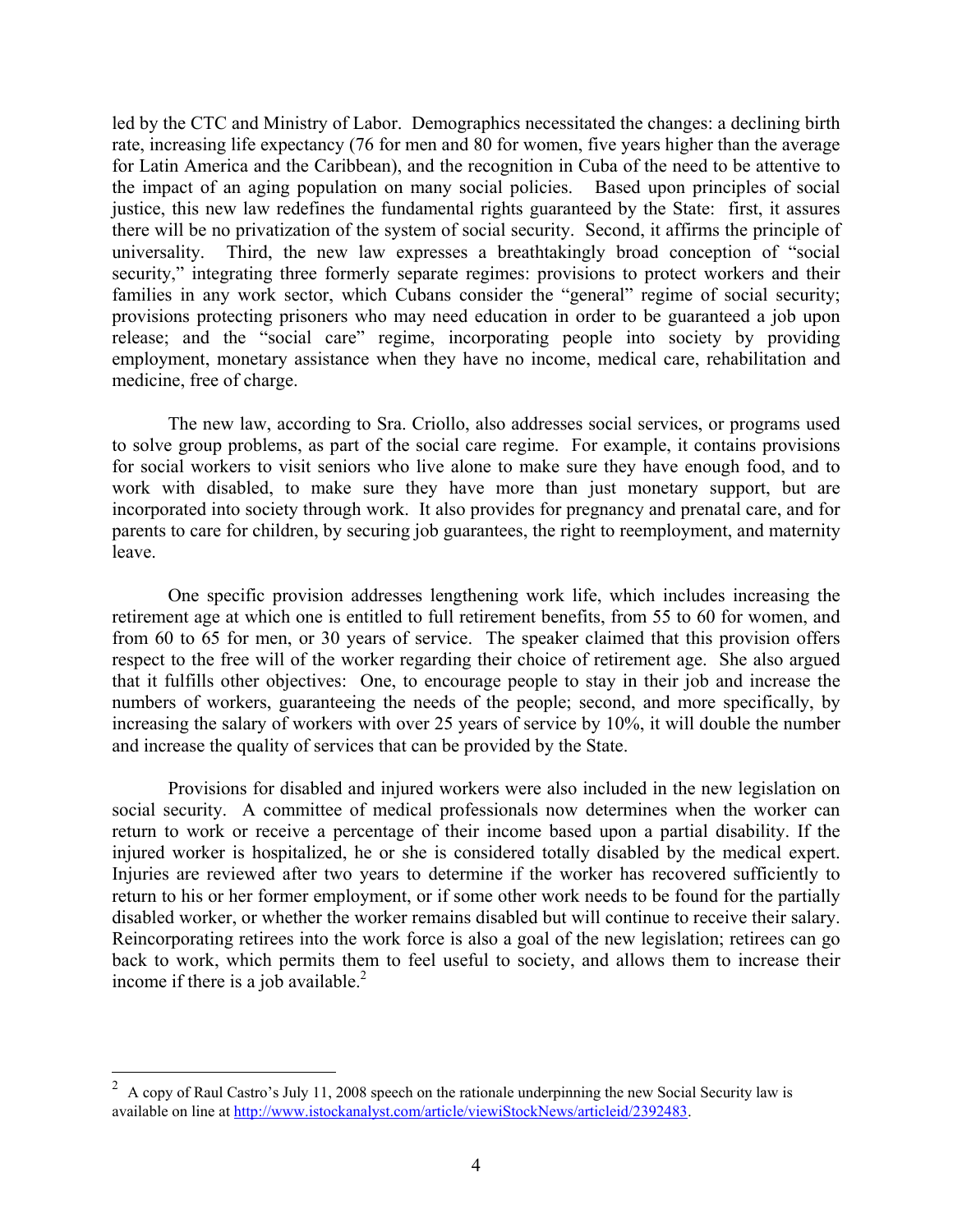### **B. Older Adults, Public Policies and Social Services in Bogotá Dr. Oscar José Dueñas Ruiz (Columbia)**

Professor Ruiz presented on the status of public policy and social services for senior citizens in Bogotá. The role of senior citizens in Columbian culture and society reflects the historical events that have affected their status, especially the effect of the insurgency and paramilitaries. The speaker proposed policy alternatives for a transition from the policies that have dominated Columbian society in the last decades to a more humanist policy.

 At the outset, Professor Ruiz briefly compared the state of social services for the elderly in Cuba versus that in Columbia. In Cuba, housing, healthcare, social services and pensions are guaranteed and assured for senior citizens. This state of affairs goes to the very nature of a socialist society. There is nothing comparable for the elderly in Columbia.

 In capitalist countries on the other hand, like Columbia, except for the situation in a few of the wealthiest countries, the situation for the elderly is precarious. On a national level, in undeveloped countries such as Columbia, the attitude of the government is best described as a savage solicitude. Under policies in a situation where there is a general erosion of the economic well being of the population as a whole, the erosion of health services, housing and employment, in general, falls greatest on those least able to protect themselves; that includes the elderly.

 The financial and social situation of the elderly in Colombia has declined precipitously over the last decades. This was part of the general historical decline that has everything to do with capitalist and colonial development. In the traditional cultures in Colombia, the Amerindian cultures of the Americas, the elderly were similar to scholars and wise men. They were the keepers of tradition. They would officiate as priests and were objects of high esteem and respect.

 During the European conquest of these Indian cultures, these features of the indigenous culture disappeared entirely. Spanish conquerors imposed on the cultures a tributary system that effectively denied senior citizens any measure of cultural respect or standing. During the entire colonial period, according to the speaker, there was little evidence of any social institutions or social policy directed to senior citizens or the elderly. The exception was in 1872, when the Napoleonic civil code was adopted. It gave some legal standing to the older *pater familiae,* the elderly males. However as to the Indians, the homeless and the poor, they remained barbarians and pawns. In short, any special status and the public respect for senior citizens disappeared at the advent of modern capitalist economy.

In Colombia, by the year 2025, estimates are that there will be over 8 million people above the age of 60. That will be almost 17% of the population. The majority of those persons, namely 63%, will be female. Presently in Bogotá, approximately 9% of the population constitutes elderly person and senior citizens. There are no government guaranteed pension rights. There is nothing comparable, for example, to the social security that exists in the United States, let alone the pension rights that are available to the elderly in Cuba. Care for the elderly, where it exits, is only in the family.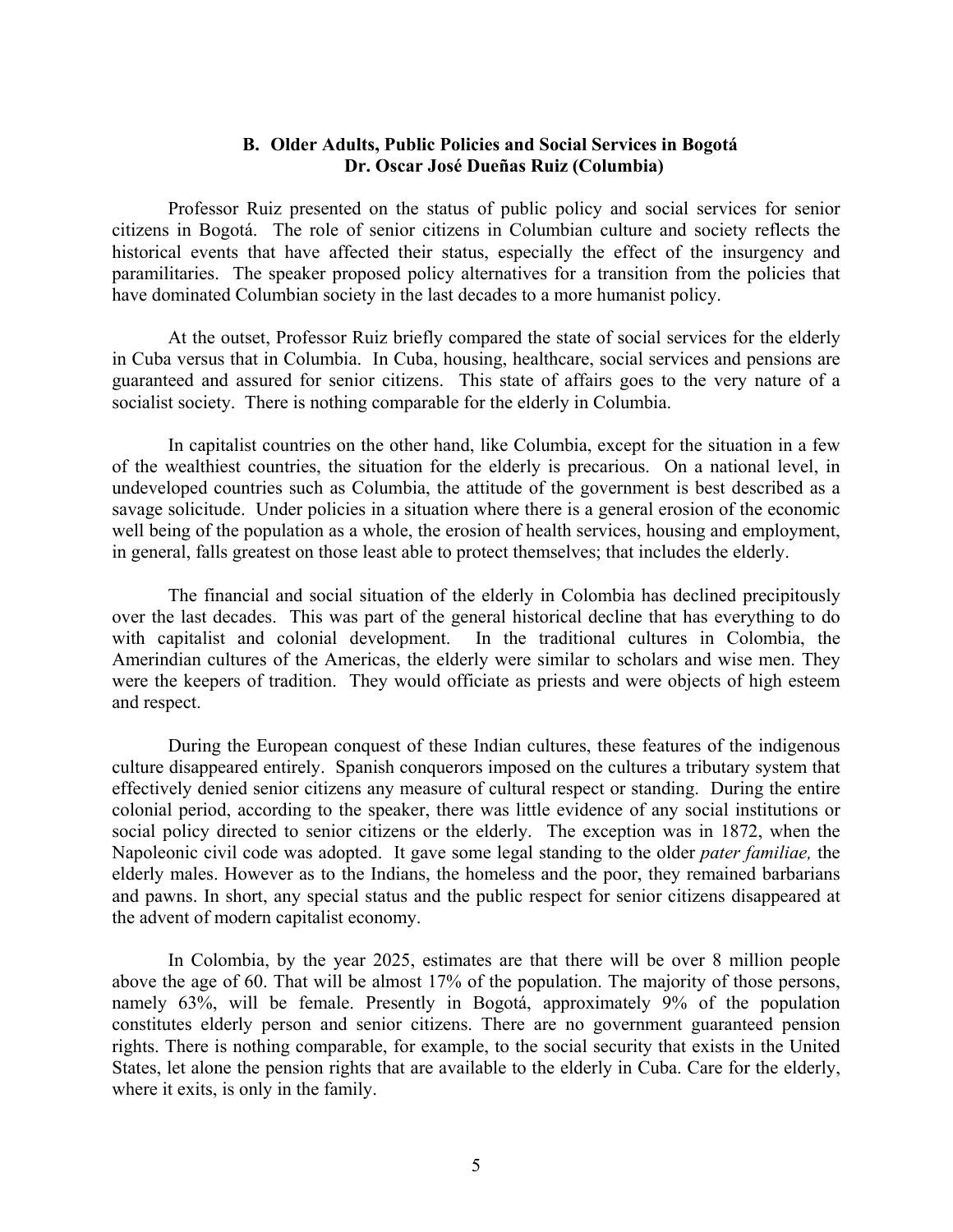In recent decades, Colombia's families have undergone further disruption, affecting a further the decline in the status of the senior citizens. It's estimated that during the last two decades, almost 5,000,000 Columbians were internally displaced. The government's estimate of this number is, of course, much lower. These were displaced by civil war, drug paramilitaries, and include a significant number of elderly persons. These numbers also include a large number of single parent households.

This internal displacement has disrupted family structures. It has deprived senior citizens of the traditional support that they got from their roles in families. Traditionally, the role of an elderly person in the family was as caregiver, and in turn, they were cared for by their family. Outside the family, the neo-liberal social orientation of the country, the savage solicitude, has made care for the elderly even more problematic.

In 1993, for example, Colombia privatized all health care. There remained a small subsidized healthcare service, SISBEN, but this was available only in some urban areas and only for those in very precarious and dangerous situations. For the majority of senior citizens, lacking financial resources, there is little in the way of healthcare services.

In spite of this bleak picture, Professor Ruiz, has seen some positive developments for senior citizens in Colombia. Among the positive things are signs that senior citizens had begun to organize themselves, concerning their rights. Groups are organizing, making demands on public bodies.

He also sees signs that public and academic discourse has begun to develop, at least conceptually, rules for guidance in social development and public policy for the elderly. For example, internationally, there are social forums such as the Economic, Social and Cultural Rights Convention (CESCR, 1989). This forum has recognized that states have a right and an obligation to respect, protect and guarantee citizens rights. This includes the right to healthcare in all forms and all levels, for everyone without discrimination. This forum also recognizes that health care should be given a preference for the most needy, which would include the elderly. Language of this same sort is expressed in the constitution and laws of Colombia.

Another positive development, according to Prof. Ruiz, is that elderly Colombians have begun to initiate legal proceedings in civil court. These actions are being done en masse. In these legal actions senior citizens are using public law, and are demanding guardianship and protection under the laws of Colombia.

Although promising, these efforts by groups in court, by academic institutions and by labor unions cannot undo the great harm that neo-liberalism has done to Colombia. The catastrophe is getting closer. It is closer still because of the recent breakdown of the world economic markets and the vulnerability of undeveloped capitalist states such as Colombia.

Professor Ruiz believes that the time has come to put forward new municipal norms and public law for the protection of the elderly. These proposals, contrary to current policies, have to be framed with a humanist content. They are important now, at this moment when the world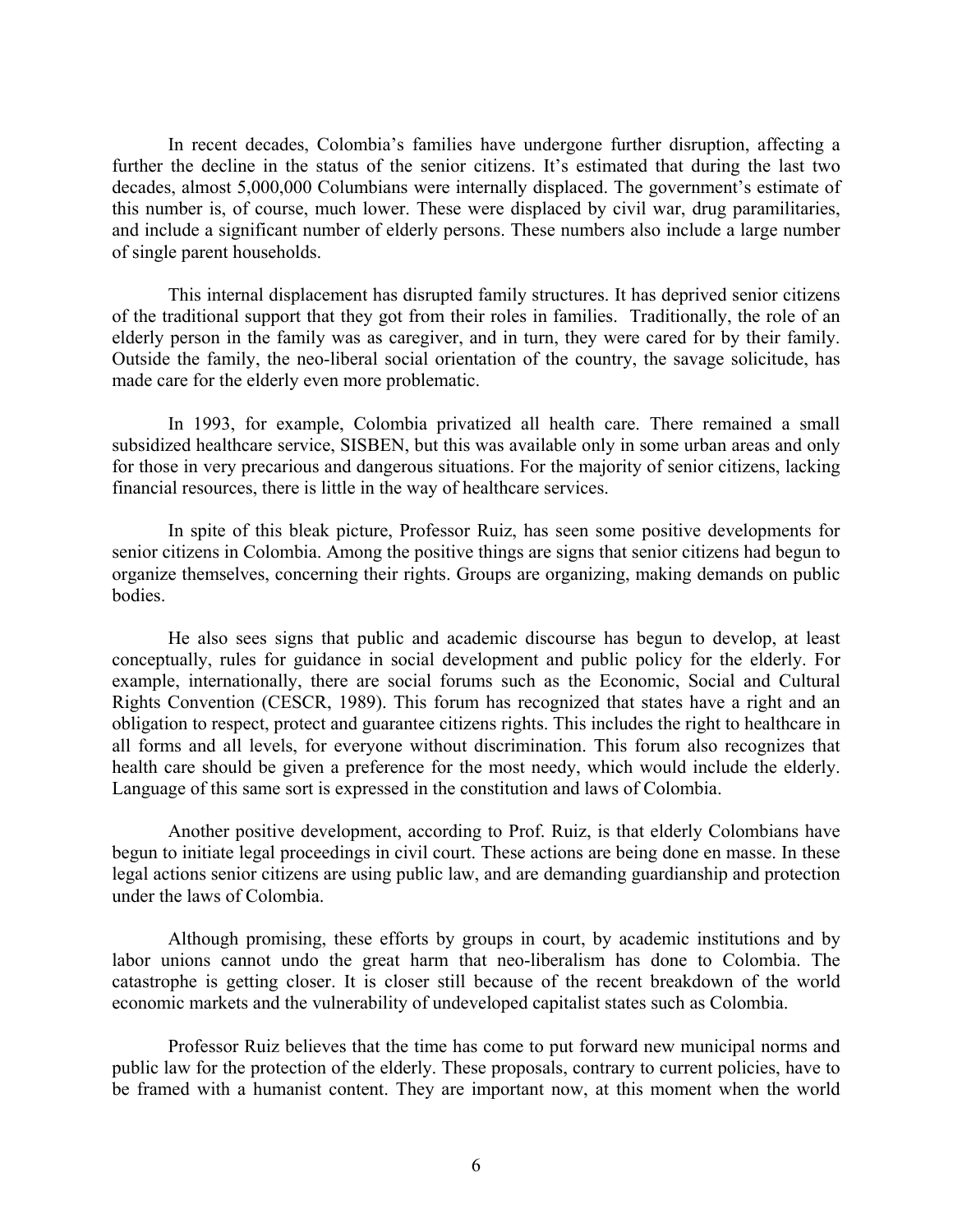passes from the breakdown of neo-liberalism towards the formation of a new more equitable and just society.

### **C. Attacks on the Rights of Working Class in Spain Professor Vidal Aragonés Chicharro de Cataluña (Spain)**

Professor Aragonés participates in a large labor law collective in the Catalonia section of Spain. He came to the conference to talk specifically about the notion that worker's rights in the EU were progressive. His first point was that during the 70's and 80's, progressive legislation involving workers rights was the norm. During that time, workers' in the EU mobilized politically on the basis of their class interests, but that time has passed. In the last 10 years, according to Prof. Aragonés, it seems that the labor unions have lost the ability to effectively defend workers rights. Rather, the EU has been creating paradigms and norms in legislation, which severely limits workers' rights. It is known as the Lisbon agenda.

The EU put out a summary of this new agenda in the Green Book of labor rights. Ostensibly, these were new labor rights created to face the challenges of new markets. These new labor laws did not however, reflect the reality of the market.

This new agenda did not address new processes, nor did it create any new rights. The purpose and effect of this legislation was to make labor more flexible and effectively worsen the conditions of labor in Europe. It had nothing to do with labor security or labor rights. It only created the illusion of flexibility for workers. Throughout this program it does not addresses any issues of labor and security.

The end result appears to emulate the Dutch model for labor relations, where people can work as many as 3 separate jobs at one time. In Spain, 1 out of 3 workers has a temporary contract. Under these temporary contracts, there are provisions that allow only 30 days notice of layoff. Temporary contracts are considered to be important for a company is stressed financially. However, under the present conditions of financial stress, labor legislation dealing with temporary work is an attack on labor rights. Three months ago, the EU issued a new directive dealing with temporary work. Once workers could work for 12 weeks and had the same rights as other workers. That is no more. Now there is no limitation in the EU for probationary work.

Presently, labor legislation permit labors to work up to 65 hours a week. Such norms interfere with the ability of workers to collectively bargain. These new norms also govern the use of non-nationals. They allow the return non-nationals, that is to expel them to their own countries. This conflicts with the guarantee of rights to migrant labor. A migrant laborer in Europe who fails to leave after being expelled can spend up to 15 months in prison.

In sum, Professor Aragonés describes this situation as "absolute wreckage of the state of rights of workers".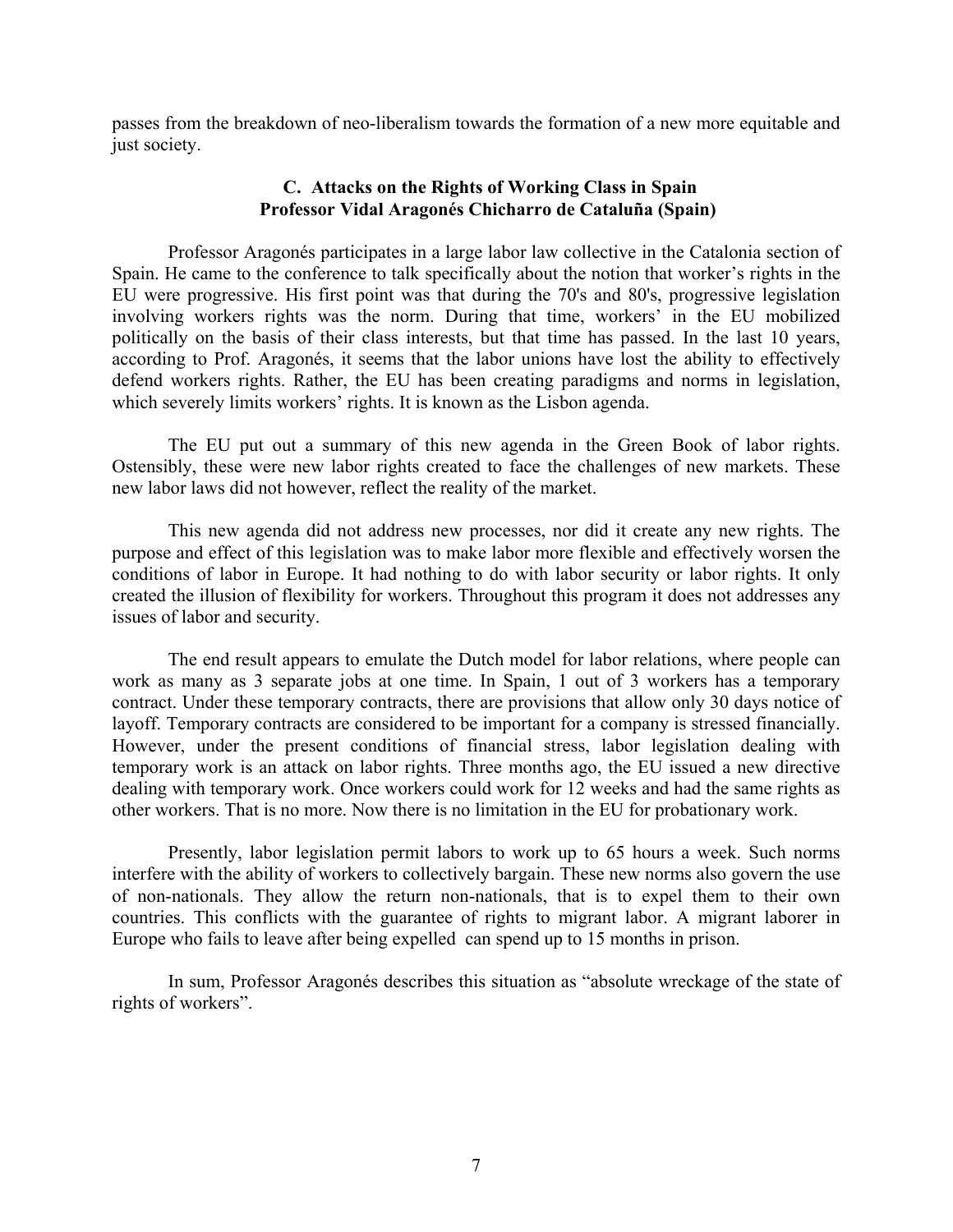#### **D. Protection of Workers from Subcontracting Marina Téllez (ANAD-Mexico)**

This presenter observed that the use of labor contractors to supply workers for employment has increased in Mexico. This practice, according to the speaker, disgraces the nature of labor, as suppliers speculate by buying workers' labor power and selling their labor at lower prices than workers could obtain through legitimate collective bargaining. Mexican federal code defines these intermediaries as illegal. Many unions, however, have taken the attitude of being an accomplice of the labor broker and have not defended the workers. Unions, the speaker argued, should be obliged to prevent this practice through strikes.

 This practice takes many forms, including when part of a service is hired out and the employer is relieved of any responsibility, and outsourcing, where an enterprise is hired to perform a function of employment, such as payroll. This practice is a violation of Labor Code of Mexico and many of these jobs are creating temporary jobs where there use to be full time workers. This has created "ghost" enterprises without government control.

 The practice is growing and in the Mexican system of industrial relations, the state overlooks this to ensure competitiveness, but also raises the question of whether the law should be reformed. The Mexican Supreme Court has ruled that there is no employment relationship with (and therefore no obligation to) the worker on the part of specific subcontracting agencies. There are conflicts between rulings in the lower courts as to who benefits from the employment (and is therefore the Employer with obligations to the worker under the Labor Code). The larger problem, for our purposes, is rather how trade unions let these rights against subcontracting be taken away.

### **E. Cuban Labor at Fifty: What about the Workers? Prof. Steve Ludlam, University of Sheffield (United Kingdom)**

The paper by Steve Ludlam noted the insistence of the CTC, in its  $19<sup>th</sup>$  Congress in 2006 that, in spite of Cuba's crisis measures in the 1990s, the principal conquests of the Revolution have been preserved, first of all, the political power of the workers. This contrasted with the judgment of many friendly commentators that the Special Period heralded the end of socialism in Cuba. Professor Ludlam characterized Cuba's public service conquests, from the point of view of European political theory, as social democratic. The key to Cuba's claim to socialism was the question of workers' power. So Prof. Ludlam's purpose was to analyze recent reforms of labor relations policy in Cuba, and evidence of union and worker influence, in order to judge whether Cuba's macro-economic recovery since 2005 was being accompanied by a strengthening or a weakening of workers' power, and hence socialism. The paper had two parts: the first considered the significance of the reforms of labor relations; the second considered how far workers continued to exercise power and influence.

After a decade and a half of crisis and restructuring, Cuba recovered its pre-crisis levels of GDP, but not its pre-crisis income distribution, nor in terms of normal working life in many workplaces disrupted by years of energy and material shortages, forcing workers to find other ways to make ends meet. Economic reforms also created a wider range of company forms,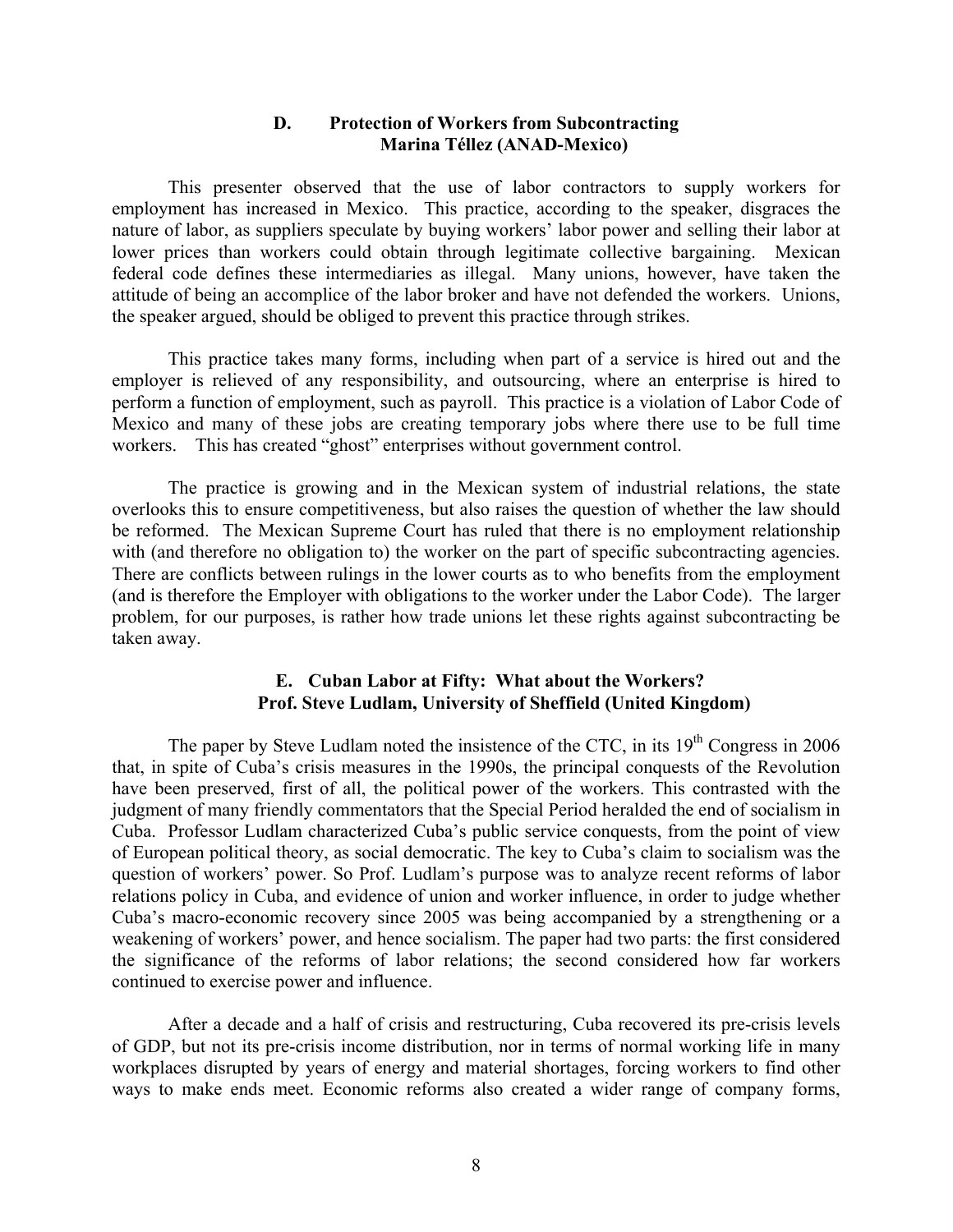including the 'business improvement sector' where productivity was much higher, and a wider range of types of employment contract. In the years of crisis, health and safety at work, collective bargaining, and the workplace workers assemblies, had all been hit by resource problems and the consequences of the urgency of economic survival.

Since the end of the 1990s a process of reform of labor law reinforced workers' rights, and universalized aspects of labor relations in the new economic sectors. For example, new health and safety at work law imposed systematic obligations (and a system of fines and sanctions) on management, and strengthened the union role. The CTC launched a massive training effort at all levels of its membership. Workplace accidents, especially fatal ones (more than halved), fell by about 30% in the five years to 2007. A new general law on labor relations, Resolution 8/2005, advanced the protection of workers and unions in situations of economic restructuring, lay-offs and redundancy, including giving workers a legal right to full-time training and university education with no loss of salary of service history. The law embedded rights of workers on part-time, temporary and other atypical contracts. It also spelled out the requirement of union and worker agreement to implementation of the law in workplaces. Other legislation addressed labor discipline and timekeeping, however, such legislation could only be implemented as part of the collective bargaining agreement (see below). A radical reform of the pension system, raising pensions and raising the age of retirement, was the subject of a 6-month consultation process involving 3.5 million workers in 85,000 special meetings, before the law changed in December 2008.

Human resource management was professionalized, with new qualifications, and subject to new national standards guidance, and to new legislation. This included annual performance and promotion reviews, and a new culture of training opportunities, based on processes that have to be implemented by joint committees of managers, union representatives, and elected workers.

On the salary and income distribution issue, Prof. Ludlam identified the massive inequalities of income resulting from the dual currency system and unequal access to hard currency through remittances, self-employment, access to tourists, and the black market. The government has been trying to restrict illegal hard currency incomes through police action and legal ones through more effective taxation measures. There is also a program to end the dual currency system, though this will be implemented cautiously to avoid an inflation crisis. Official salary scales still embody a very narrow range of incomes (the top point is less than three times the minimum salary), but in recent years political leaders, including Raul, have acknowledged publicly that the official salary was insufficient for necessities and that the 'socialist principle of distribution' – that income is based on work performed – has been undermined. Modest salary increases were introduced in 2005 and 2008, but these have been eaten away by price inflation, especially for food and fuel. Nevertheless, the 'social wage', not just in terms of access to public services but also in terms of subsidized food (covering about half of basic food needs) and electricity, remains exceptional and has prevented the emergence of absolute poverty among Cuban workers. Restoration of a decent official salary system is a precondition of the Revolution's survival. The emphasis now is on productivity bonus schemes, and this was the subject of a major new law in 2008. This required every workplace to introduce performancerelated pay, and removed the cap on individual bonus earnings for production workers, allowing up to 30% bonuses for 'indirect' workers. One objective of raising national productivity is to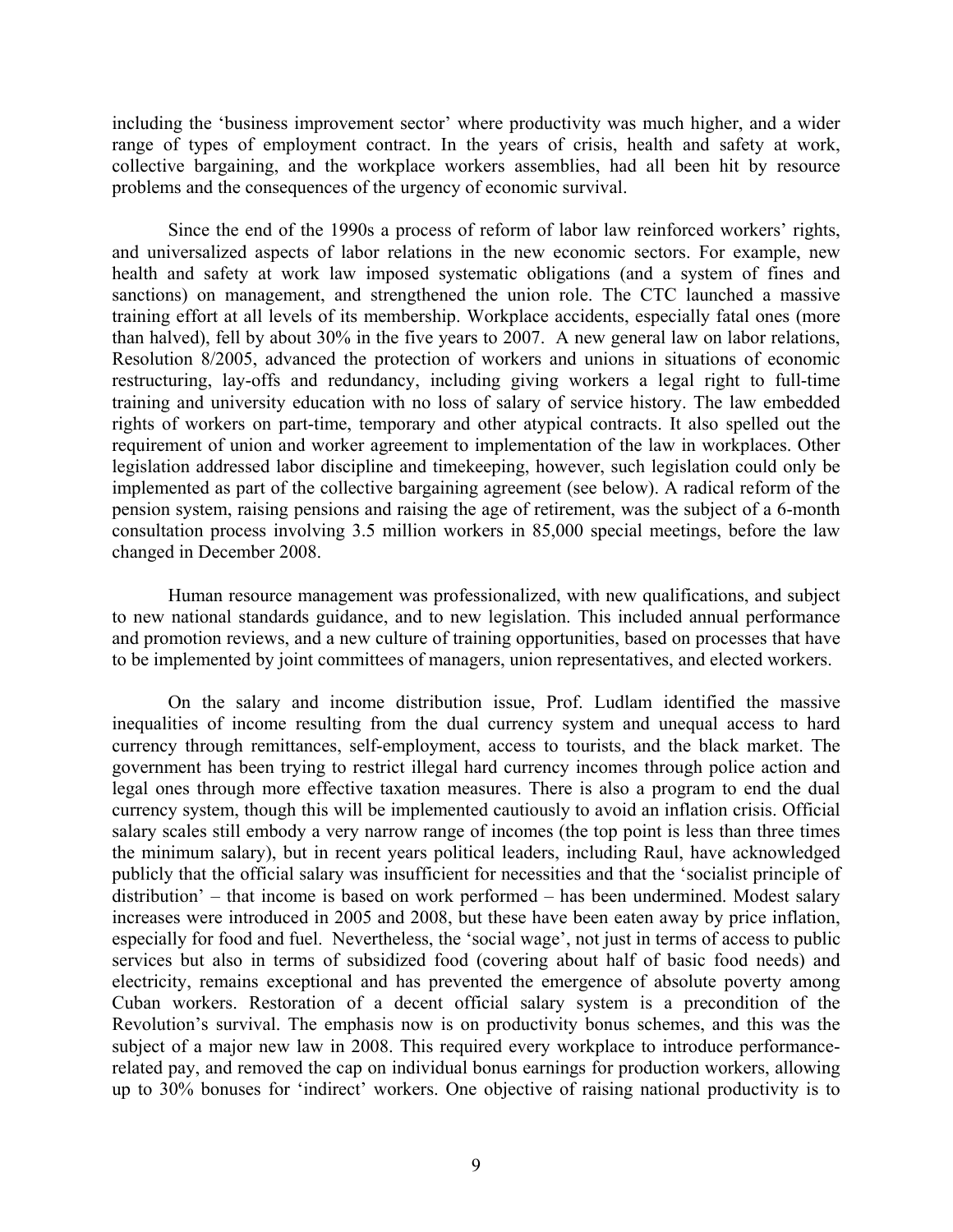raise salaries in the public services, where problems of recruitment and retention have resulted from limited access in such jobs to hard currency income.

The second section of the paper considered broader issues of union and worker power. At the most general level it was noted that the Cuban state, despite the 'opening' to capitalism, had retained control over the economy: the market remained subject to political control in Cuba's 'socialist state of workers'. Attention was drawn to the many forms of political participation open to unions and workers, and to the tradition of mass consultation over radical change, as in the 'workers parliaments' of the 1990s, and more recent mass consultations over economic priorities and over pension reform. Prof. Ludlam identified three key arenas of 'the political power of the workers': the role of the national unions and of the CTC federation; the collective bargaining system; and the workplace assembly system.

Prof. Ludlam identified, for example, in the ongoing process of reform of the national Labor Code, the permanent and extensive process of consultation with relevant unions by ministries preparing legal change. Union representatives participated at all levels of the political and legislative system, right up to the Council of State. In reality, nothing happens without a consensus being achieved on change.

In terms of the workplace collective bargaining agreements, a serious union effort has been made to strengthen the capacity of union representatives in this area. At the same time, the new labor laws have to be implemented through this bargaining mechanism, giving crucial power to local unions and workers in their monthly mass assemblies. An important example recently has been the implementation of new laws on timekeeping and labor discipline, where unions delayed implementation until material conditions existed such as adequate transport to work, and access to public service offices outside of working hours.

The last example also highlighted the role of the monthly workers assemblies, whose role includes agreement to company production plans and how labor law and salary and bonus systems are implemented locally. 75% attendance is required by law for decisions to be taken. Unions (and the state through requiring adequate provision of information by management) implemented a national program of revitalization of the assemblies. Over 80,000 such assemblies met in June 2008 to consider company plans and budgets, and this process was seen as central to strengthening the concept of workers' ownership (and stewardship) of the country's economy.

In conclusion, Prof. Ludlam noted that Cuba had the option of moving towards the mixed private-public economy plus welfare state model of '21<sup>st</sup> century socialism' emerging in some Latin American states, but the evidence suggests that Cuba remains committed to its model of socialism and is taking steps to reinforce it as the economic crisis recedes. Recent changes in labor law, linked to economic change, have reinforced worker protection, union rights, and worker power. In Cuba, economic change remains a process of debate between social partners, not a life and death struggle over the private consequences of market forces.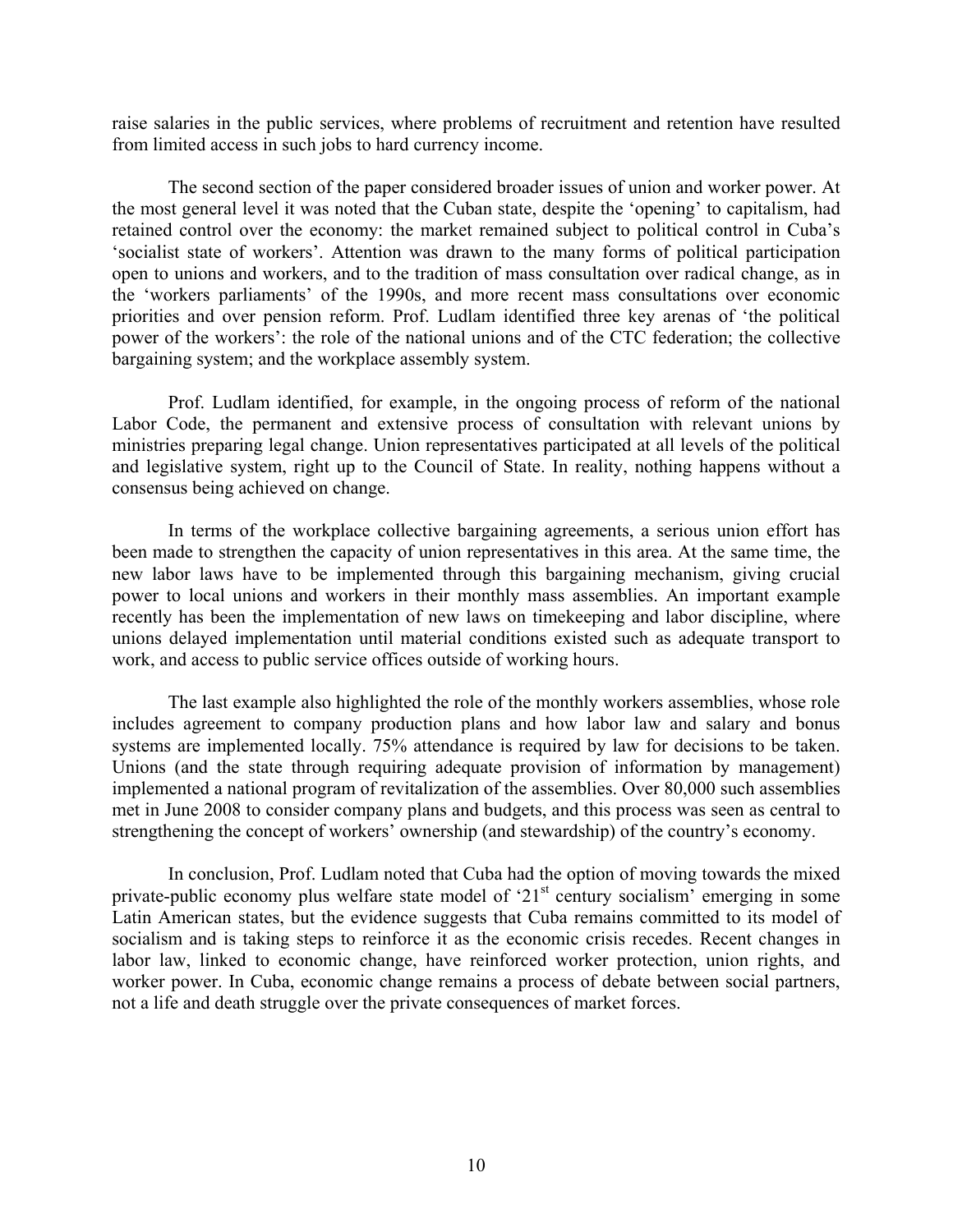### **F. Trade Unions in a Global Crisis Martha Martínez Navarro, World Labor Federation, Americas Region (Cuba)**

In Cuba, union and labor rights are embedded in the Constitution, the Labor Code, and in complementary legislation, which includes the requirement that every workplace has a collective bargaining agreement, which is legally binding.

In the changed and more complex world of work that has emerged from the economic crisis and reforms of the 1990s, unions have faced a wider set of challenges and responsibilities. Part of this challenge has been met by greatly improving the labor law capacity of the unions at all levels, a process in which specialist labor lawyers have played a central role.

The session was opened by Martha Martínez Navarro, member of the Labor Law Specialist Group of the National Association of Law Collectives (*Equipo Especializado de Derecho Laboral, Asociación Nacional de Bufetes Colectivos*) and representative of the Americas Secretariat of the World Labor Federation. Sra. Navarro recalled that the specialist groups had started with a group of four lawyers in Havana in the 1990s. It took five years to create a national group to coordinate the work of specialist labor lawyers as part of the national system of neighborhood law centers.

The original group identified the need to train trade union leaders and representatives. So in the early years the system of specialist legal support was extended to all unions, all CTC national departments, and to the CTC provincial and municipal centers. A wider process of legal specialization and the creation of professional qualifications also took place.

Nowadays the labor lawyer groups provide, for example:

- Advice on legal defense of members;
- Consultation with individual workers (a free service is offered to workers needing representation in disciplinary cases);
- Training to the workplace trade union centers;
- Participation in the preparation and updating of collective bargaining Agreements;
- Advice on disciplinary regulations and on legal instruments;
- Advice at different levels of enterprises on working and social conditions, and on bonus schemes
- Delivering lectures and workshops on labor law at different levels, from the national CTC college through to workplaces; and
- Advice to the CTC on legislative proposals.

Sra. Navarro pointed out that all draft labor legislation is submitted to the relevant unions, the CTC, and to labor lawyers. There is collective consultation among labor lawyers too, to get the best and most useful advice. For example the Group had advised on the 1997 legislation that reformed grievance procedures; on the legislation on the Business Improvement System; on the new general employment relations legislation of 2005; and on the reform of pension law in 2008.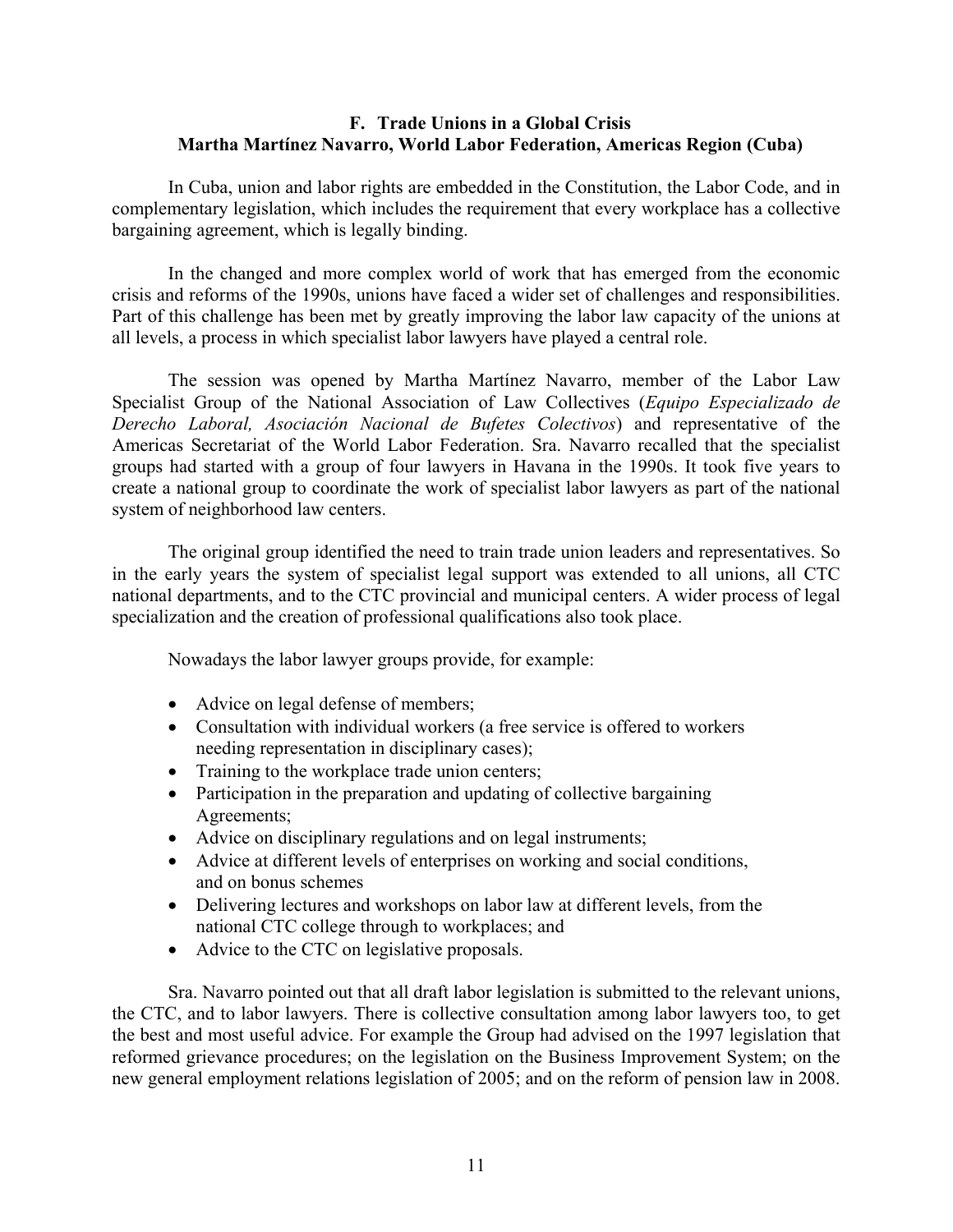They were also advising the CTC on the reform of the national Labor Code, which was now in its 26th draft!

In Cuba labor lawyers operate at all levels, for example in the area of health and safety at work they have powers where they encounter non-compliance. They work alongside the union general secretaries in the ministerial committees.

They are providing training on collective bargaining, which is particularly important in the current situation of economic change in Cuba. The 19th congress of the CTC set out the fundamental objectives of trade union work in Cuba and the labor rights function is central to that, and the labor lawyers are needed in this respect.

Sra. Navarro said that given that there are conflicts at work between workers and management, albeit regarded as 'non-antagonistic' because of shared objectives of raising standards in Cuban society, the labor lawyers' job is to provide the labor side with knowledge of labor law and restore the balance of power between workers and management. They provide expertise to the workers side. As professionals they have rejected the flexibalization and deregulation of neoliberalism. Their ultimate goal is to contribute to building Cuba's socialist society.

In the discussion that followed Sra. Navarro's presentation, Elio Valerino, head of labor and social affairs at the CTC, suggested that labor law in Cuba has three fundamental roles: it provides legal defenses in respect of the state; it maintains material and economic guarantees to workers; and the third crucial element is that workers must be able to defend their rights in reality. Of course, he acknowledged, "we encounter violations of labor law and we have a fundamental role in stopping such violations."

Dean Hubbard noted that U.S. union-side labor lawyers see themselves as being on the side of the workers against the management, whereas in Cuba's socialist system, labor lawyers have a dual role of defending workers and also of advising managements. Elio had noted that the violation of labor rights does occur in Cuba, so how do Cuban labor lawyers deal with this? Sra. Navarro answered that, in Cuba, labor conflicts are regarded as 'non-antagonistic contradictions' (i.e., not class conflict in socialist terms). The role of labor lawyers working with the CTC is first and foremost to help prepare trade unions for their role as defenders of union and workers' rights as laid down in law, and in collective bargaining agreements. But they also have a role in imbuing in managers the culture of union and workers' rights and the values underpinning Cuba's labor laws. Indeed their overall purpose as lawyers is to build a labor law culture. The presence of specialist labor lawyers working with the labor movement gives individual workers additional protection. The recent and ongoing professionalization of human resource management is not seen as challenging the work of labor lawyers but as complementing it and helping in the wider task of embedding a culture of respect of labor law and of union and workers rights.

Another Cuban labor lawyer stressed that in their management of labor relations, managers were obliged by law to consult with the unions. For example, the new law on paymentby-results would, in each workplace, be implemented as a result of a process in which the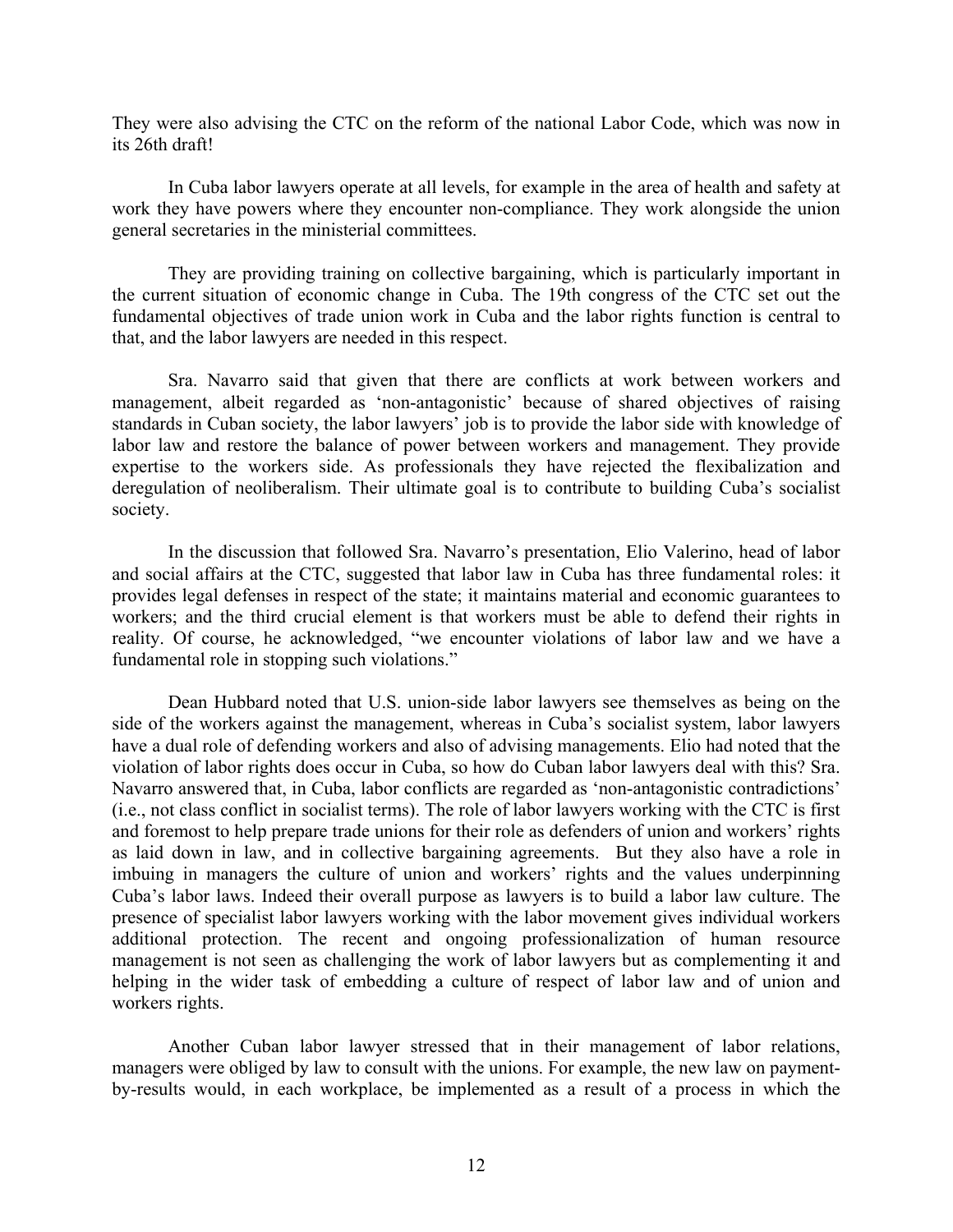workers themselves would participate in the design of new payment systems, and in the end such systems could only be adopted with the approval of the workers' assemblies. The point was also made that all the recent labor legislation contains requirements that implementation be in agreement with the unions, and with the agreement of the workers themselves in their monthly workplace assemblies.

More generally it was noted that Cuba is undergoing an extensive reform of its labor legislation and of its human resource management systems. For example in 2008 a major reform of performance-related payment systems had been enacted, to raise salaries. The role of training had been greatly enhanced. These developments require a strong legal culture, not least in the task of empowering the workers in their workplace assemblies. This reflects the much greater importance of the collective bargaining agreement. Such bargaining takes place in the context of a complex range of protective legislation for workers based in the Constitution, the Labor Code, and complementary legislation. And since the general employment relations reforms of 2005, it takes place in a decentralized context too, giving workers and unions locally more power and more responsibility. An important example given was the implementation since 2005 of the concept of *'idoneidad demostrada'* – 'demonstrated competence', which was used to underpin equal opportunities in appointments, grading, and promotion. Collective bargaining also plays an important role in how this is managed. Local payment systems (i.e., everything on top of the basic national salary scale) are also implemented through collective bargaining. Similarly, all aspects of management of health and safety at work are in the collective agreement, as are the implementation of timekeeping and disciplinary regulations.

Elio Valerino stated that since 2005 Cuba has been trying to undo the social disorder that has been the consequence of the economic crisis of the 1990s and the measures taken to ensure the survival of the Revolution. The Labor Code reform will be completed as the material conditions for its adoption are established, and after a full period of consultation with workers on the draft Code. In the meantime many changes are taking place. One development, where material conditions did not exist for universal implementation, was for national standards to be adopted that were not obligatory, but provided benchmarks for good practice that unions could pursue. The role of labor lawyers for the unions and the workers, said Elio, is absolutely central as this process continues. And the CTC is implementing a massive training program to ensure that these challenges to the labor movement can be met in the interests of union members, and compliance with labor law ensured.

### **G. Defending the Rights of the Disabled Joan Hill, United Steelworkers International Union (United States)**

This presentation addressed discrimination based upon disability and the role that unions play in protecting the rights of disabled workers. It is important to also understand why accommodating disabled workers is an issue for unions.

In 2007, there were 4 million nonfatal occupational injuries or illnesses reported in the United States. 1.2 million of those reported cases resulted in the worker missing days or being absent from work. Therefore, every on the job injury could result in an employee being disabled,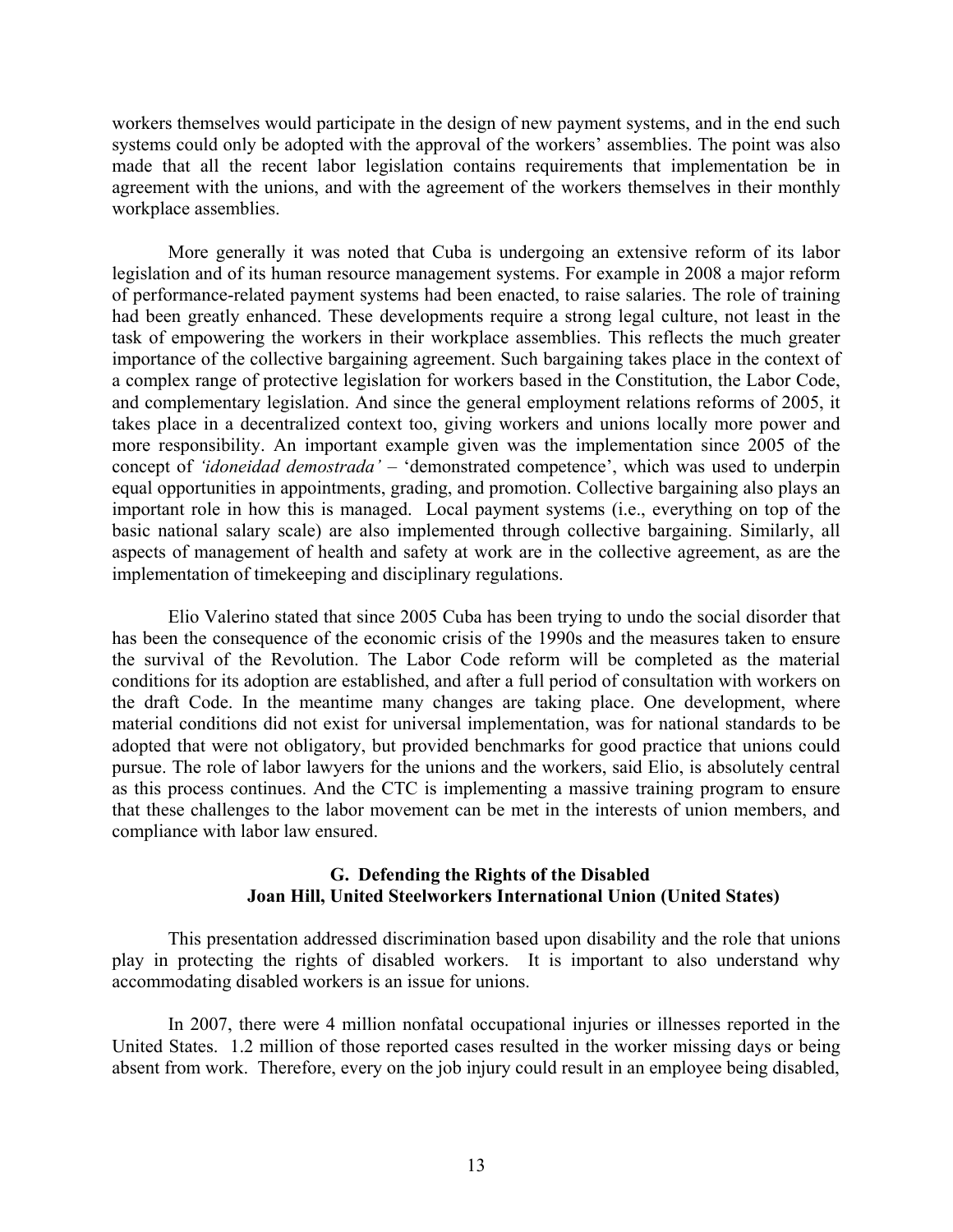or at least considered to be disabled. In this context, it is clear that unions have a significant role to play in getting injured workers back on the job, and being productive again.

In past years, presentations were received on the efforts to address disabilities among Cuban workers and citizens. One of our interpreters in 2006, in Santiago de Cuba, was legally blind, but was afforded the opportunity to learn English and work as a translator. Prior delegations have visited a school and residence for young Cubans with disabilities and questioned the need to address architectural barriers.

In the United States, we have had nearly two decades of experience with laws prohibiting discrimination in the area of employment, housing and public buildings. The Americans with Disabilities Act, simply referred to as the ADA, was passed in 1990. Certain provisions of this law prohibit an employer or union from discriminating against individuals with a disability. Compared to other discrimination laws, the ADA goes further and obligates the employer to consult with a disabled employee (and his or her union) to devise a reasonable way to accommodate their disability so they can be a productive member of the workforce.

In regard to employment, the ADA prohibits most employers from discriminating against job applicants and workers who are disabled, who are thought of as disabled or who may become disabled. This law covers all aspects of employment, including the application process and hiring, medical examinations, the work environment, on-the-job training, promotions and wages, benefits and even employer sponsored social activities. In addition to private sector employers, state and local governments are subject to the provisions of this law as well.

Generally, the Act prohibits discrimination against an individual who is qualified, with a disability that substantially limits a major life activity. A qualified individual is: An individual with a disability, who has the required skill, experience, education and other job related requirements of the position held or desired, who can, with or without reasonable accommodation, perform the fundamental job duties of such a position.

Individuals who have a record of impairment are protected, for example, workers who have been injured at work in the past. Under the U.S. disability law, a disability is defined to include both physical impairments – physiological conditions, cosmetic disfigurement or anatomical loss -- and mental impairments such as mental retardation, emotional or mental illness and specific learning disabilities.

The disability must be serious, one that limits a person's ability to perform major life activities such as caring for yourself, or performing manual tasks, and includes a long list of activities that able-bodied persons do on a daily basis; for example, seeing, hearing, eating, sleeping, walking, standing, lifting, bending, speaking, breathing, learning, reading, concentrating, thinking, communicating, and working.

The ADA requires the employer to make an accommodation if doing so will allow a job applicant or employee with a disability to participate in the job application/hiring process, to perform the necessary and essential functions of a job, or to enjoy other benefits and privileges of employment in the same way employees without disabilities do. For example, an employer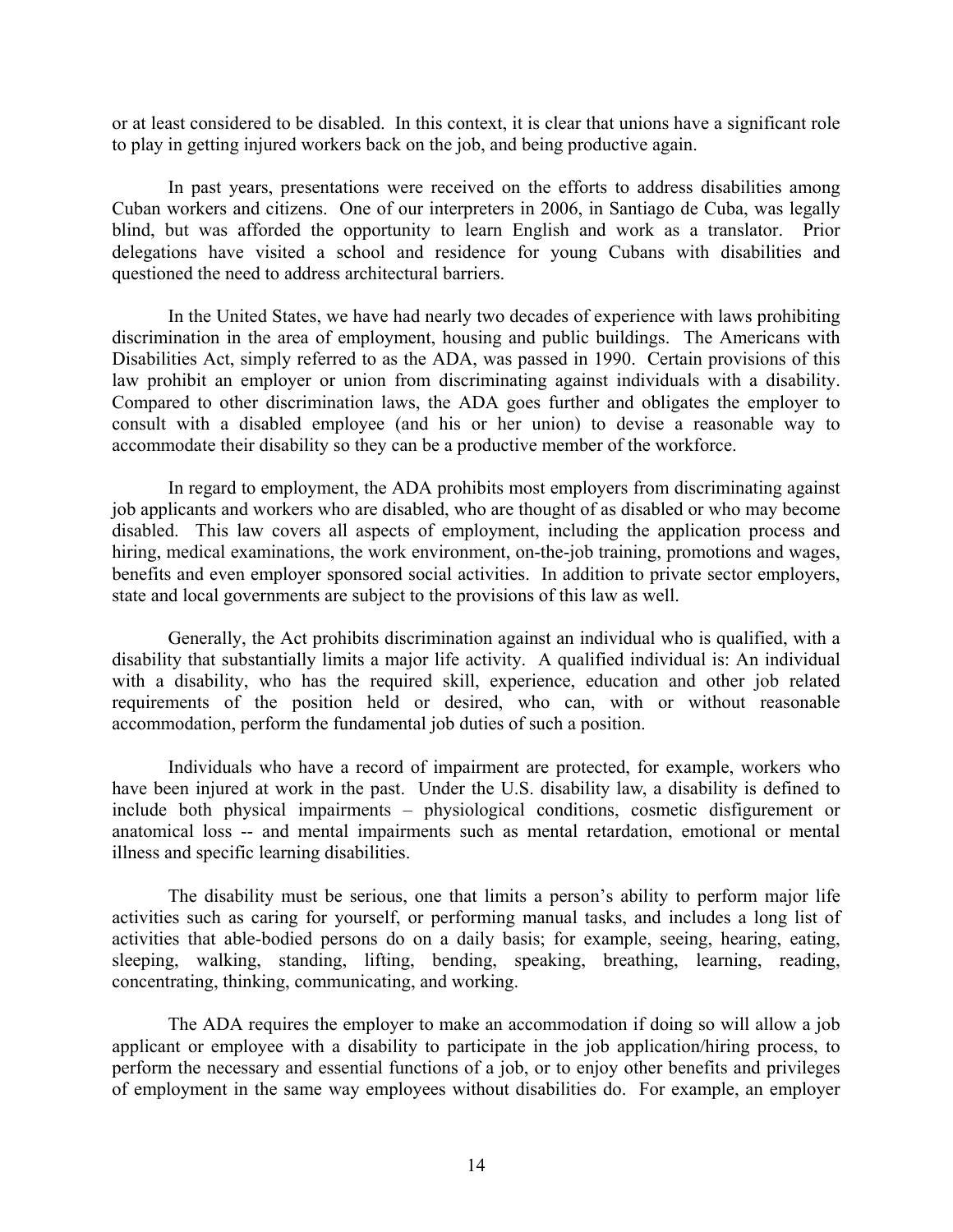may be required to modify tools used in the workplace, modify the job, modify the hours of work or reassign a worker to another position, or a vacant position. If the person has a disability such as hearing or vision impairment, the employer may be required to provide readers and interpreters; however, the employer will not be required to provide glasses or hearing aids, in this example. Generally, the employer is required to make the workplace accessible to and usable by people with disabilities.

There are limitations to the obligation to accommodate. An employer does not have to offer an accommodation if it would impose a serious or undue hardship on the operation of the employer's business. Undue hardship is defined as an action that is significantly difficult or expensive. For workplaces where unions represent the workers, American labor laws require the employer to bargain with the union about conditions of work while at the same time, the employer has a legal duty to comply With the ADA.

What does this mean for unions in the U.S.? Because the "reasonable accommodation" requirement under the ADA is an area in which the employer possesses discretion regarding compliance, employers must therefore bargain with the Union during the reasonable accommodation process. Although the initial request for accommodation may come directly from the employee to the employer, the employer must give notice to and confer with the union on accommodation issues which materially affect working conditions. An employer that bypasses the union and reaches an agreement with the disabled employee which conflicts with the collective agreement may be found to have directly dealt with the employee in violation of our national labor law.

Cases which have been decided by our courts involving the ADA and employees who claim they have been discriminated against based upon their disability make it clear that the terms of a collective agreement are relevant to determine whether an accommodation is reasonable or would cause an undue hardship – putting the employer to significant expense or difficulty. The courts have said that the employer simply cannot ignore the requirements of the collective agreement without first attempting to find, through discussion with the Union, a solution that does not conflict with the Agreement or the law.

Recent amendments to this law were enacted to restore protections to the disabled that had been reduced, in part, by courts and judges appointed by the Bush Administration. This prior Administration could not withstand a strong voice for workers and disabled Americans to return the broad protections and rights to gainful employment as originally contemplated by this law. Once control of our federal legislature was returned to Democratic Party, these amendments were made law in 2008.

The ADA should be looked at as a tool to benefit the workers. Unions can disseminate vital information about the ADA such as the illegality of discrimination against individuals with disabilities and how the accommodation process works. Ms. Hill maintained that the best policy for the Union is to assist any disabled employee in requesting an accommodation and working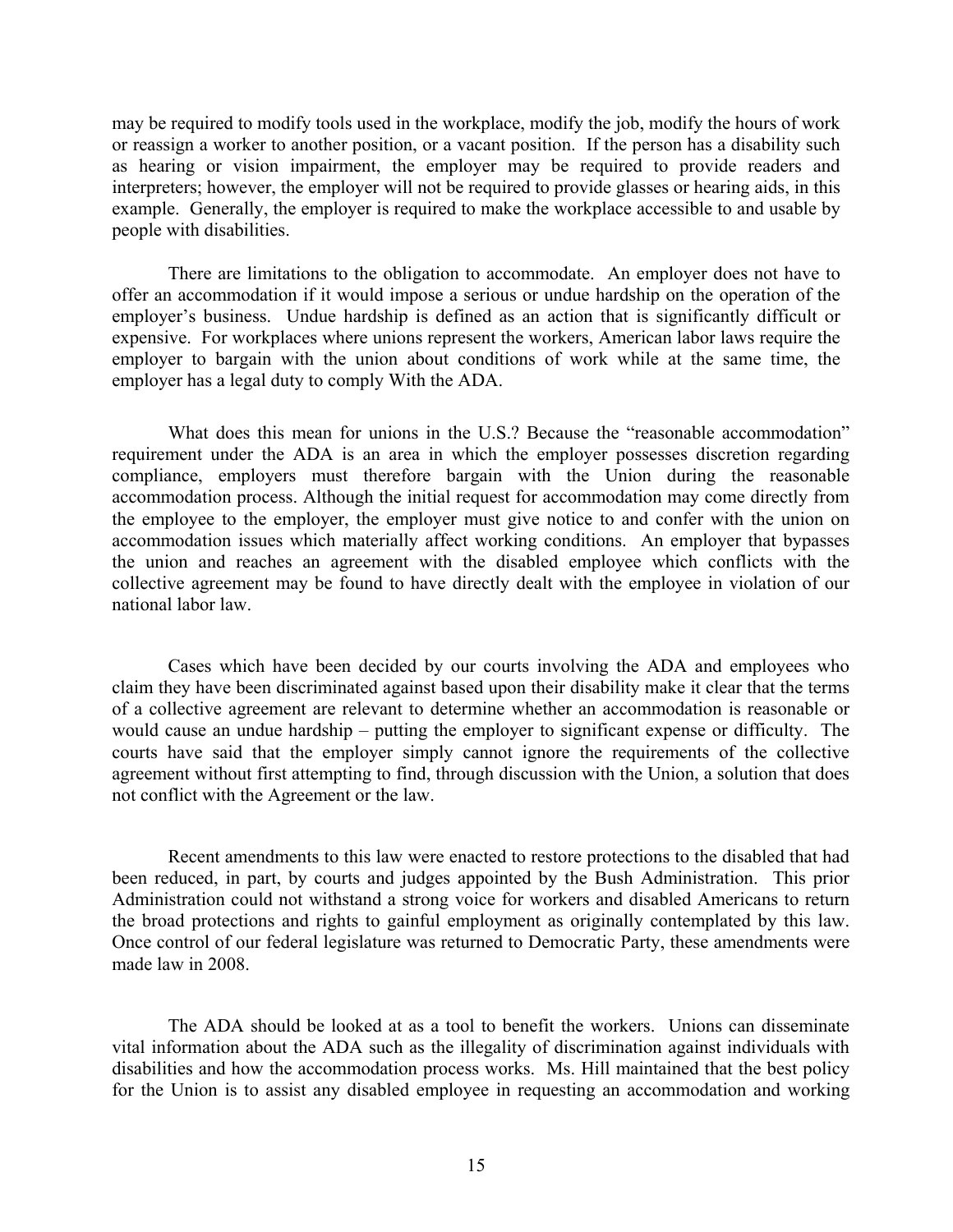with the employer to determine what accommodations are available to the employee. Negotiation is the key to finding the best workplace accommodation, and building a strong union.

# **H. Some Considerations about Labor Justice Hon. Nancy Morales Gonzalez, Justice of the Supreme Popular Tribunal (Cuba)**

Justice Morales acknowledged that in Cuban worksites, as elsewhere, there are two parties, the employer and the workers, which can result in conflicts when labor rights are violation and when discipline has been imposed. To solve conflicts, Cuba, has introduced "Organs of Labor Justice" or OLJs to the workplace. Since the early times of the Revolution, Fidel Castro said that labor conflicts should be dealt with in the workplace. An OLJ is a threemember grassroots labor justice body, which effectively holds a trial in the workplace; appeals can be made to the municipal court or even the Supreme Court.

 In disciplinary cases, there are eleven measures or forms of discipline, which includes firing. Challenges can be made to any permanent modification of the worker's labor status, including layoffs and any other separation. The employer must demonstrate "just cause" for any action, and a record is developed before the organs. Laws, including the 1940 version of Labor Code Article 77, provide that no employee can be fired without a record or history of discipline, and due process. Additional provisions of the labor code address causes for termination (assigning ten causes to the employee and five on the part of the employer).



Panelists Elena Poli, 2<sup>nd</sup> from left, Joan Hill, 2<sup>nd</sup> from right, and Justice Nancy Morales, far right,  **and Moderator Lidia Guevara, center. Photo by Steve Ludlam** 

# **I. Deregulation of Labor Rights in Italy Elena Poli (Italy)**

This speaker gave delegates a brief introduction to the issues of discharge and discipline under Italian labor code. Employers are prevented from firing without justification. However, there is a lack of legal standards; therefore, workers are limited in their ability to struggle against an employer's position. Workers under contract can be "borrowed" by another employer, a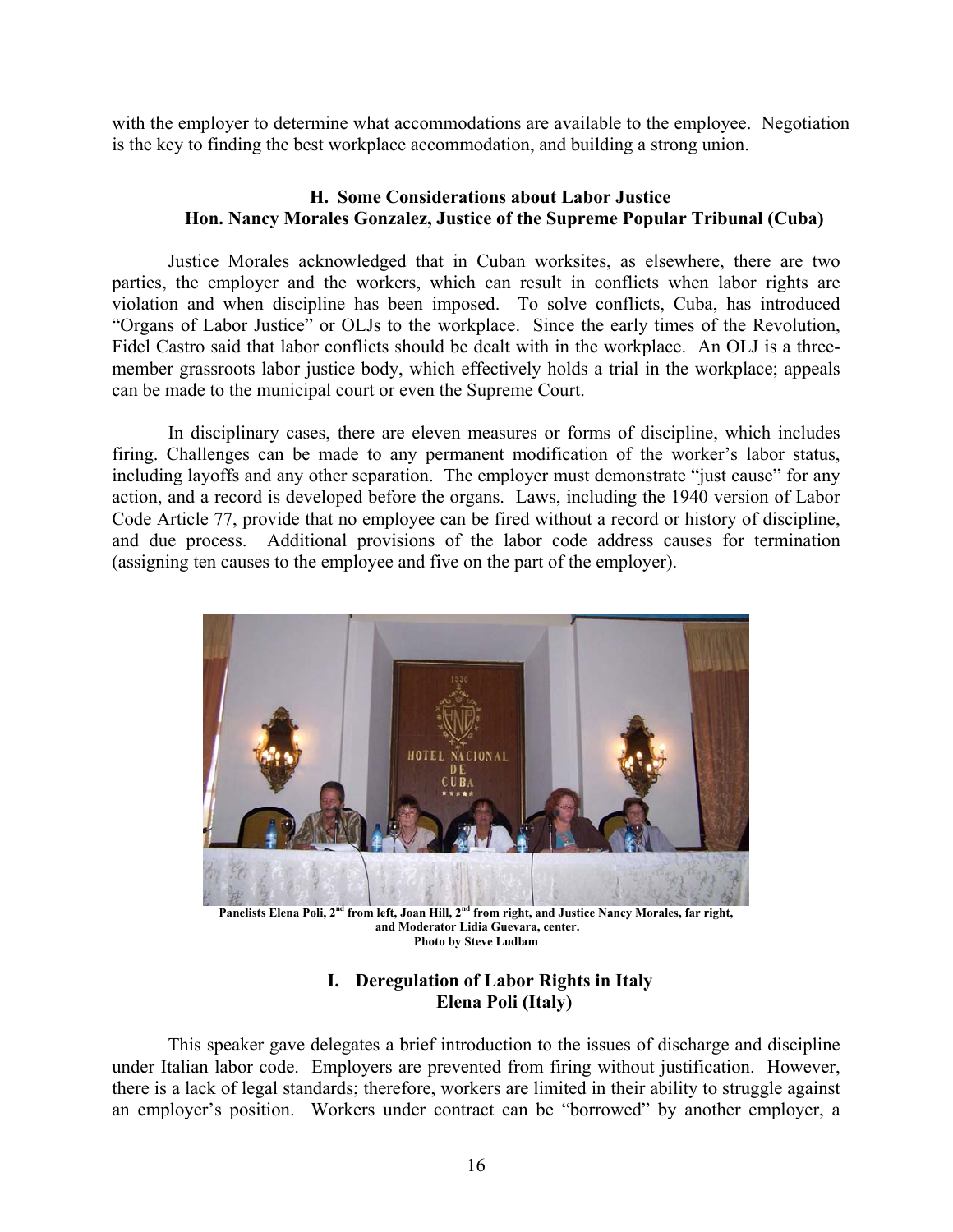system which is market dependent. Accordingly, workers have no chance to defend themselves against wrongful provisions of the contract.

# **J. Using International Labor Rights to Challenge New York's Ban on Strikes by Public Sector Workers Dean Hubbard, Co-Chair, NLG Labor and Employment Committee, Associate General Counsel, TWU Local 100 Adjunct Professor, Murphy Labor Institute, City University of New York (United States)3**

 Professor Hubbard argued that labor law practice in the U.S. differs from practice in many other parts of the world in that most U.S. courts and agencies haven't expressly incorporated the ILO Core Conventions into their interpretations of domestic labor law. Thus, when labor activists in the U.S. think of international human rights violations against workers, they often think of crimes such as the unpunished murders of trade unionists in Colombia. If they are very progressive, the might even think about the denial of the right to organize by the southern state of North Carolina to its largely African-American public workforce. But very few labor lawyers in the U.S. have conceived the denial of the right to strike of public sector workers in a highly unionized northern state like New York as an issue of international human rights law.

In part, this is a result of the assumption that the ILO doesn't have coercive power to enforce even its Core Conventions. But an even more significant contributor to this gap in U.S. labor practice, in Prof. Hubbard's view, is the sometimes unconscious ideology of "U.S. exceptionalism;" the idea that somehow the U.S. is exempt from international norms that apply to the rest of the world. Mr. Hubbard argued that, apart from being incorrect as a matter of law, this ideology of exceptionalism is a dangerous idea, which is actually used to deprive workers in the United States of their fundamental labor rights.

One example of this effect is the so-called "Taylor Law" in New York. The Taylor Law bars all strikes in the public sector, and provides or punishment of "illegal" strikes through extensive fines, loss of dues check off, and imprisonment of trade union leaders. New York's Transport Workers Union Local 100 is about to file a Complaint with the ILO arguing that the Taylor Law constitutes a serious infringement on internationally-recognized core trade union rights as articulated in core ILO Conventions 87 and 98. The analysis of the impact of the law arises out of Local 100's experiences in the context of a 60-hour strike undertaken between December 20 and 22, 2005. Although the United States government has not ratified ILO Conventions 87 and 98, it is still expected to comply with these Conventions, by virtue of its membership in the ILO. The ILO Committee on Freedom of Association has previously assessed the United States' compliance with these Conventions, in spite of the objections of the United States, noting that its mandate to examine potential violations of Conventions 87 and 98 "stems directly from the fundamental aims and purposes set out in the ILO Constitution, " which are applicable to all member states of the ILO.

 $\frac{1}{3}$  Substantial portions of Mr. Hubbard's paper were drawn from a draft of the ILO Complaint written by Ashwini Sukthankar of the International Commission for Labor Rights in collaboration with Mr. Hubbard.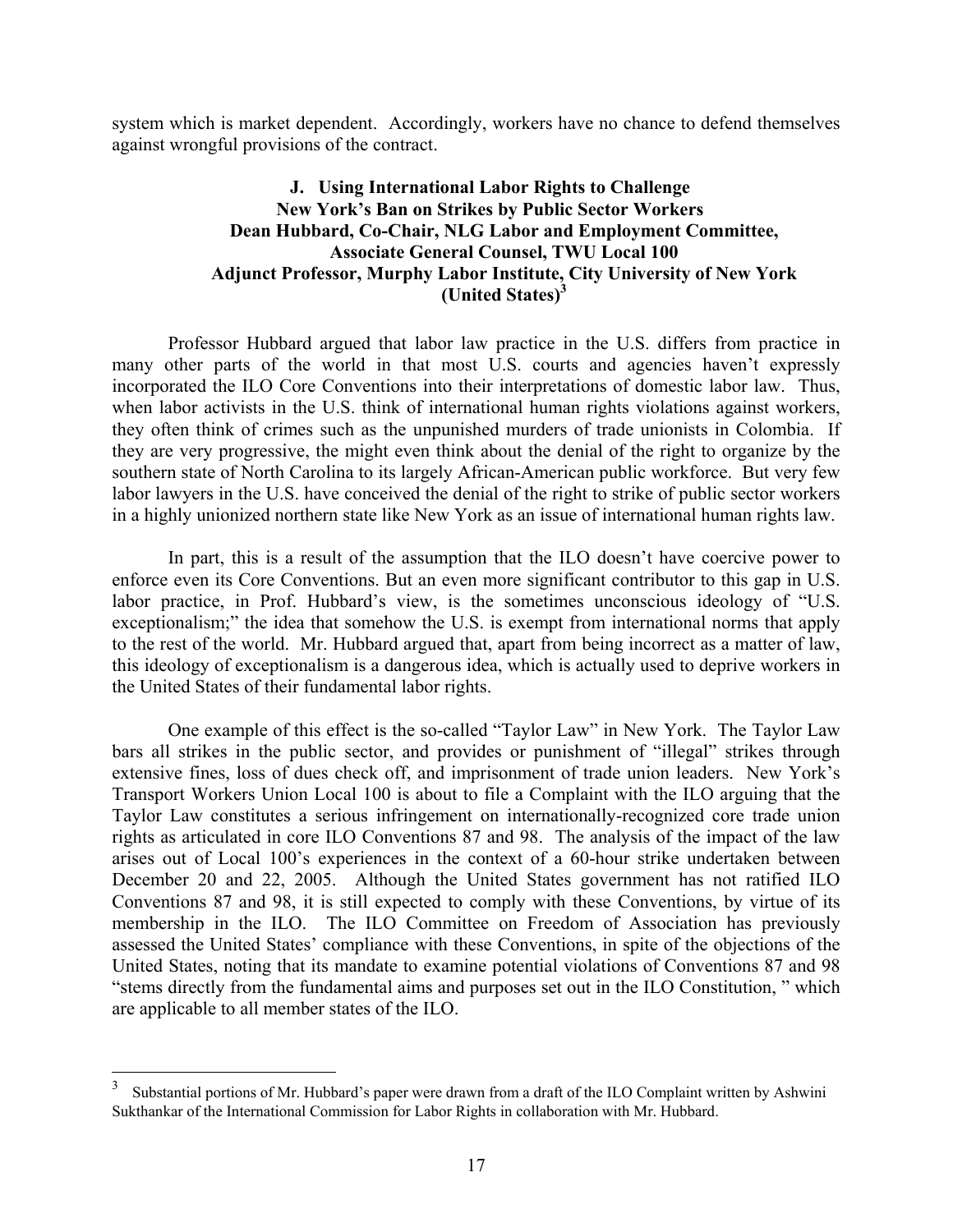Courts in New York and the U.S. Supreme Court have not thus far been sympathetic to challenges to the validity of the Taylor Law on the basis of guarantees within the United States or New York State Constitutions. New York's highest court, the Court of Appeals, has rejected the argument that the differential treatment of public sector and private sector workers created by the Taylor Law strike prohibition violates the commitment to equal protection of the laws in the 14<sup>th</sup> Amendment of the US Constitution, as well as Article I, Section 11 of the New York State Constitution. Similarly, in a case in which a sanitation workers' union challenged a heavy fine, loss of automatic dues deduction, and the imprisonment of its president following a strike, the Court of Appeals determined that the Taylor Law was not in conflict with the due process of law guaranteed by the New York State and U.S. Constitutions.

The collective bargaining agreement between TWU Local 100 and the New York City Transit Authority (MTA) was scheduled to expire on December 15, 2005. During negotiations for a new contract, leading up to that date, the employer demanded that the union accept a twotier system of pension and health care benefits, in which newly hired employees would have substantially inferior benefits to current employees. These MTA demands came at a time when the agency admitted to a billion dollar surplus. On December 13, 2005, the Attorney General of New York State sought an injunction against any potential strike by Local 100, and the following day the court obliged. On December 20, five days after the contract expired, with the MTA continuing to refuse to bargain in good faith, Local 100 went on strike. Less than three days later, the MTA dropped its insistence on slashing the pension benefits of future employees – a precondition that Local 100 had demanded for ending the strike. MTA and Local 100 agreed that some costs of health care benefits would be borne by *all* employees – not just future employees – and the parties arrived at a tentative agreement on a new contract just a few days later.

At no point during the strike was any threat presented to the health and safety of residents of the metropolitan New York area. Nevertheless, early on the first day of the strike, even before any reckoning of the consequences, the court deemed the union to be in criminal contempt of the injunction, and imposed a fine of \$1,000,000 for every day that the strike endured. On 19 April 2006, the court determined that the union would be fined \$2.5 million for its 60-hour strike that individual employees would lose two days' wages for every day of the strike, and that Local 100 would forfeit automatic dues deduction, as provided for in the Taylor Law in the event of a public sector strike. The fine was so disproportionately large, in relation to the resources of the union as well as the magnitude of the alleged offense, that it is fair to speculate that it was designed to cripple or even destroy the union, as well as to deter other unions from contemplating strike action.

On April 24 2006, the President of Local 100 was sent to prison, to serve a 10-day sentence imposed for his role in violating the injunction. The imprisonment of Mr. Toussaint – and the court that granted it – should be understood as part of a broader legal and policy framework in the state of New York, which criminalizes and thereby seeks to deter legitimate trade union activity in the public sector. And yet, the importance of the right to strike, and its effectiveness as a tool of last resort are only highlighted by Local 100's experiences of December 2005: A short, principled, peaceful strike led to the resumption of effective, good-faith bargaining and ultimately, a contract that protected workers' economic and occupational interests.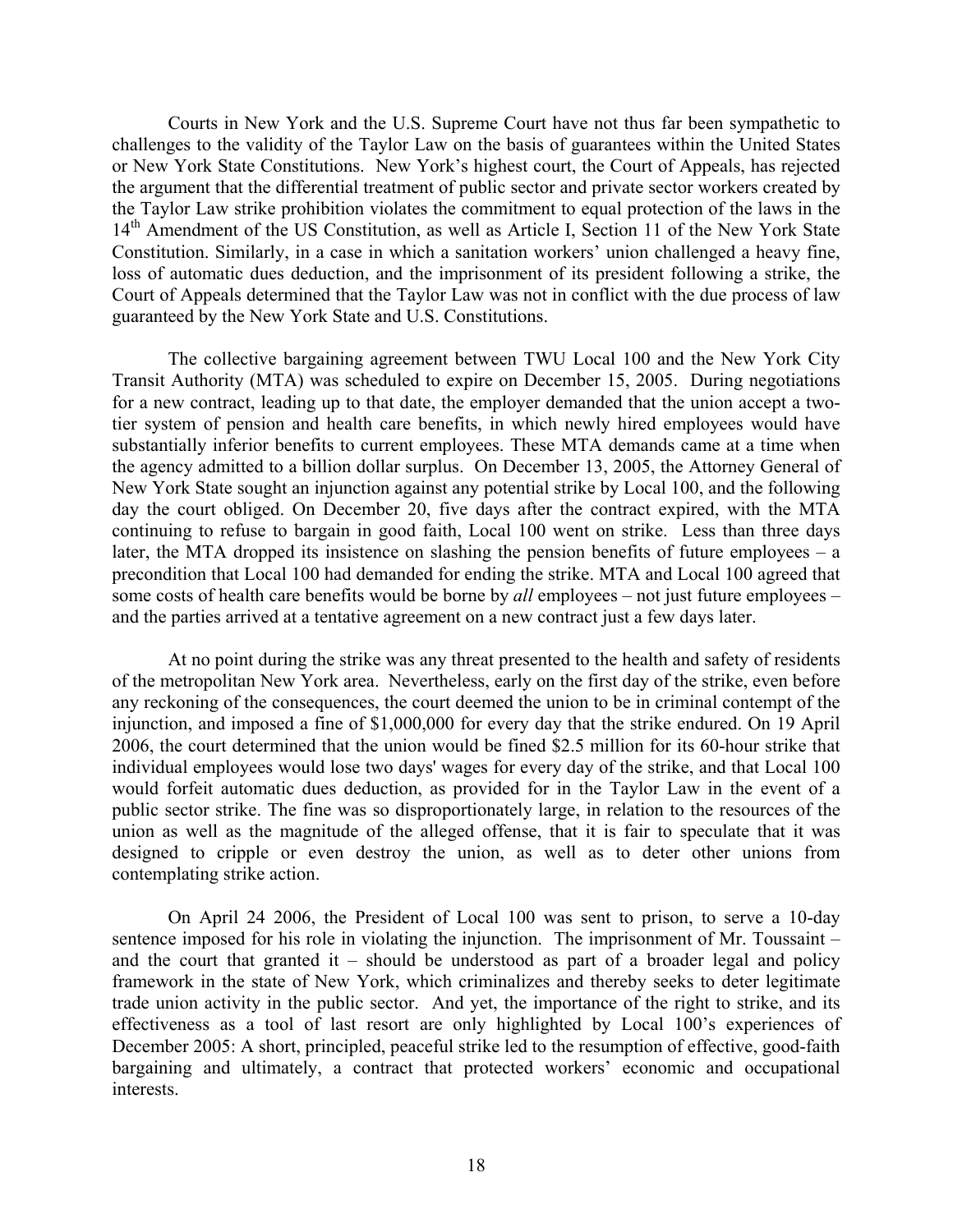This situation constitutes a severe violation of Conventions 87 and 98. The U.S. government has allowed New York State to pass and to retain legislation that gives employers in the public sector a dramatic advantage in collective bargaining and dispute resolution processes, and discriminates against public sector workers by outlawing associational activity which is protected for private sector workers and by permitting court injunctions against public sector associational activity which may not be issued against private sector workers.

The Taylor Law cannot be reconciled with the principles espoused by the ILO Committee on Freedom of Association. As the Committee has noted, "[t]he right to strike is one of the essential means through which workers and their organizations may promote and defend their economic and social interests." The Committee defines the exceptions to this right quite narrowly, only permitting restrictions on the right to strike in essential services "in the strict sense of the term." This refers to services the interruption of which poses a "clear and imminent threat to the life, personal safety or health of the whole or part of the population." The Local 100 strike did not fit this description. By the accounting of State and City officials, as well as the media, the strike did not endanger the safety or health of any segment of the population.

Local 100 anticipates that the U.S. government's response to the Complaint will focus on its limited jurisdiction to deal with public sector labor relations at the state and local level, given the federal structure of the United States and the sovereignty of individual states with respect to many areas of law, including this one. However, in 1990 the Committee summarily dismissed this same argument by the U.S., pointing out that "the central issue here is whether the principles of freedom of association are complied with . . . and not whether these rights are guaranteed through national or local legislation."

The subsequent lack of attention by the U.S. to promoting a resolution of this issue calls for greater engagement by the ILO. Local 100 is asking in particular for an analysis of the ways in which the federalism argument has allowed the United States to deny responsibility for violations of international human rights norms, while enabling the state or states in question to be insulated from direct jurisdiction and oversight. The federal government has repeatedly sued states and localities for enforcement of international obligations related to taxation of foreign entities. In the area of human rights obligations, however, the federal government plays such a passive role that it will claim to have fulfilled its duty merely by passing on the recommendations of the Committee on Freedom of Association, to the state-level authorities. The United States actually understands New York to be responsible for the implementation of a range of international obligations; New York believes itself to be, and holds itself out to be so responsible as well. Thus, Local 100 will ask the Committee on Freedom of Association to pierce the federalism veil that has typically operated in terms of the United States government's response to state-level violations of the freedom of association principles that form the bedrock of the ILO Constitution, and are elaborated in Conventions 87 and 98, and seek compliance from the State of New York.

Local 100 will ask, therefore, that the Committee on Freedom of Association recommend amendments to the Taylor Law that would bring it into compliance with international standards. Local 100 will ask that the Committee recommend that the United States take action to ensure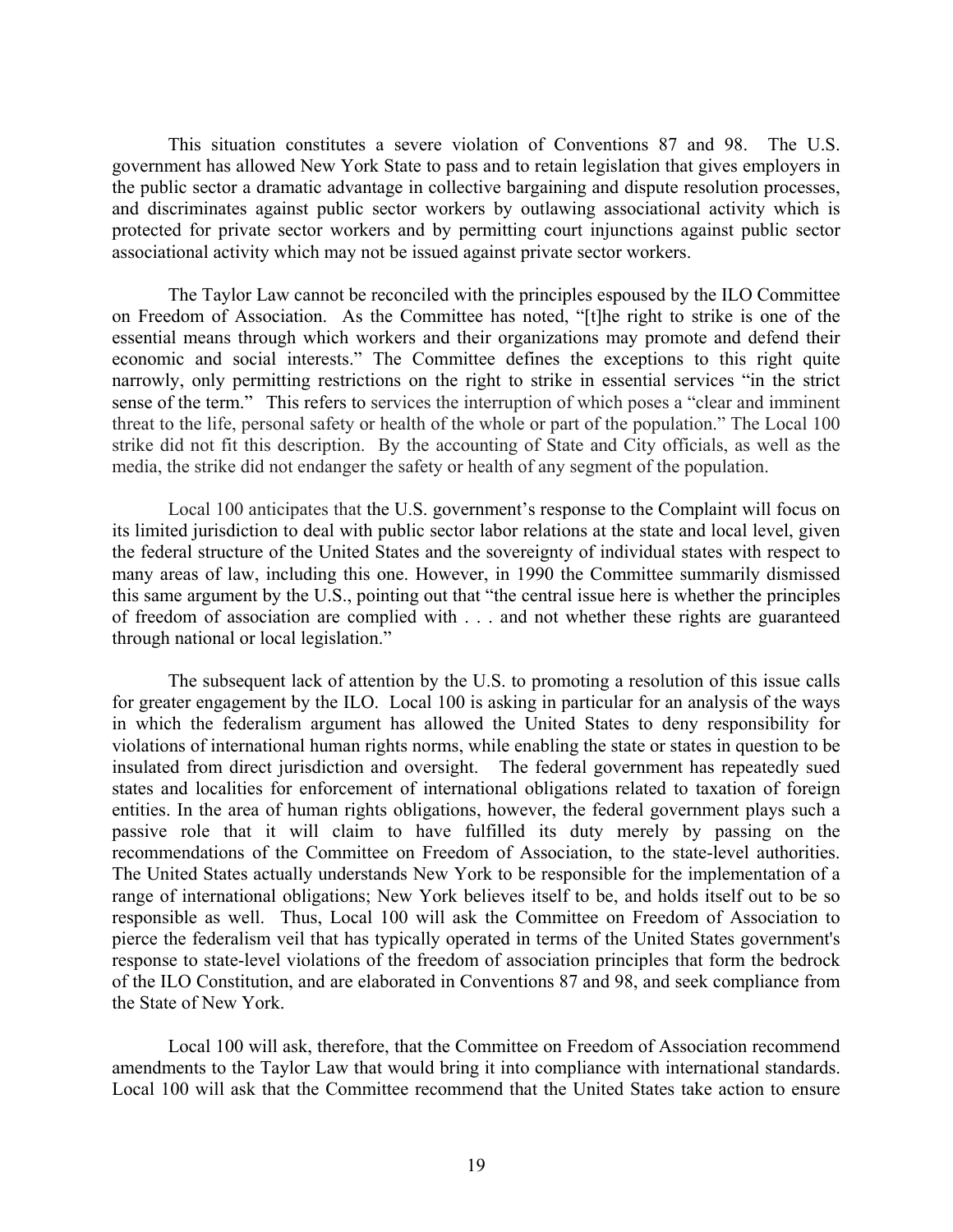that New York State legislates, and interprets state laws, in accordance with international labor rights. Local 100 will ask that the Committee recommend redress for Local 100, at a minimum through a reimbursement of the fines imposed on the union as well as on individuals, and a payment to assist the Union in recouping losses suffered during the nearly 18 months it was deprived of dues checkoff.

Finally, in terms of recommendations directed solely to the government of the United States, Local 100 will ask that the Committee reiterate the urgent need to ratify Conventions 87 and 98 at the earliest opportunity. While the United States is already obligated to respect the principles elaborated in Conventions 87 and 98, ratification of these crucial conventions would help the entire fractured system of labor relations in the United States to move towards greater coherence and harmony.

Finally, Prof. Hubbard articulated the hope that this action, in combination with an organizing campaign, will provide a concrete step towards the transformation of the ideology of exceptionalism within the labor rights community in the U.S.

### **K. The Effect of U.S. Labor Policy on the Rights of Undocumented Employees to Freedom of Association Tamara Lee, Cornell University (United States)**

Academic study of transnational migration suggests a complex policy distinction between *immigration* policy (which addresses admission into and removal from the United States) and *immigrant* policy (which deals with the manner in which immigrants are treated once they enter the country).<sup>4</sup> Although there is a clear technical distinction between the policies, the presenter argued that with respect to the federal immigration law (immigration policy) and federal labor law (immigrant policy), there is no conflict of laws requiring the choice of one over the other.

To support this claim, the U.S. Supreme Court's holding and reasoning in *Hoffman Plastic Compounds, Inc. v. NLRB* and its resulting judicially-created incentive for employers to discriminate against undocumented employees and to strategically fracture the solidarity of all workers in their struggle to exercise their right to join a labor union in the United States was explored. This speaker joined legal scholars such as Michael J. Wishnie (2004) that argue that the case was wrongly decided because it (1) relies on a false and judicially-created conflict between federal immigration law and federal labor law; (2) arbitrarily elevates immigration policy over labor rights. Due to these failures, the Court's decision, although couched in language asserting its protection of federal immigration policy, actually creates an incentive for employers to substantively violate both laws.

In an effort to show the practical implications of the decision, personal experiences from work at the NLRB showing the abuse of the *Hoffman* decision by employers to divide workers by race and class during organizing campaigns were shared. This highlighted the inability of the Board to protect the freedom of association when the unit contains undocumented workers. By

 $\overline{a}$ 

<sup>4</sup> Peter H. Schuck. *Immigration Law and Policy: Taking Immigration Federalism Seriously*, 2007 U Chi Legal F 57, 59. *See e.g*, Linda S. Bosniak, *Immigrants, Preemption and Equality*, 35 Va J Intl L 179, 186 (1994).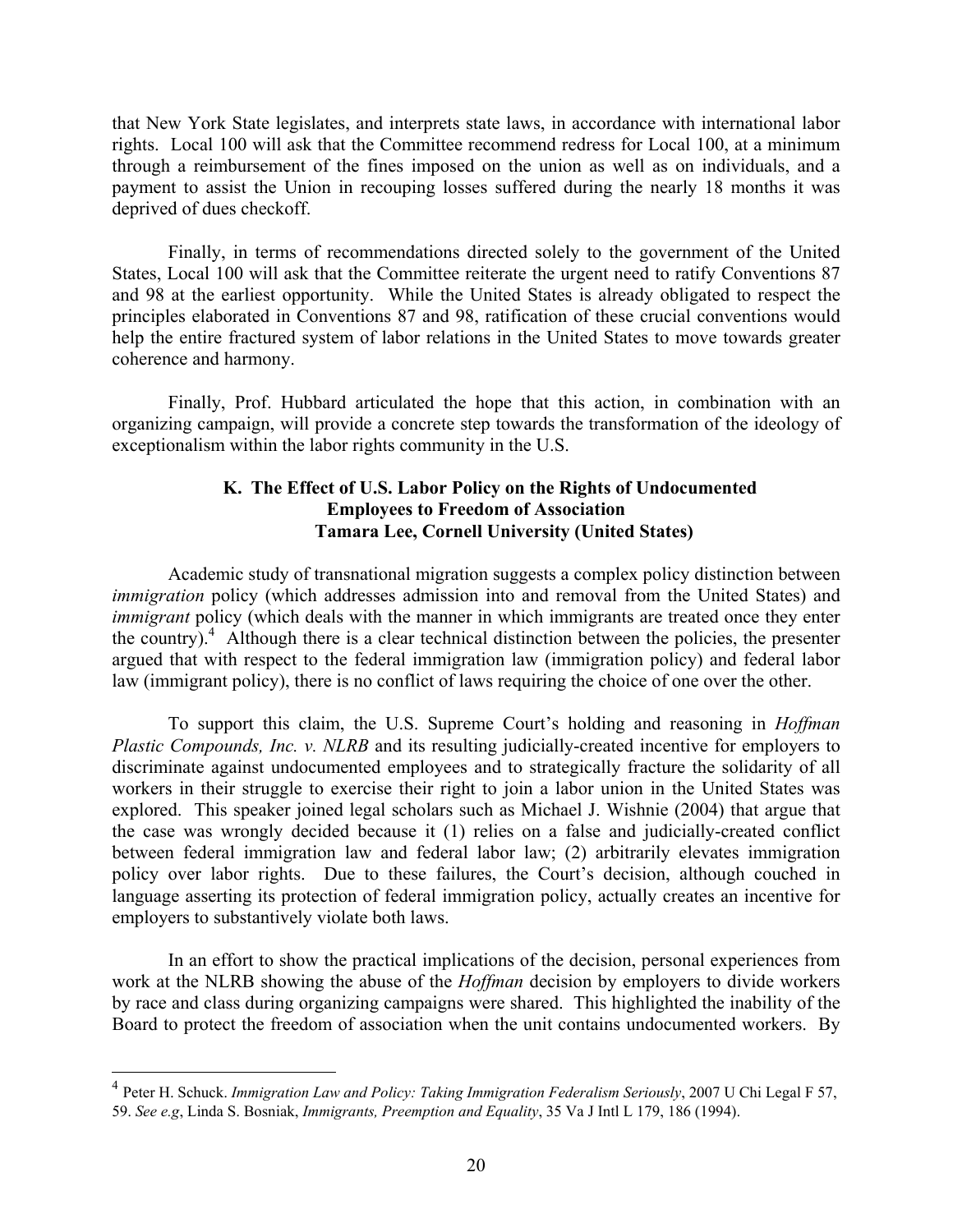doing so I hoped to highlight the broad consequences of the Court's decision and its potential effect on the rights of all immigrant employees.

#### **L. Considerations About Migrant Workers Guillermo Ferriol Molina, Vice President, Cuban Labor Law Society (Cuba)**

Lic. Ferriol asserted that two basic points must be considered: social phenomena such as migrant labor are fundamentally economic phenomena, and the situation of workers in a foreign country must be considered in the context of the laws and judicial system of that country. There is also a third point. Laws are expressions of political will, which is also determined by economic considerations, so that the regulations affecting such workers, or the lack thereof, are expressions of this political will.

Ferriol reminded his listeners that humans have always moved around, seeking food and other necessities. Both internal and external factors are at work, and a system has developed whereby economic powerhouses exploit the great majority of countries, leading to greater concentrations of wealth than in the exploited countries. Simultaneously, these systems create social inequalities, (e.g., poverty, unemployment, growth of the informal economy, social exclusion, lower standards of living, lack of labor regulation, loose employment laws, and privatization of social security). The economic factors influencing migration can be summarized as: global economic and demographic disparities; the demand for labor in the developed countries; poverty, unemployment and underemployment; the economic crisis, and the lack of opportunities for economic advancement.

Receiving countries generally have rules mandating equality before the law of citizens and non-citizens, but this is honored primarily in the breach, he argued. Non-citizens are often called "illegals," or "undocumenteds." Their status is sometimes criminalized. At other times, they are virtually slaves. Generally, the migratory process is facilitated by illegal and highly profitable trafficking, creating irregular migration, with both labor and sexual exploitation, and resulting in a brain drain. Given these realities, Ferriol asked rhetorically whether migrant labor should be eliminated, or whether, at a minimum, protection must be provided for the workers' most basic rights.

It is estimated that, not counting asylum seekers, there are more than 200 million migrant workers in the world, including 47 million in the Americas. About half are women, primarily in vulnerable sectors. The United States is an important reference point, given its concentration of wealth, and its role as the center of politics, which has caused so much suffering among our peoples. Up to 2000, the annual migratory stream to the U.S. was about 50,000 persons (20% Mexicans). By 2020, it is estimated that it will be 1,000,000, and, by 2030, 1,450,000. Mexico and Costa Rico are also important receiving countries, particularly for Guatemalans and Nicaraguans, respectively.

Undocumented migrants have great difficulty gaining protection against exploitation, and access to social services such as health and education. Hence a strategic objective of the ILO and other international organizations is to end irregular migration. The most important goal is therefore the formulation, together with the receiving countries, of systems of migration which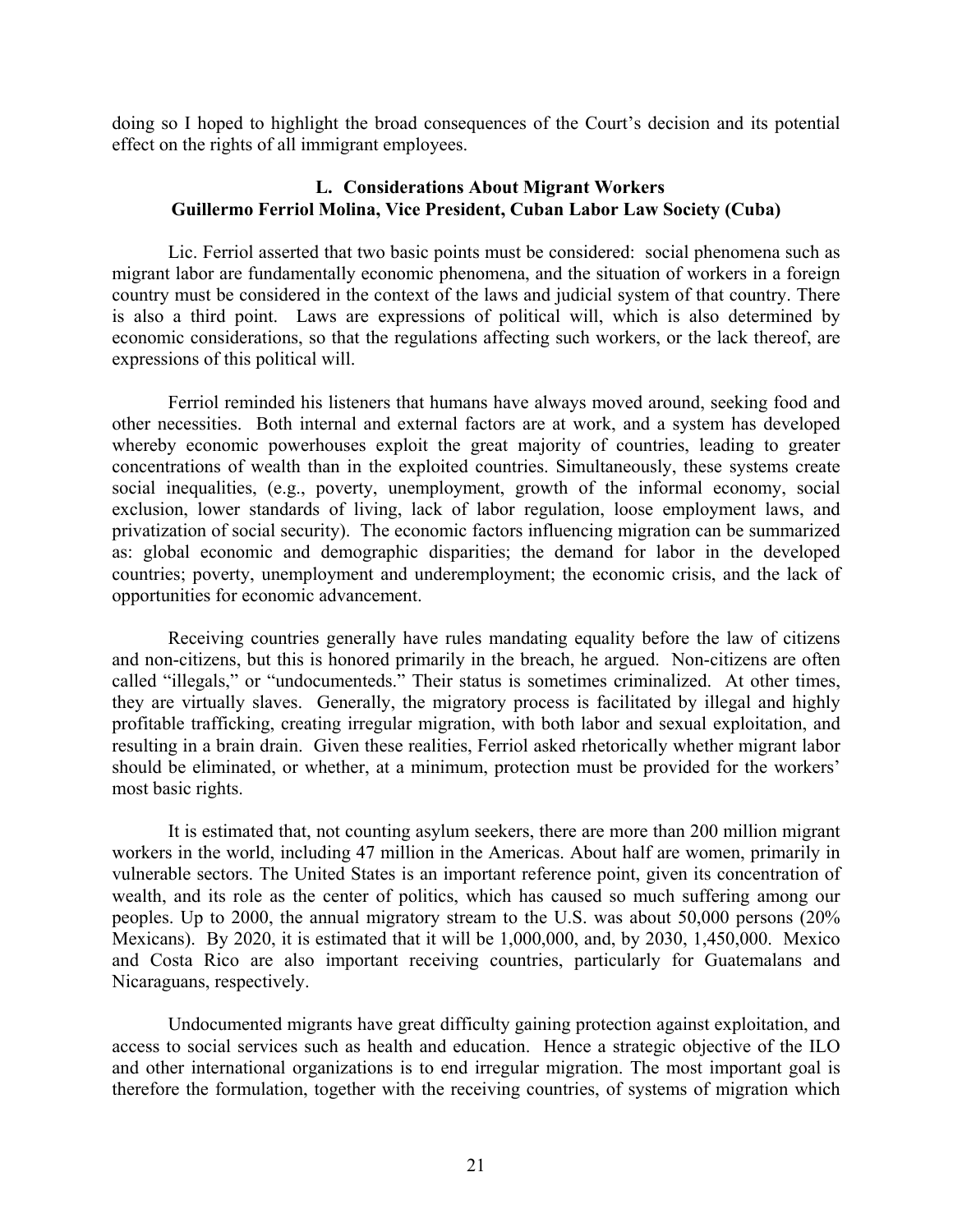effectively control trafficking and abuse of migrants. To do so, inequality in the sender countries must be eliminated. However, it cannot be forgotten that approximately 60% of the remissions of migrant workers goes to developing countries, and since the 1990s, these remissions have exceeded official foreign aid.

Ferriol pointed out that the current economic crisis is nothing new. Capitalism has always experienced such cyclical crises. The North American economy in particular cannot function without the international and trans-national finance/monetary/credit system which has been built up over the past 80 years. And the current crisis has deepened social inequalities. The wealthiest 20% of the population is responsible for 86% of all private consumption, while the poorest 20% consume 5% or less.

It is not just the U.S., but Europe as well, that denies rights to migrant workers. In the International Conference on Migration, the Secretary General of the U.N., Ban Ki-moon, urged the developed countries not to mount offensives against foreign workers. He argued that labor mobility could be a weapon in the struggle to save the global economy from the current crisis, by ensuring that labor resources were effectively deployed. The effect of the crisis on migrant workers includes higher barriers to regularizing their immigration status, and increased border militarization and control. Poorer countries are feeling the impact of the economic crisis, through the lessening demand for foreign workers, especially in the construction and tourism industries. The greatest impact has been a reduction of financial remittances, affecting the economies, and increasing internal tensions.

For solutions, Ferriol suggested looking first to the universal principles set forth in international employment norms. This includes article 97 of the OIT, regarding migrant workers, adopted in 1949, which established a series of protections for migrant workers which signers must fulfill. Forty-eight countries, not including the U.S., have ratified this treaty. Article 143, adopted in 1975, and reinforced the measures for protecting the rights of migrant workers. It has been ratified by 23 countries, including only Venezuela on our continent. In other words, international norms would reduce the exploitative conditions of so many migrant workers.

A basic principle of politics is to allow free movement of capital, but not labor. Further, the extensive restrictions on legal immigration in recent years have increased internal tensions in developing countries. Yet there is no political will to solve these problems, and as migration tends to be increasingly seen as an important solution to economic problems, the lack of legal migration only increases illegal migration, as people seek solutions to problems which not infrequently include their very survival. This has contributed to the lack of protection for migrant workers, which the current global and financial crises have only exacerbated.

The solution for Latin American peoples, Ferriol argued, "is to seek our own models of development, rejecting models and embracing cooperation among our peoples as the first step towards Latin American integration, based on equality, mutual respect, understanding, and brotherhood." ALBA, he said, is a first step in this process. Only by eliminating the disparities and injustices present in some economies can we eliminate the causes of illegal migration, at least as a social phenomenon. These development models must create space for social justice, and social inclusion. As legal workers, we must provide social organizations with the legal tools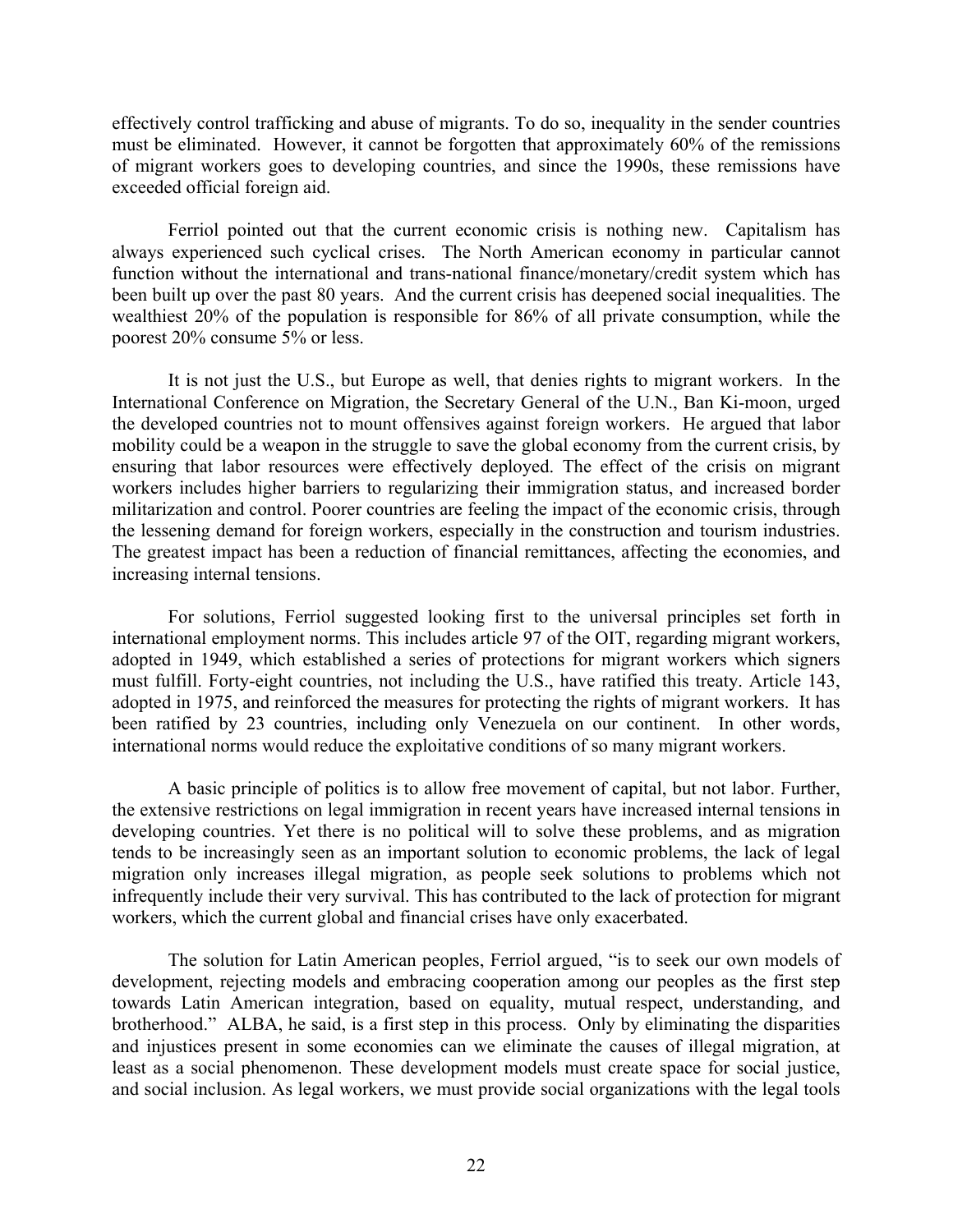to achieve these changes, which imply the political will to resolve these problems, which will is exercised through judicial means. We must change our economies, incorporating concepts of social justice, in the redistribution of wealth such that it responds not only to the needs of a minority. We must eradicate once and for always the model, which has brought our peoples only inequality, and social exclusion. We must think for ourselves, he said, and build our own future.

#### **M. Latin American Integration Dr. Lourdes Regueiro Bello, Center for Studies on America (Cuba)**

Dr. Regueiro gave a presentation about the current efforts at regional integration in Latin America and the Caribbean. Although regional integration is a broad term, the generally understanding is that it is the efforts taken by neighboring sovereign states to establish crossborder institutional cooperation and agreement regarding the development of trade regulations, economic, political and social policies, and security concerns.

The European Union is perhaps the most notable and established example of a regional integration effort. Dr. Regueiro explained that beginning in 1960 with the Latin-American Free Trade Association ("ALALC", formally "ALADI) (all abbreviations refer to the Spanish names of the organizations), various countries within the Latin American and the Caribbean region have made numerous attempts at regional integration. She also noted the following organizations established between 1960 and 2004: Central American Common Market ("MCAA"), Andean Community ("CAN"), Caribbean Community ("CARICOM"), Mercosur, Union of South American Nations ("UNASUR", formally "CSN"), and Bolivarian Alternative for the People of Our America ("ALBA").

Dr. Regueiro argued that the integration schemes adopted by the various organizations in the 1990's are very different from those adopted since 2005; the earlier models followed an orthodoxy, whereas the most recent ones have a left-wing economic emphasis and demonstrate greater diversity. Although the current models do not completely reject the previous economic paradigm, Dr. Regueiro argued that they are reflective of the current governments in the region and therefore have more a protectionist and nationalist scope.

#### **Closing Remarks**

 In his closing remarks, Dean Hubbard noted that Cuba has long been an isolated beacon of hope, but that the emergence of progressive leadership in countries throughout the Americas after years of struggle social movements. He reiterated that this historic moment is one of profound opportunity given the convergence of these progressive movements.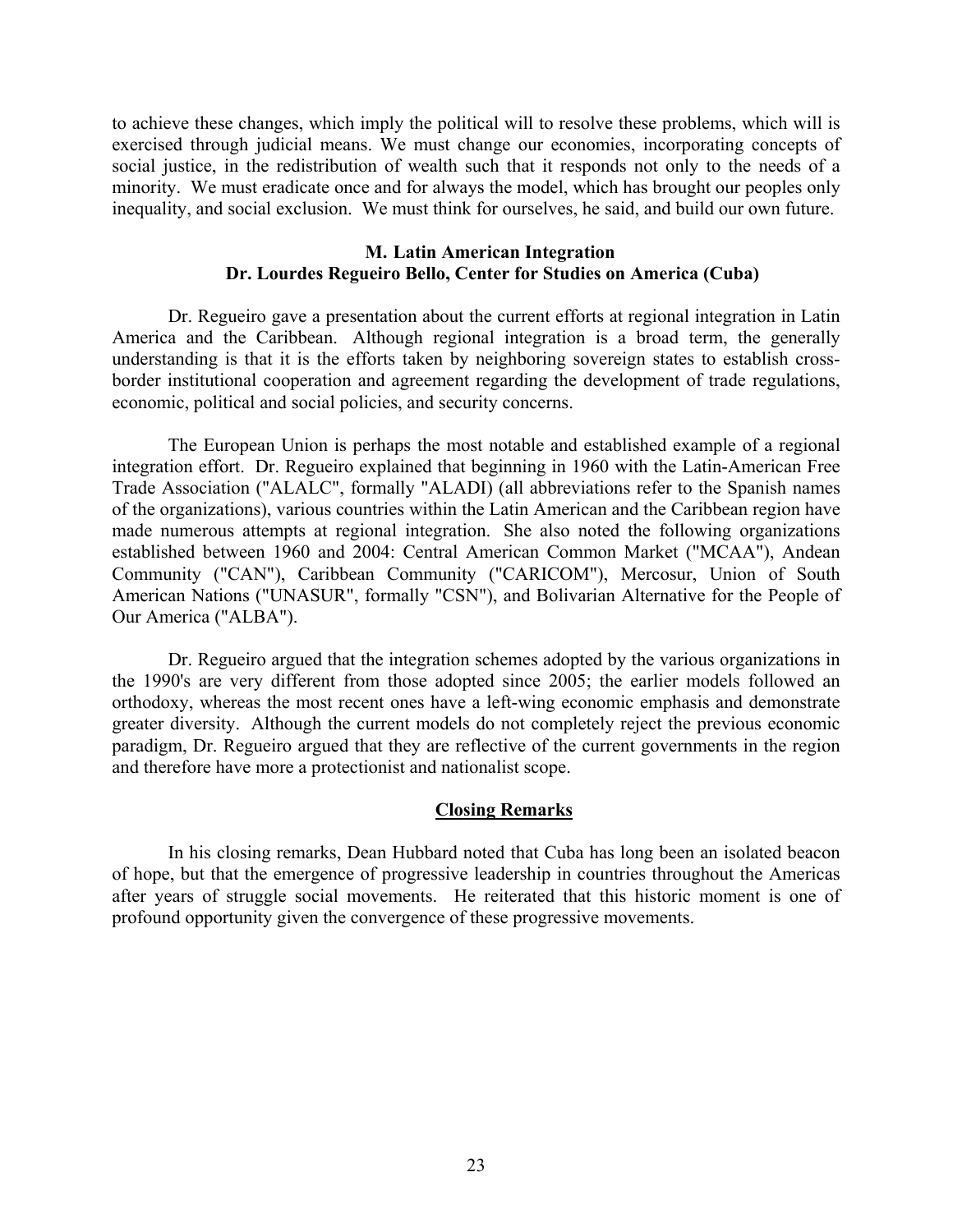

**III. Interchange with CTC**

The third day of the combined program of conference and research began at the national offices of the CTC in Central Havana. The General Secretary of the CTC, Salvador Valdez Mesa, welcomed the delegation,.

# **A. The Training System of Cuban Trade Unionists Regla Maria Aquila Hernandez5 (Headmaster of the CTC National Training College)**

The director of the Lazaro Peña School, the CTC's National Training College (located within Havana Province) argued that a fundamental premise of the trade union movement in Cuba, and for any social movement, is that to sustain itself, training programs for the leaders are required. The 13<sup>th</sup> Congress of the CTC in 1970 established a system to train union members, or c*adres.* This resulted in the founding in 1975 of a national school to train and qualify trade union members.

 The education centers are located in each of the provinces and offer work-related training, post graduate education, academic training (degree program) and a collaboration program with the National Association of Economists, offering finance and accounting education to *cadres.* In Cuba, training of union members is considered an investment by enhancing the knowledge of *cadres* in social, political and legislative areas.

1

 $5$  Co-Coordinator Joan Hill wrote extensively on the topic of labor education in Cuba after an interview with Sra. Hernandez during the 2008 delegation.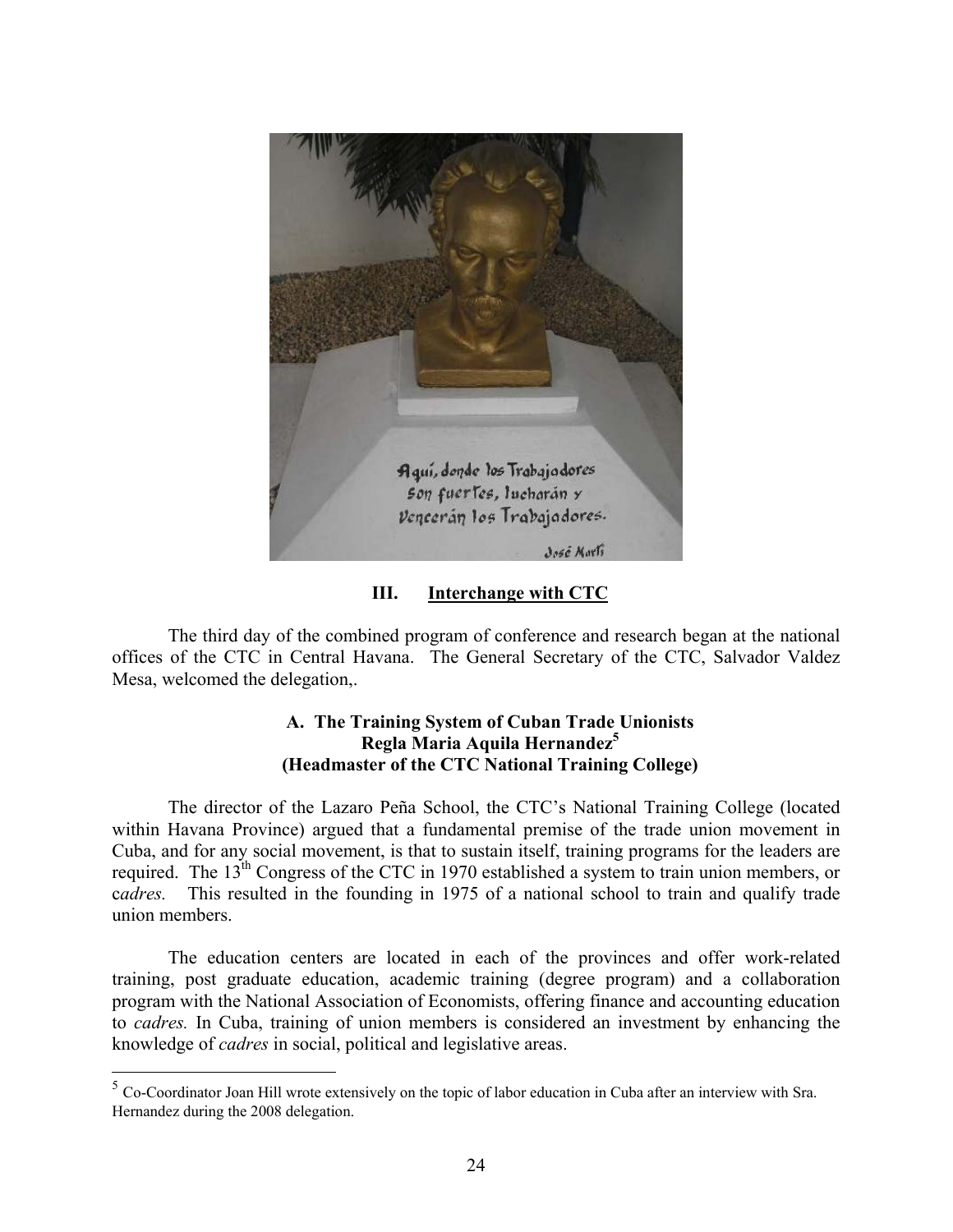After the Special Period, many schools across Cuba were closed; however, the CTC schools withstood the hardships. There trade union movement currently maintains the national school in Havana, 15 provincial schools, groups of coordination at the municipal level (170) and basic classrooms in workplaces or within a community (about 3000). Courses are offered in coordination with the World Trade Union Federation and International unions; seminars are made specific to the needs of specific constituencies, whether teachers, activists, or mid-level courses for the secretariat level.

 Courses are also offered on the "basic" level, including health and safety courses, as well as courses in economics, business management, collective bargaining, gender issues and computer training. Education has also gone multi-media in Santiago province, where a radio and television show offer local trade unionists the opportunity to call in questions for the CTC on a variety of issues.

 Recently, a number of measures have been enacted tying payment/salary to productivity, as part of the effort to increase pay for workers, which has created an urgent need for the development of new courses. The CTC schools have developed training to give trade union leaders fundamental information on Resolution 9, which they can bring to the workplace, so that new payments systems can be established and implemented through collective bargaining.

 Education of trade union leaders also involves train-the-trainer approaches, where local unions choose instructors at the grassroots level who voluntarily train others during or after work hours.

# **B. The Rights of Workers in the Education Sector Ishmael Drullet Perez (General Secretary of Education, Science and Sports National Workers Union)**

Mr. Drullet presented an overview of the educational system in Cuba, with an emphasis on its historical development. That development has been dramatic. Along with the health care system, the development of an extensive system of education has been one of Cuba's greatest successes. According to Mr. Drullet, in 1953, when revolutionaries attacked the Moncada Barracks, 56.3% of the Cuban population was children. And of these children, only 28% went to school.

At that time, along with low enrollment there were only 32-34 schools in Cuba. As a result there were approximately 1 million illiterate adults. There was also no educational program for disabled children. In the major urban areas, there were only three universities and only 6 schools of education. The total budget for education in 1958 was 79.4 million pesos.

Following the revolution in 1959, all that educational poverty was done away with. Cuba created 10,000 new classrooms. The Cuban people organized contingents of teachers to teach literacy to the million people who were illiterate. They also set up a training and special education program for approximately 50,000 young women from the countryside. Following these initial efforts to develop and organize an educational system, the Cuban people organized a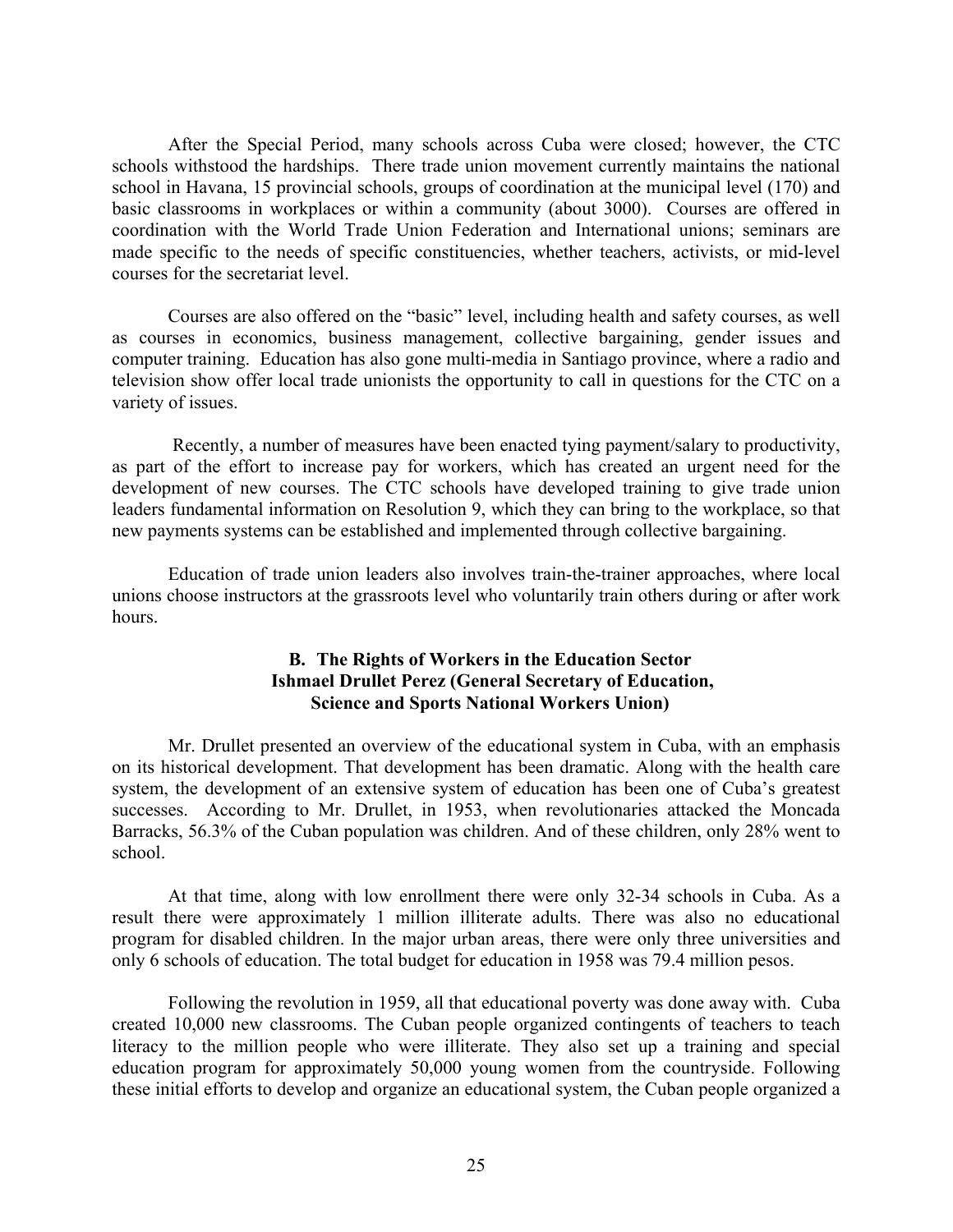nationwide literacy campaign. It was with the creation of those literacy brigades, that the entire educational structure of Cuba was nationalized.

With this nationalization of the education system, there was a need to create an organization, a union specifically for teachers and educational workers. In 1961, the educators of Cuba called the first National Educational Congress. The Congress' goal was develop ways to create political leaders in education, who would work in the interest of revolution and in the interest of education workers. The union that was created contained approximately 500,000 members. The members came from over 13,000 grass roots organizations. Another goal of the Congress was to create something of an educational revolution that would go beyond literacy to educate the people in "comprehensive culture."

Today, there are approximately 13,000 primary schools. 6,000 of these schools are located in rural areas. 86.5% of enrollment is in classes of 20 or less. There are also approximately 650 colleges in Cuba. This includes 300 universities and two educational television channels.

The education revolution is not without shortcomings. In Mr. Drullet's view, one of these shortcomings is that 70% of students in municipal universities study humanities, and an insufficient number of students study science. So one of the current goals of the educational system is too inform and motivate students to study science.

Mr. Drullet described the local structure of the educational system as a flat structure. In each locale, at the municipal level, local schools are managed and funded by local councils. It is also on the municipal level where agreements between the staff and education professionals are made. Each municipality also has a member assembly to set school policy, which meets once a month. At that time, school managers must account for their actions.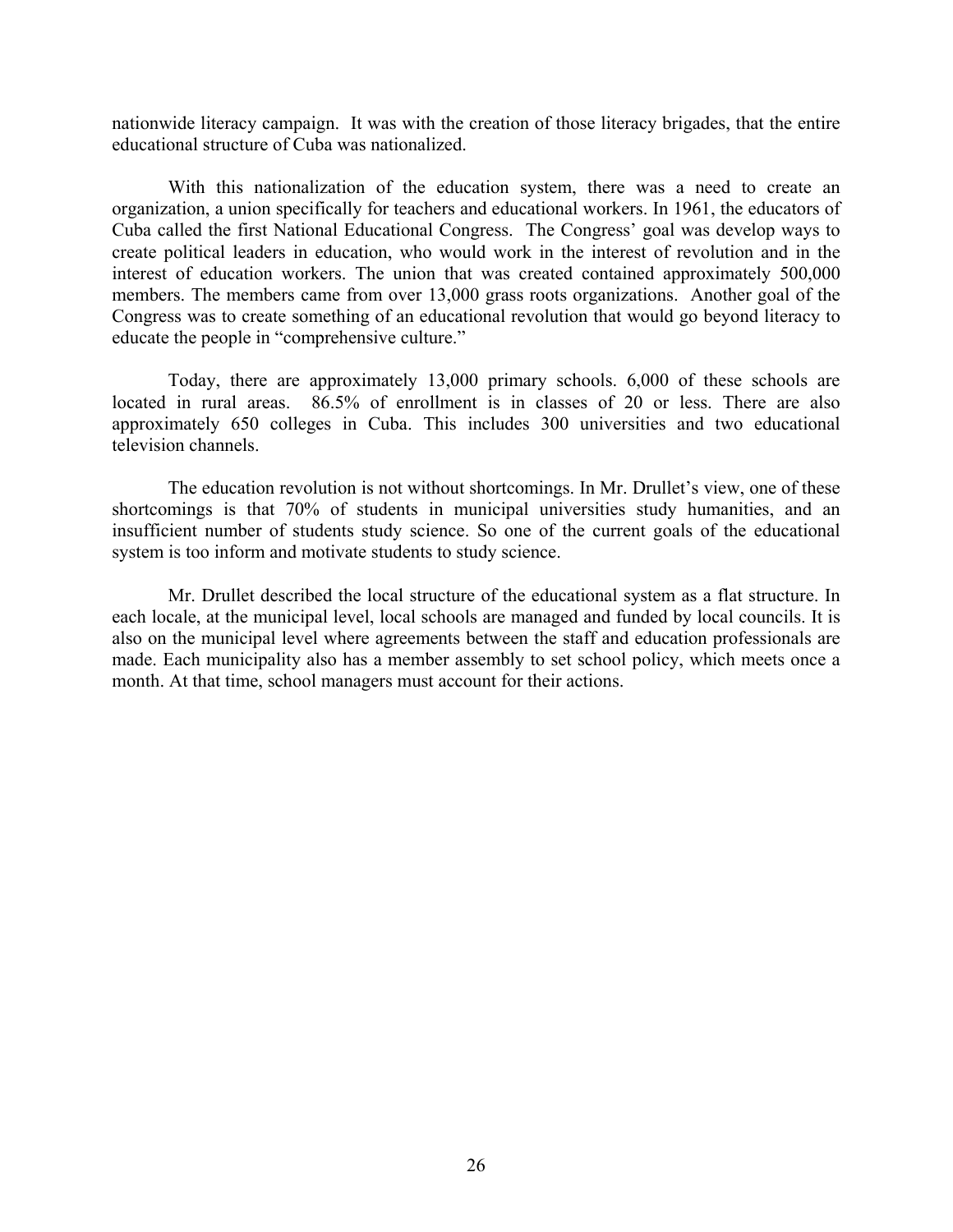

Photo by Joan Hill

# **C. The Health Care System in Cuba María del Carmen Rodriguez Reyes (Secretary General of the National Healthcare Workers Union)**

The centerpiece of the Cuban socialist system is its health care system. Cuba is very proud of its commitment to universal high-quality health care. Our group received several presentations proudly expounding on and explaining how the government implements the right to good health care for all citizens. The basis for this right to health and its guarantee by the government is contained in Article 50 of the Constitution. Law 41 further articulates this right and guarantees that health care will be provided universally and without discrimination.

High-quality universal health services became an immediate priority after the revolution succeeded in 1959. An elaborate program to increase the number of doctors and health care workers, as well as of hospitals and clinics, turned Cuba from being a relatively backward country regarding health care into one of the world's top health care providers. For example, before 1959, Cuba's infant mortality rate was 60 per 1000 births; in 2008, it was less than five per 1000 births. Pre-1959, life expectancy was 60 years; in 2008, it was 77 years. Immunizations for children, which barely existed pre-revolution, became widely available, and in 2008, the immunization program covered thirteen diseases for all children.

About five percent of the population works in the growing health care industry. This country of about eleven million has over a half-million health care workers. It has 243 hospitals, 14,000 neighborhood *consultarios*, 400 *policlinicos,* and 165 clinics country wide. It has one doctor for every 158 people and one nurse for every 125 people. These are phenomenal statistics when compared to the United States, which has approximately one doctor per thousand people and leaves about 25 percent of the population without insurance and thus with limited access to health care.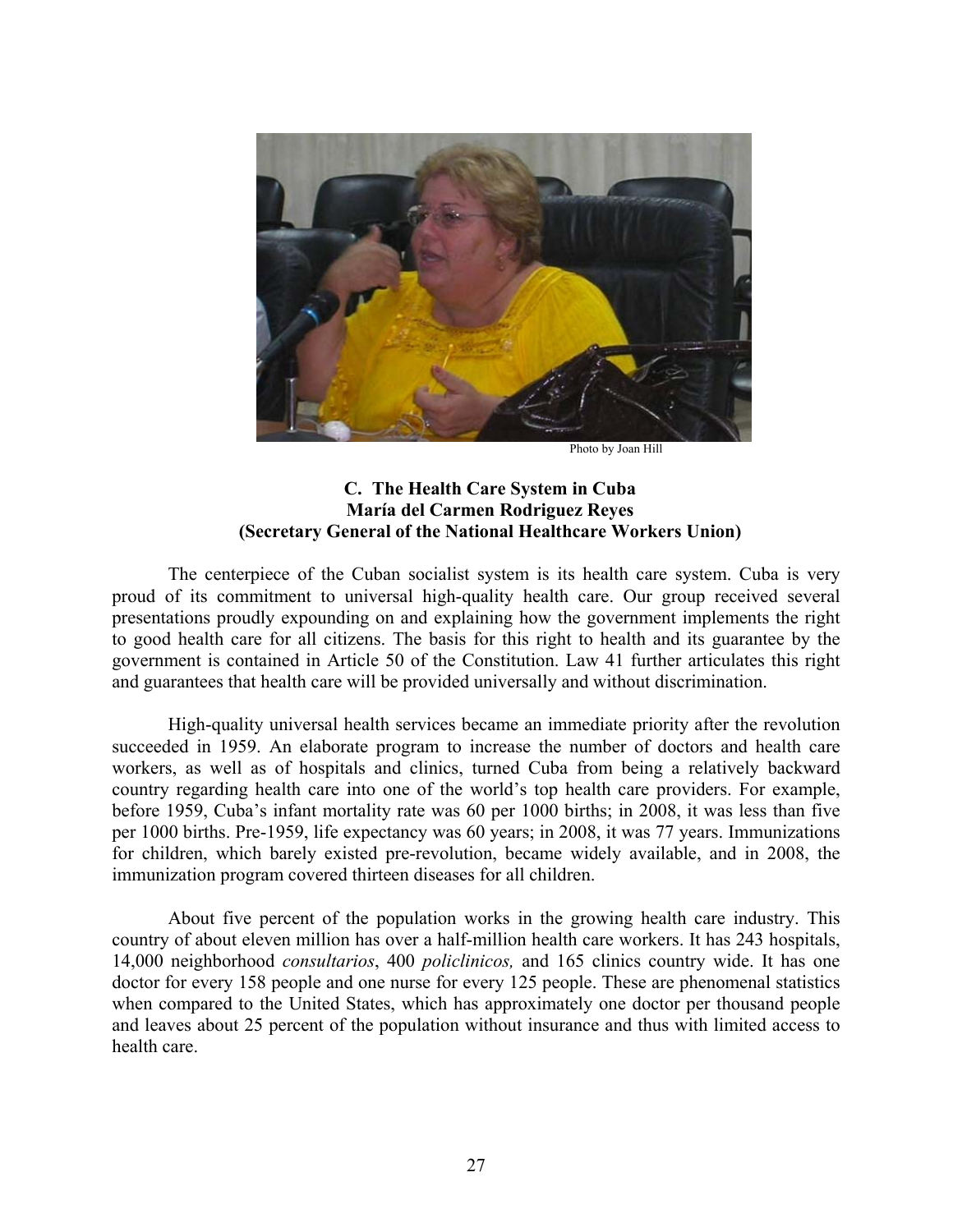The Cuban health care system is structured in such a way that everyone is supposed to be within walking distance of a neighborhood primary care center known as a *policlinico*. Referrals for treatment in hospitals are made from these neighborhood examination, screening, and treatment centers. In Cuba, medical treatment is proactive in that active inquiries, testing, and preventive medicine are the rule. Pregnant women are carefully monitored during 17 regular consultations during pregnancy, and regular examinations, which include immunizations and preventive medicines, are provided to all. Elderly citizens receive mandatory vaccinations against numerous diseases and are provided with dietary and exercise programs.

Because health care in Cuba is based on humanitarian and social concern, it is a nonprofit governmental service. Furthermore, Cuba has attempted to reach out to the rest of the world in its provision of health care. Some 23,5000 public health students from thirty counties have studied medicine in Cuba, primarily at the world-famous Latin America School of Medicine, founded in 1998. Since 1963, Cuba has provided medical assistance to over one hundred countries, and today 240 Cuban medical professors are teaching in 15 countries. Also, since 1963, Cuba has sent almost 114,000 doctors and health care workers on medical missions and collaborations to 103 countries; and, as of December 2008, over 38,000 Cuban-trained doctors and health care workers were providing services in 74 countries. Cuba offered a contingent of medical professionals and aid to the United States to help with the human disaster in New Orleans and on the Gulf Coast after hurricane Katrina, but the United States rejected this humanitarian assistance, presumably on political grounds.

Cuban officials told us that its public health outreach to the world was based on what was called the concept of "big love," as advocated by Che Guevara. After the Chernobyl nuclear accident, over 18,000 children and 3,000 adults from the Chernobyl area were brought to Cuba for medical treatment. Cuban medical professionals were sent to Ukraine, where they treated and helped over 20,000 more children affected by the accident. Countries in Latin America often send sick and injured people to Cuba for treatment. About 18,000 Cuban doctors practice in Venezuela; and there is a hospital in Havana that treats only Venezuelans.

This immense medical collaboration to bring better health services to the rest of the world, particularly to countries that lack adequate doctors and medical services, has greatly increased the favorable image of Cuba on the world stage. But Cuba's worldwide medical presence has also drawn criticism from Cuban citizens. I heard complaints that the services at the hospitals and clinics had been significantly reduced so that Cuba could send medical brigades to other countries. Others resent the fact the one of Havana's best hospitals is run exclusively for Venezuelans, thus diluting available hospital space for Cubans. They also resent what are known as CUC hospitals –actually separate floors or wings of hospitals—where anyone able to pay can go for treatment. These units create a two-tier system, which undermines the egalitarianism of the Cuban health care system. There is a wide-spread belief that better medical equipment and devices, as well as better care givers and treatment, are assigned to the areas with paying patients.

Despite these criticisms and tensions, what Cuba has achieved is admirable. It has set an agenda for universal high-quality health care that all nations should aspire to. Its socialistic system has helped in this regard. Cuba has made medical training a special priority and has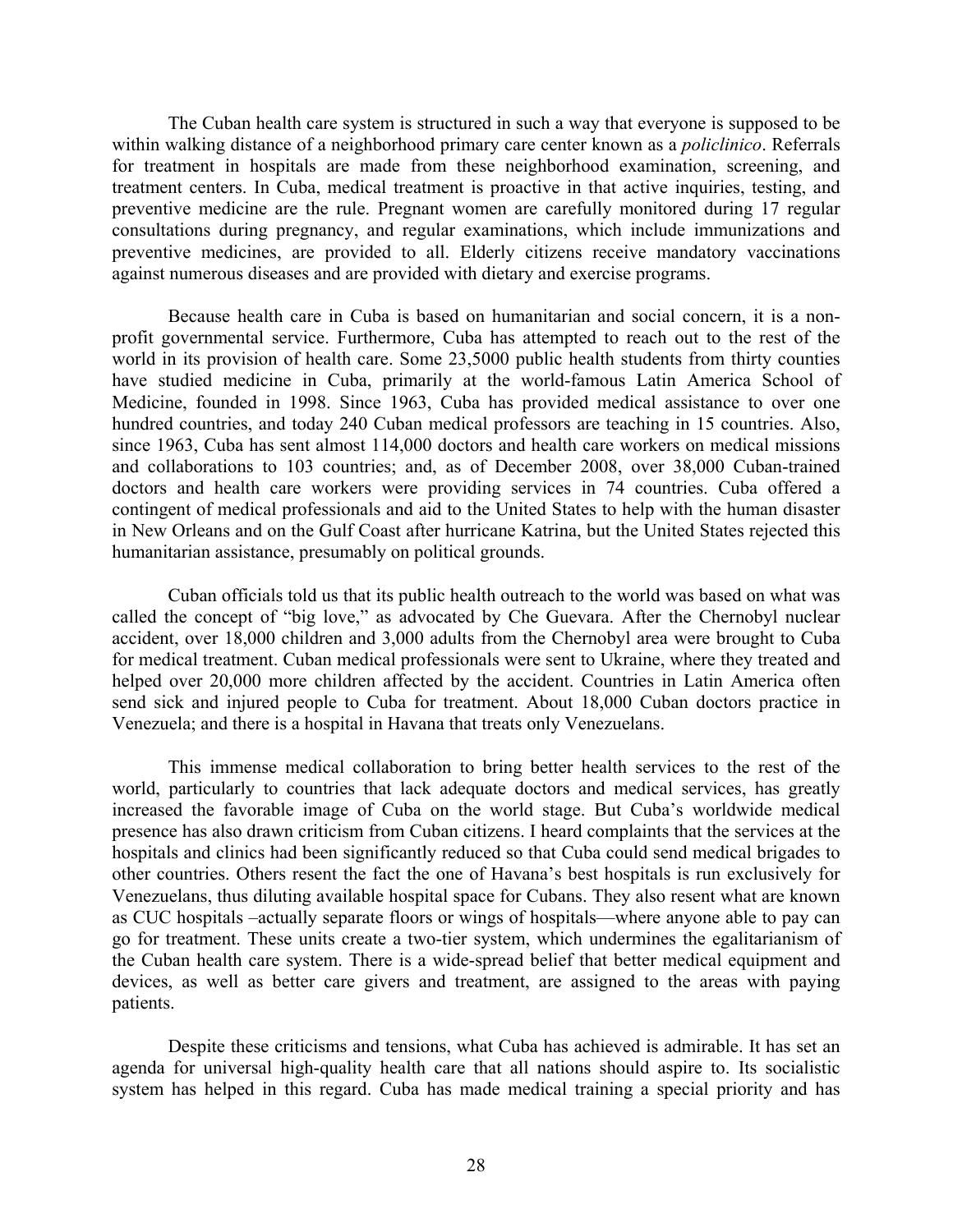achieved the highest per capita number of doctors in the world mostly by making all education, including medical school, free. In the United States, medical school tuition costs around \$50,000 per year, and only the wealthy or those able to borrow and incur huge debt can go to medical school. The high cost of medical school here contributes to a scarcity of doctors, and the Obama Administration has recently expressed concern that this scarcity, particularly of general practitioners and family doctors, will make it very difficult for the U.S. to progress toward universal health care. Cuba is justly proud of its commitment to free universal health care and free medical education and considers Article 50 and Law 41 make essential contributions to good government and expressions of humanitarian concern. It should also be noted that Cuba's achievements in health care have come about despite the 50-year U.S. embargo, which has had the effect of denying needed medicines and medical equipment.



Labor Lawyers from the CTC and *Bufetes Colectivos* Photo by Joan Hill

# **D. The Role of the Labor Lawyer in Representing the Rights of Cuban Workers Francesca Prohenza Naranjo**

To start, the CTC had only four lawyers but later added lawyers in order to provide services to the provinces and municipalities. This led to the process of professional qualification and specialization in the area of labor law. Cuban lawyers in this area now provide all sorts of advice to the CTC and workers, for purposes of collective bargaining, discipline and discharge, and even teaching trade unionists.

 One of the identified differences between labor law in the U.S. and Cuba is that in Cuba, the law includes both management and workers together, working towards a just society. Ms. Prohenza argued that partly because trade unionists are part of the legislative body in Cuba (People's National Assembly), and partly because no law impacting workers is implemented until after consultation with the CTC, workers' rights are included in the application of the law.

 Many principles, norms, rights and protections are established by law or by the Constitution in Cuba. Specific examples included a recent resolution regarding salaries, or one in 2005 that decentralized and deregulated work, leaving many terms that were formerly established at the national level to local collective bargaining.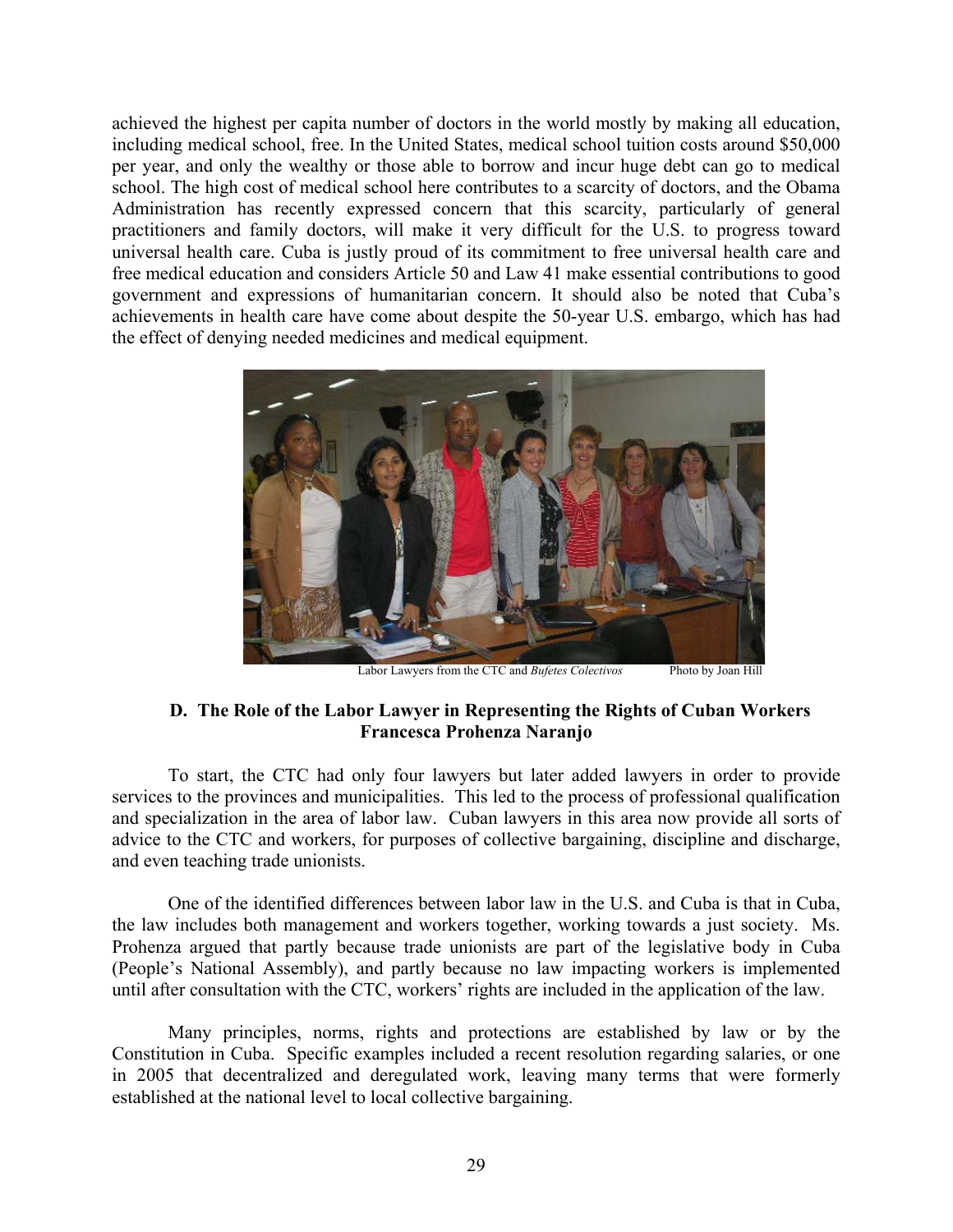Labor lawyers in Cuba have a role to play in developing the competency of workers, training, and evaluation of performance, all of which is regulated in the enterprise. Since these factors are measured by the collective agreement and the specific position, lawyers must be involved in the regulation of these issues in the work centers. Trade unions have an inspection function, to make sure that management complies with the law.

# **IV. Field Research**



# **A. Felipe Herrera UBPC (Basic Unit of Cooperative Production) Reported by Lisa Brodyaga**

The UBPC Felipe Herrera was founded in October 1993, to produce the high quality tobacco leaves used to make cigars. It was formed when a number of people got together after the 1959 triumph of the revolution. The UBPC Felipe Herrera produces 17% of the leaves used as the external covering of Habana Cigars, produced primarily for export. The entire tobacco crop is sold to the State. The process of making a cigar entails 164 steps, of which 131 are done by hand.

In addition, some land is set aside to produce vegetables, grains, greens, livestock, (hogs, cattle, and goats), and other foodstuffs, primarily for internal consumption. Any surplus is sold to the State. They also use worms to produce humus from waste.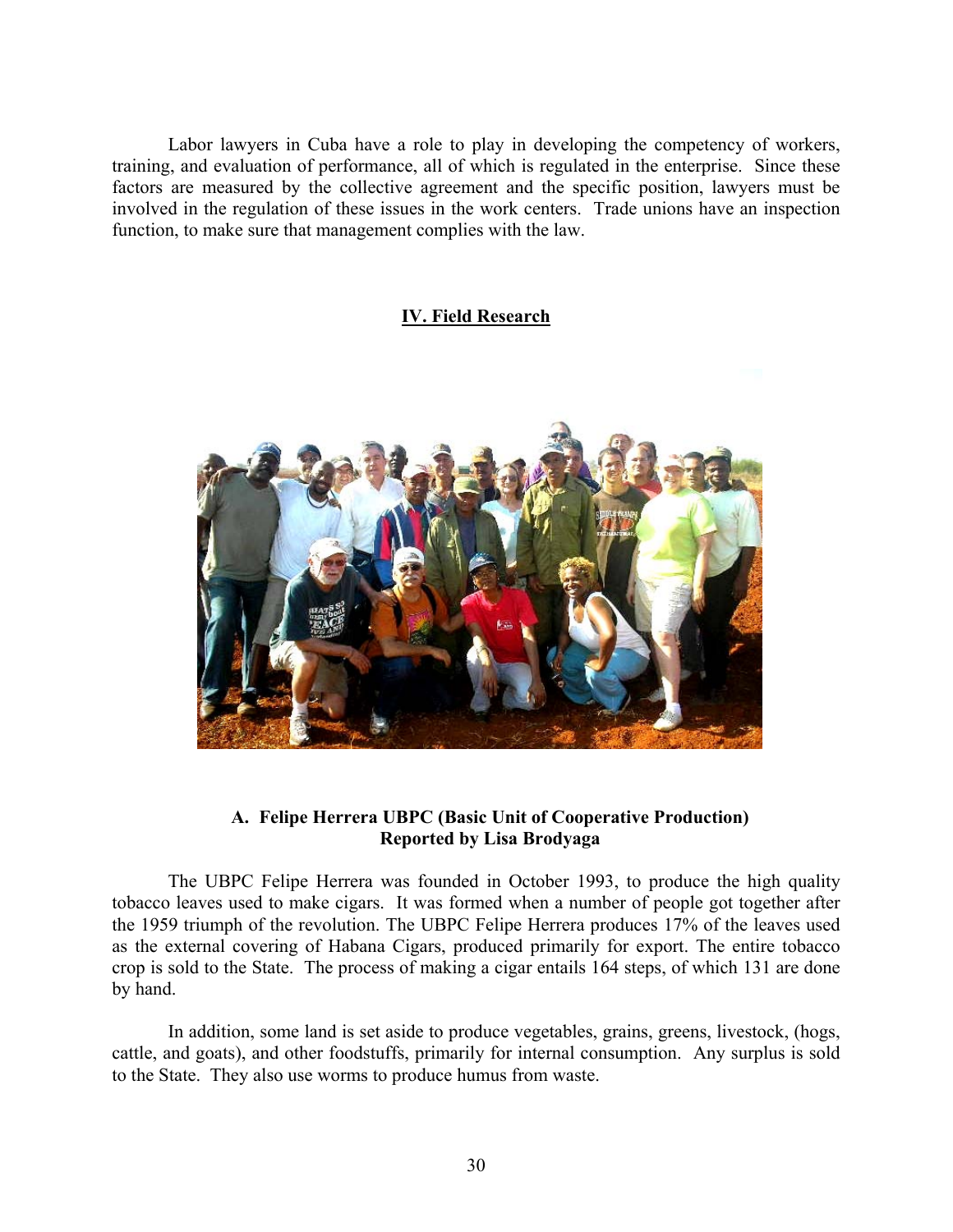There are forty-four production centers, and the profits are split equally among the 337 cooperative members, of whom 109 are women. Pay is determined by the final yield. At the beginning of the season, cooperative members receive an advance sufficient to cover two weeks worth of expenses. Thereafter, they are given partial distribution until the final tally is made, at which time they receive a lump-sum distribution. Distribution of the profits is based on each member's participation.

Average pay for cooperative members is 38,000 pesos a year, or 129 pesos a day - much higher than the national average. For this and other reasons, there is very little turn-over in the cooperative's membership. Most vacancies are due to retirements, of which there were 16 last year. However, retirees often continue working, and receive the same benefits. The rules for admitting new members have been developed over the years. Changes must be approved by a vote of 75% plus one of current members. New members are on probation for three months. Acceptance must be by a vote of 50% plus one, and is based on the applicant's conduct. Members can be removed only for serious infractions. The process is the same - vote by the entire membership.

We visited the facilities, which employ a variety of high-tech means of ensuring the quality of the leaves, both during the growth and curing stages. To avoid excess sun, the fields are partially shaded by light-penetrable coverings, and the drying barns are equipped with precise temperature and humidity controls. While there, we spent about an hour doing "volunteer" (symbolic) labor, planting yucca. The soil was rich, red with iron. The care given the soil is equaled only by that given the tobacco. It was explained that they were guided by a saying of Jose Marti - "the soil is only good if man is good to it." We were also treated to a fabulous buffet, typical of many of our site visits, except that this one was stocked entirely by homegrown fruits, produce, and other delicacies.

The coop is located near San Antonio de los Banõs, which is famous for its sense of humor, and hosts annual humor fests. We were treated to several examples. A favorite was the tale of the visit of the Pope to Cuba. Walking down the Malecón with President Castro, a gust of wind caught the Papal headdress, and tossed it into the sea. President Castro immediately walked across the water to retrieve it and return it to the Pope. The incident was reported in newspapers around the world. The Cuban papers marveled at President Castro's ability to walk on water. The Vatican paper reported, cryptically, that he had rescued the Pope's hat. But the Miami papers blared about how useless President Castro was: he didn't even know how to swim!

A second one shows the dry Cuban humor in the face of the problems caused by the dual currencies adopted during the "Special Period," and the inequalities due to the fact that those who have contact with tourists often receive tips or partial pay in hard currency. It involves a woman who consulted a psychiatrist, seeking help for her husband. "What's the problem?" asked the psychiatrist. "My husband is forever going out on the balcony, and shouting that he is an elevator operator." "And what's wrong with that?" queried the psychiatrist. "He's a brain surgeon," came the reply.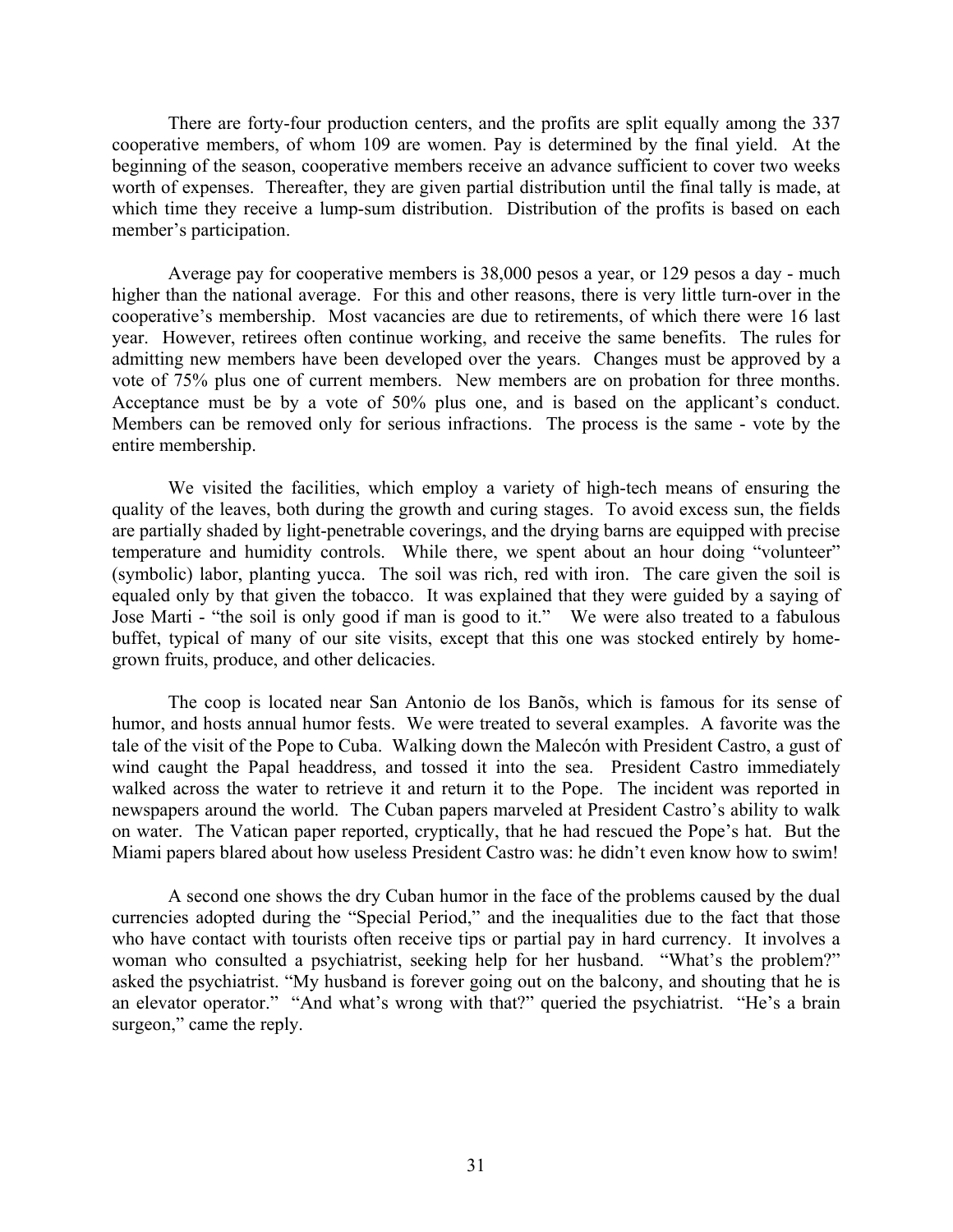The solution to his problem - and those of the rest of the Cuban population - is underway. Recent measures have begun the process of integrating the currencies, and leveling the pay disparities, without sacrificing either the gains or goals of the revolution.



# **B. Carlos Rodriguez Primary School Reported by Joan Hill**

This elementary school is named after a revolutionary. We were taken to the computer science lab where there are 18 computers, and three instructors. There is no internet connection for the students. The facility also houses a library. A book fair will be hosted in the town (Artemisia) later in the month. There are 440 students in this school, and 67 workers, 44 in the classroom. There are also lab technicians, librarians and language therapist. There are teachers for the field of physical education and one nurse.

 Students take exams to move or graduate to the next grade. Teachers receive "incentive" pay over their base salaries based upon the evaluation of the quality and outcome of their work. If children achieve or surpass the objectives of their grade, then the teachers get a very good evaluation and receive a monetary incentive, approved by their union.

 All members of the staff (teaching and non-teaching) are members of the trade union. We were informed about the process of resolving complaints between the union and the administration. There is an Organ of Labor Justice in the school which as previously discussed in part I, can solve complaints or claims of workers or punishment as applied.

 The nurse is available for both students and staff. The nurse provides education talks about health and includes the parents in the health education too. Special-need students are provided with a language therapist, who helps with both learning disabilities and behavior disorders. Family involvement is key to the assessment and services provided to these students.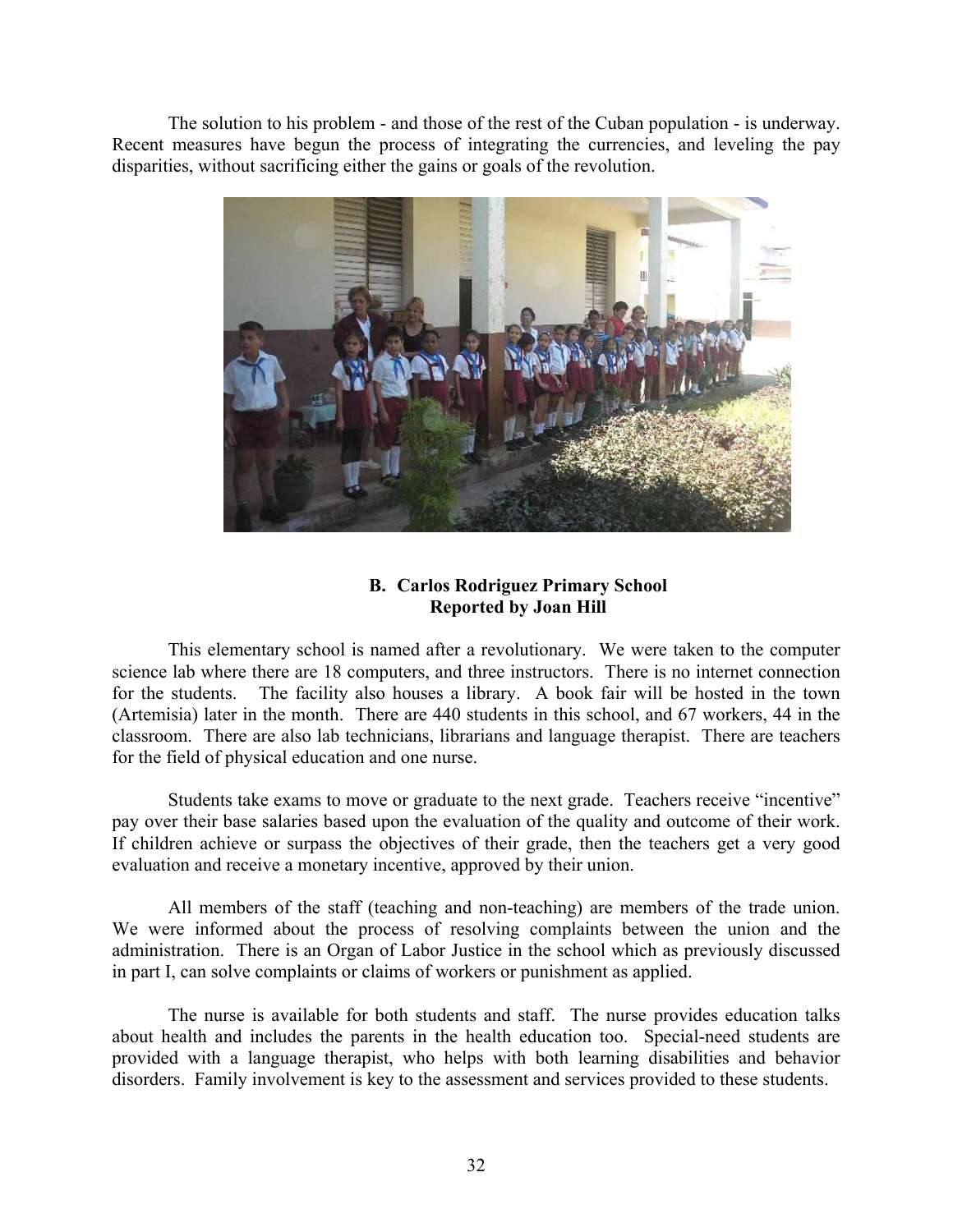

**Director Jocelin Acosta with Elio Valerino (CTC) Photo by Joan Hill** 

### **C. Psychopedagogic Center Reported by Mark Schneider**

We visited the *Centro Psicopededagogico Ismaellilo* ("Ismaellilo Psychological Teaching Center ") in the town of Artemisa, Province of Havana. It is a holistic residential program that treats children with severe developmental disabilities (i.e., mental retardation). Jocelin Acosta Perez, the Director, led the discussion with us. She is an R.N. Victoria Acosta, the Founder of the program (and still a direct caretaker) also talked with us. Other representatives of the Center and Municipality, including provincial and city union leaders, also participated.

The name of the center "Isamelillo" is based on Jose Marti's nickname for his son Jose Francisco Marti. Marti published the book of poems dedicated to Ismaellilo while in exile in New York City in 1882. He was exiled from Cuba by Spain for his role in the Guerra Chiquita (The Little War). In the book, Marti called on his son to follow in his footsteps to fight for freedom and independence. Ms. Acosta read the dedication of the book "Ismaellilo" to us:

*Son: Frightened by everything, I take refuge in you. I have faith in the betterment of humanity, in a future life, in the worth of virtue, and in you. Should others tell you that these pages are like others, tell them that I love you far too much to thus profane you. Thus as I paint you, thus have these eyes seen you. With festive raiments you appeared to me. When I have ceased to see you in that way, I will have ceased to paint you. Those streams so flowing through my heart. Let them reach yours!*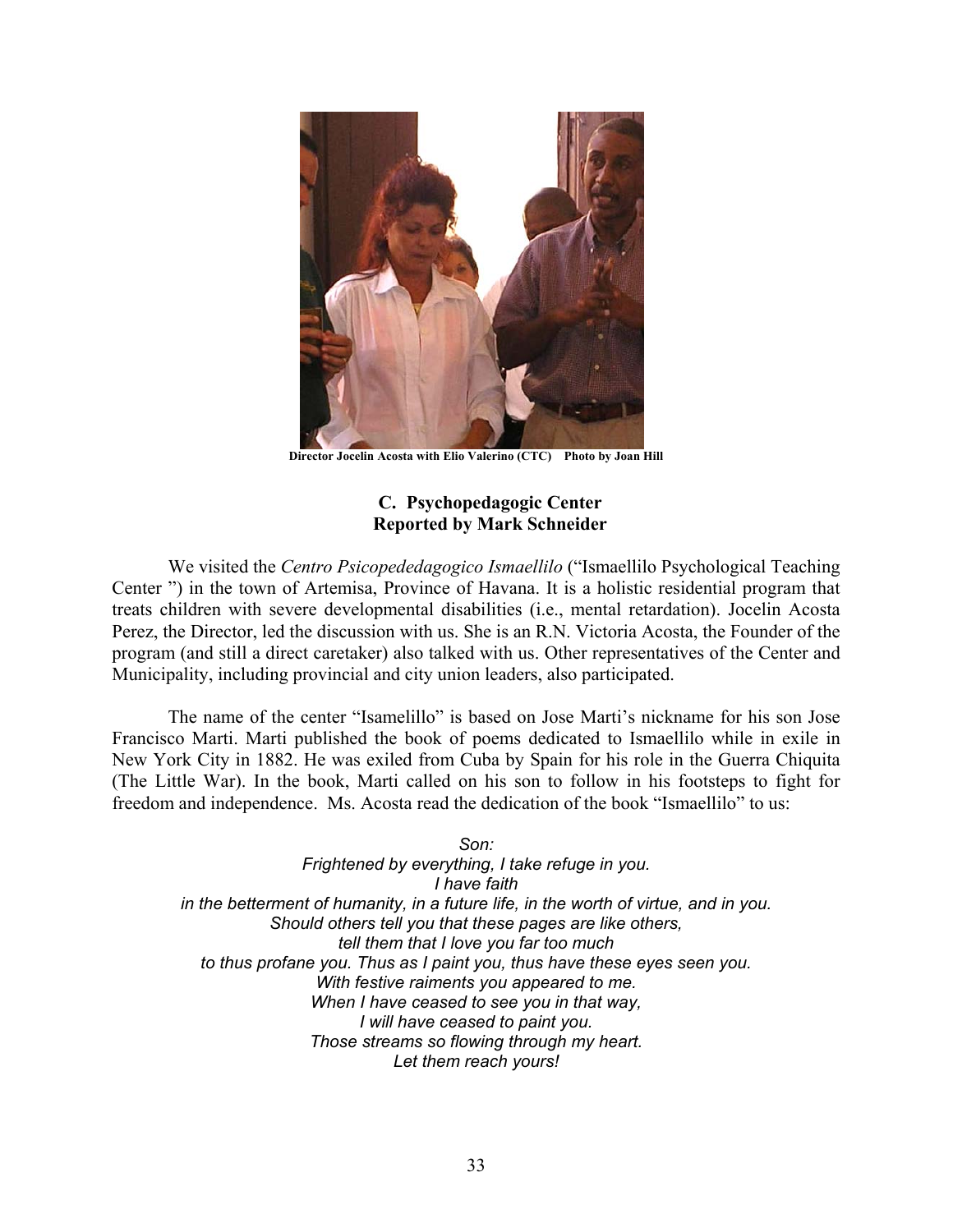The center has 33 workers. They have doctors, nurses, physical therapists, rehabilitation specialists, a social worker, a dietician, a psychologist and other technicians.

The goals of Center are to provide rehabilitative, preventative, and primary care. The residents are profoundly developmentally disabled. They all require institutional care. There are service workers who physically care for the children. It is a long and slow process. Attention is given to hygiene and nutrition. Each child gets individualized care, based on their needs.

While none of the resident children can be educated in a formal sense, the Center helps the children achieve many important skills, such as toilet training and asking for water. Once the children turn 16, they go back to live with their families and receive community health care.

There Center treats 20 children on bath an in-patient and outpatient basis. Right now, there are ten residents, and the agency provides direct services to rural households with ten more mentally disabled children. However, the Center does not have a vehicle. The other children that they serve cannot be brought to the facility for treatment because of the transportation problem.

Ms. Acosta explained that other facilities provide outpatient and polytechnic care for educable kids. There are also rehabilitation homes for educable children. There is day care for Downs Syndrome children with other levels of learning ability.

In 1963, the Cuban government started providing care to the severely retarded. This was when the first home for mentally and physically impaired was established. Before that families had to care for their disabled relatives. There is now a network of institutions to help the developmentally disabled. In 1995, a pilot program was started in Havana City of comprehensive program care for developmentally disabled children. Now, it is all over the country.

 There is interaction between the family, the individual, and society. It promotes care. The focus is on modern medicine. Teaching is emphasized, using the most modern and effective methods.

 The Artemisa facility works in two directions – institutionalized care and community care. The facility was dedicated by Ramiro Valdez Menendez, a hero (and commander during) of the Revolution and subsequently Minister of the Interior. It was intended to provide help to the families of disabled children, as well as providing mental and physical care to the children. One purpose of the center is to allow mothers of the children to be free to do other work rather than be full time caretakers.

 Cuba is beginning barrier free construction. New buildings are accessible. The country is also aware of the problem of access in existing construction, and is fixing sidewalks and building ramps into them as funds become available. There is an association of disabled people in Cuba. The Director told us, "You need political will to remove physical barriers."

According to Ms. Acosta, at the Center they try to give a lot of love and the best care possible. These goals are difficult to achieve a lot because of the severity of the childrens' disabilities. Kids used to be left in a corner of the house and not integrated into society. Now,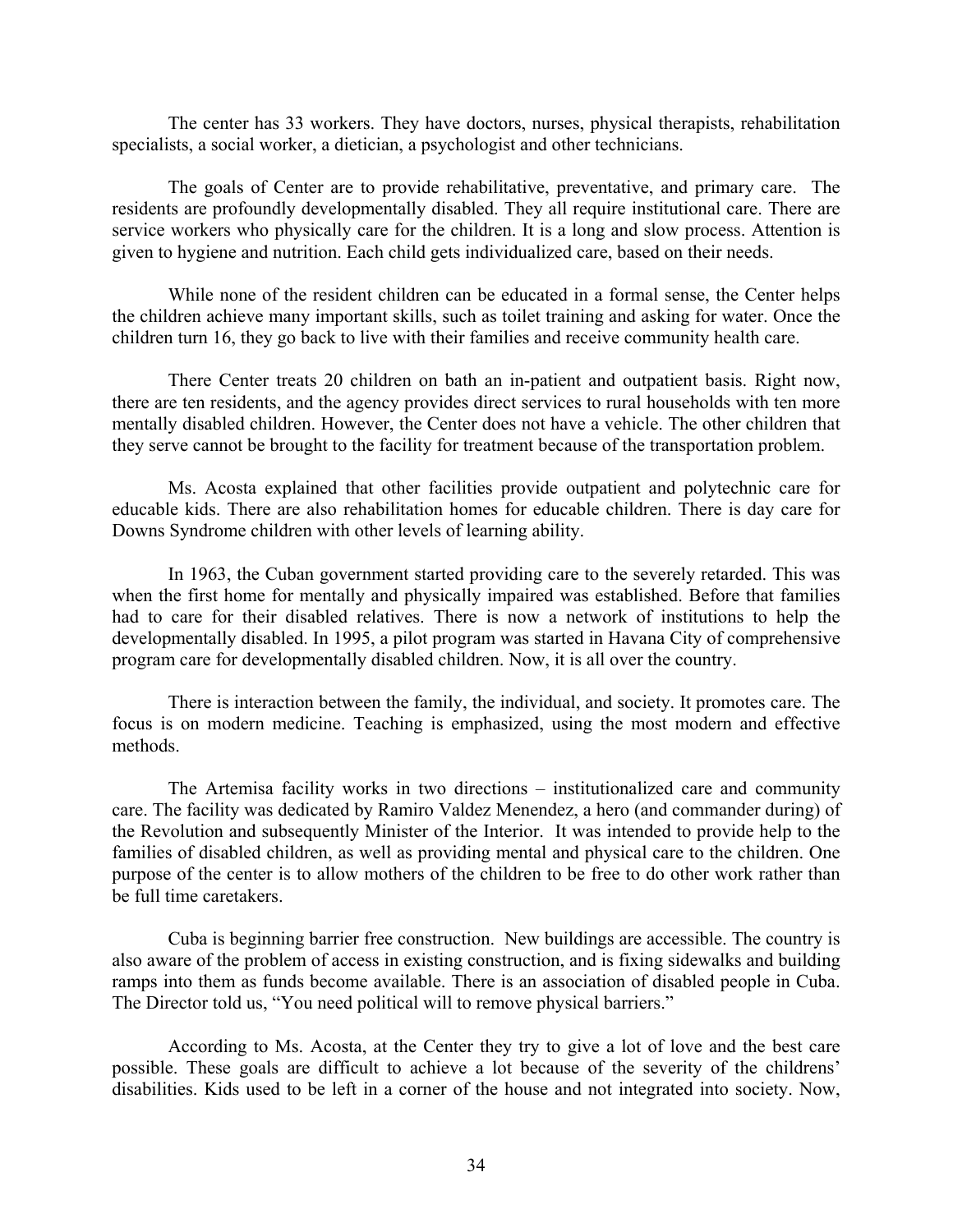after the Revolution, the State pays for care for developmentally disabled. This is one of the great achievements of the Revolution.

The Center has no trouble keeping staff, despite the hard work (physically and emotionally). The staff loves the humanitarian work – that is why they do it, according to the Director. There are no vacant jobs. The Center is one of two institutions that does this type of work in the Province of Havana (there are others in the City of Havana).

We were very impressed by the motivation of the workers at the Center, despite their low pay. The other workplace benefits, as well as their patriotic and humanitarian commitment, seemed to inspire the workers doing these very difficult jobs.



### **D. CTC Provincial School Reported by Joan Hill**

Following up the presentation by the director of the CTC National School, delegates were able to witness the education programs of the CTC first-hand. This facility in Havana Province has four houses for sleeping quarters as well as classrooms and a computer lab. There are 21 professors at this school, along with 25 other workers. The teachers develop curriculum for the classes, and receive a salary of about 325 pesos/month. Most of the courses are specialized for trade union leaders, and include topics such as legislation, collective bargaining, leadership and economics. Most leaders get comprehensive training at first, then specialization. All full-time leaders within the CTC receive this program, which lasts for two years. Some trade union leaders are still working in their centers, but can take advantage of educational programs there.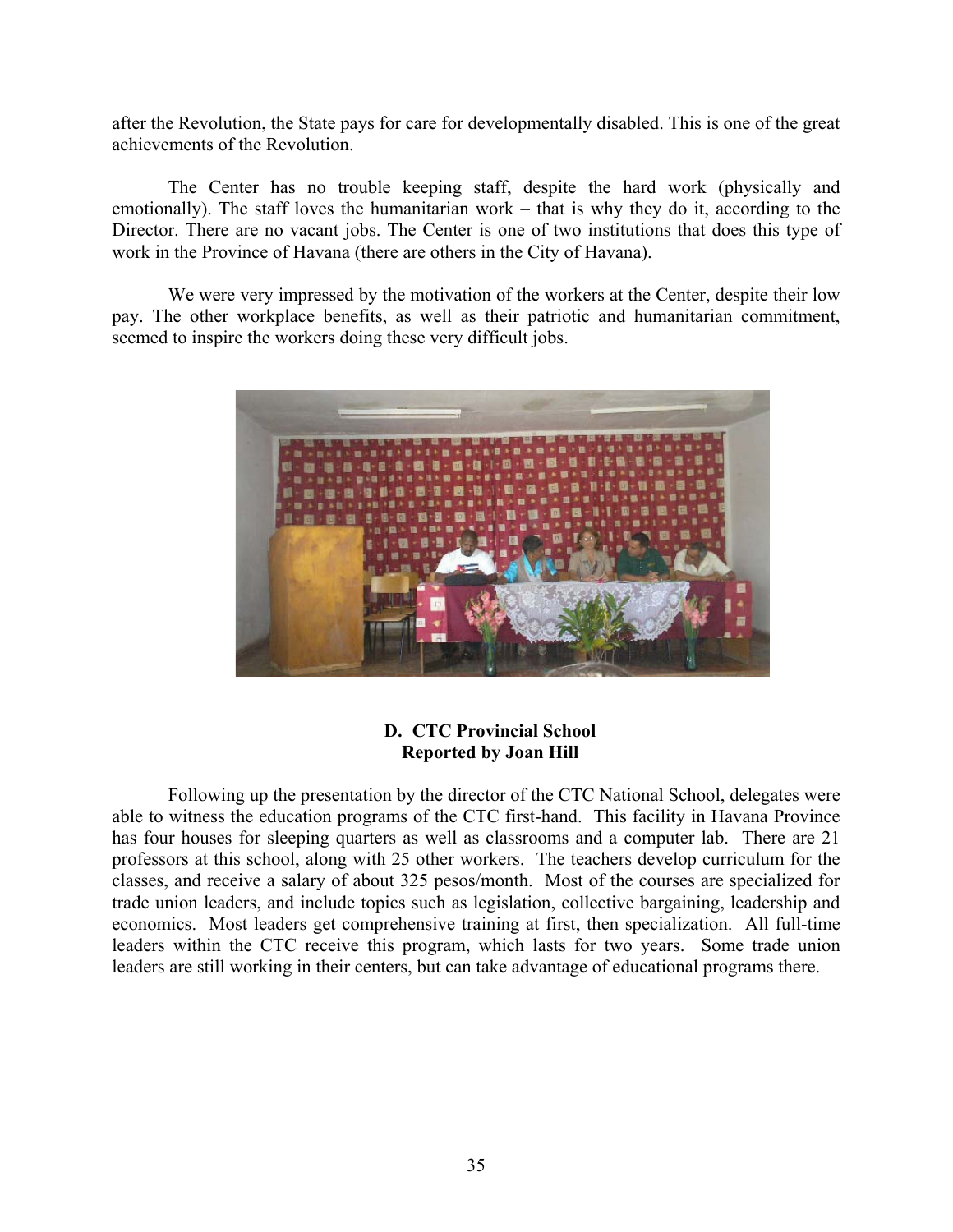

**E. COMEG Reported by Matt Rinaldi** 

The delegation had the opportunity for a late-afternoon visit to COMEG on the outskirts of Havana Province, an acronym for the *Empresa Conformadora de Guanajay*. This facility occupies 13,000 square meters and employs over 260 workers organized in the metal workers union of the CTC.

COMEG workers, organized as teams, include mechanics, welders, electricians and painters. They produce metal containers for dry cargo, rehabilitate school buses, build refrigeration units and ventilation units for trucks and public transit buses, and fabricate and maintain special trucks for the transport of oxygen tanks for medical use. On the day we arrived over 400 new ambulances were in the yard waiting for shipment. The bodies had been manufactured by Mercedes-Benz; the finishing work had been done in Guanajay.

One of the most striking features of this production facility was the apparent integration of European machine parts into the overall production process. The large painting facility had major vehicle moving equipment imported from Belgium. COMEG illustrated that Cuba has found some ways around the U.S. blockade. When asked how an end to the blockade might improve the situation at COMEG, the answer was simply that allowing Cuba to trade without interference might lower the cost to Cuba of imported raw materials.

The COMEG facility was also striking for its integration of both safety and health care into the workplace. Classrooms were available for safety instruction and union meetings. A medical facility was on the grounds for on the job injuries, the most common of which was described as being injuries from metal fragments. For serious injuries there is immediate transportation available to the local general hospital, the Hospital General de Jose Ramon Martinez.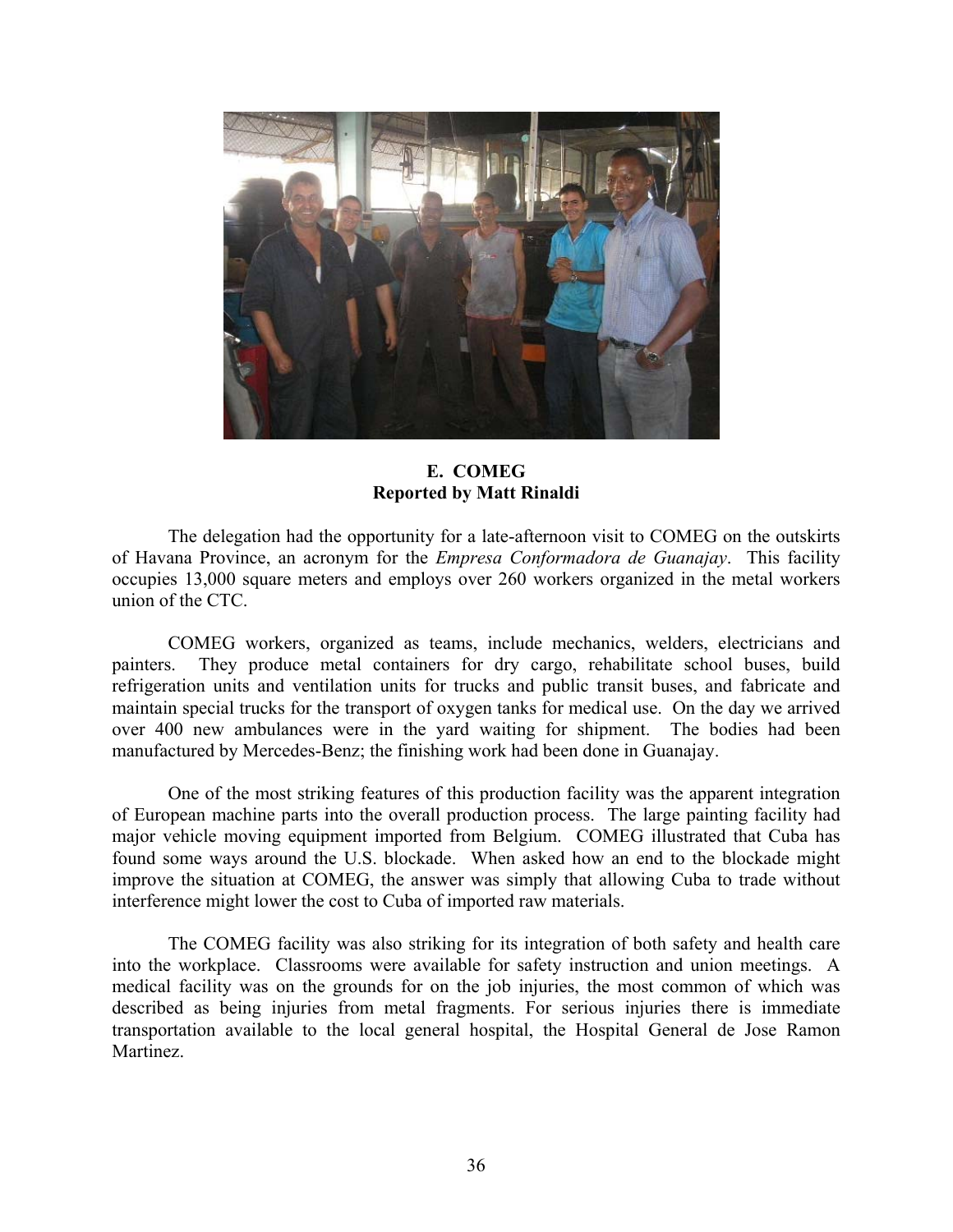But the health care facility at COMEG does more than just respond to injuries. Workers and their families can obtain examinations and initial treatment from doctors specializing in ophthalmology, dermatology, urology, gynecology, hypertension, diabetes, gastroenterology and dentistry. The clinic is open throughout the workday.

As Cuba continues to implement its program to provide workplace compensation based increasingly on productivity, it was made clear that the workers at COMEG are both highly skilled and highly compensated. This wage differential is combined with the basics of education, health care, essential foods and housing provided in Cuba as part of its self-definition as a socialist state.



 **Photo by Joan Hill**

# **F. Havana Club Rum Factory Reported by Joan Hill**

The importance of rum production to Cuba cannot be overstated. Cuba is in the cradle of light rum; a tradition of rum production for centuries has made it an expression of Cuban culture.

The Rum Master Juan Carlos Gonzalez described the production process. The process begins with harvest of molasses from the sugar crop. Molasses in Cuba is unique because of the sugar cane, climate and soil. As they say, the raw materials carry the character of Cuba. When molasses comes to the factory it needs to ferment with yeast, and in the case of Havana Club, there is a unique yeast used in this process as well. This "aging" process is closely watched. There is also a distilling process, where the alcohol or "spirit fire" is separated. This gives the rum an aroma pattern. There are three separate aging processes. After the first stage of the process, the spirits are mixed and aged again. During the third stage, the rum is aged in oak barrels, producing the final product. Havana Club produces three year rum, seven year rum and the rarest, "Centenario," a complex blend of rums of various ages, including a small amount of 100 year old rum.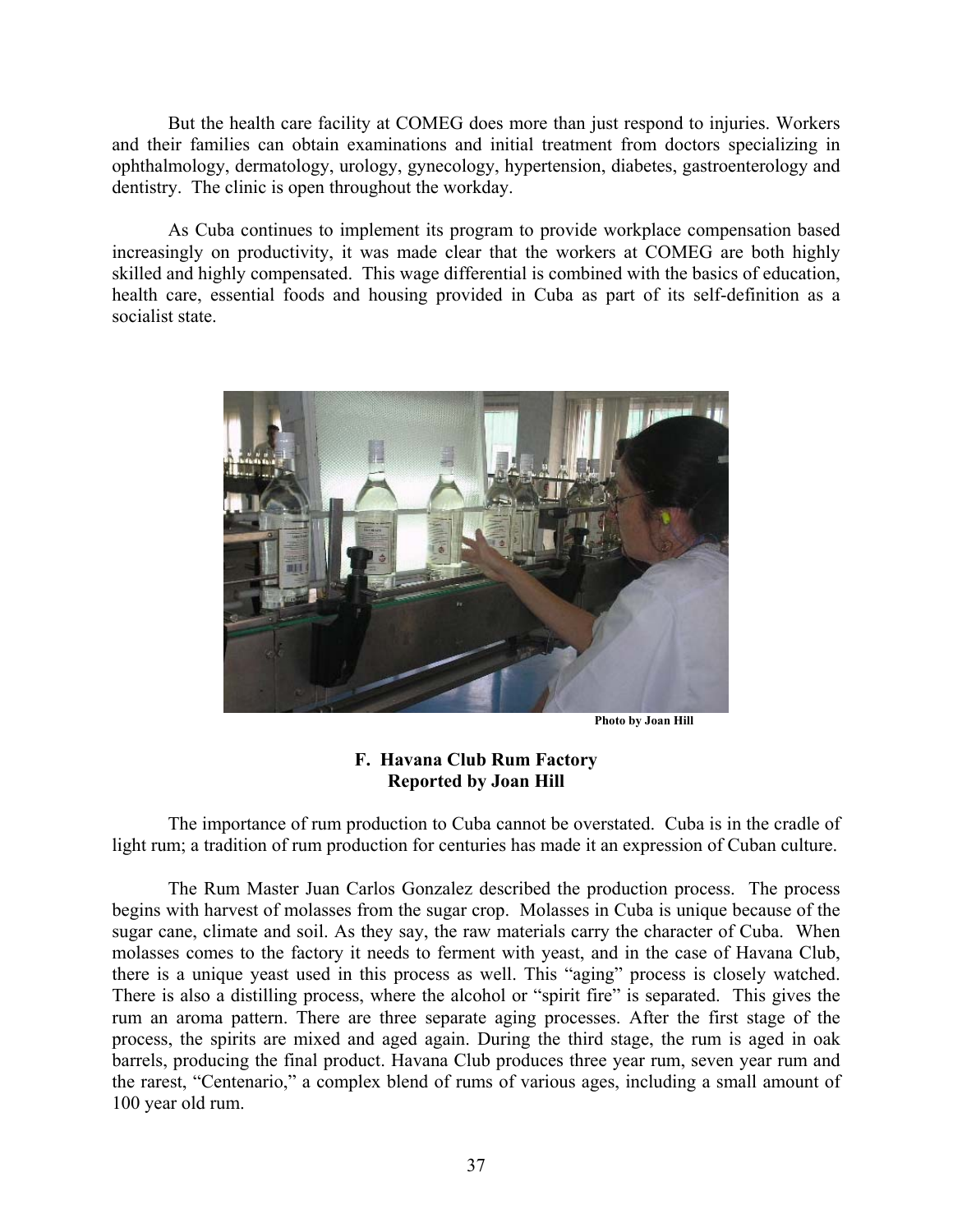After a tour of the facility, delegates met with trade union leaders of the worksite, who explained the dues system (1% of base salary). There is a treasurer in each local union; workers pay their dues directly to the treasurer. 10% of dues payments are retained by the local for membership activities.

There 425 workers at this plant outside of Havana, but there are many more workers across the country, working for various brands of rum. Salaries range at a minimum of 225 to the maximum of 700 pesos per month. The average salary of these workers is 425 CUP.

Workers reported on the decrease of rum production due to closing of many sugar factories, following which the former sugar workers were retrained and given additional education while being paid their regular salary.

Most terms of work are contained in the collective agreement, including transportation (provided to and from work), on-site health care including both treatment of disease and injury and routine physical examinations, safety, meals for workers, retirement, and the participation of the trade union in the decision making of the enterprise.